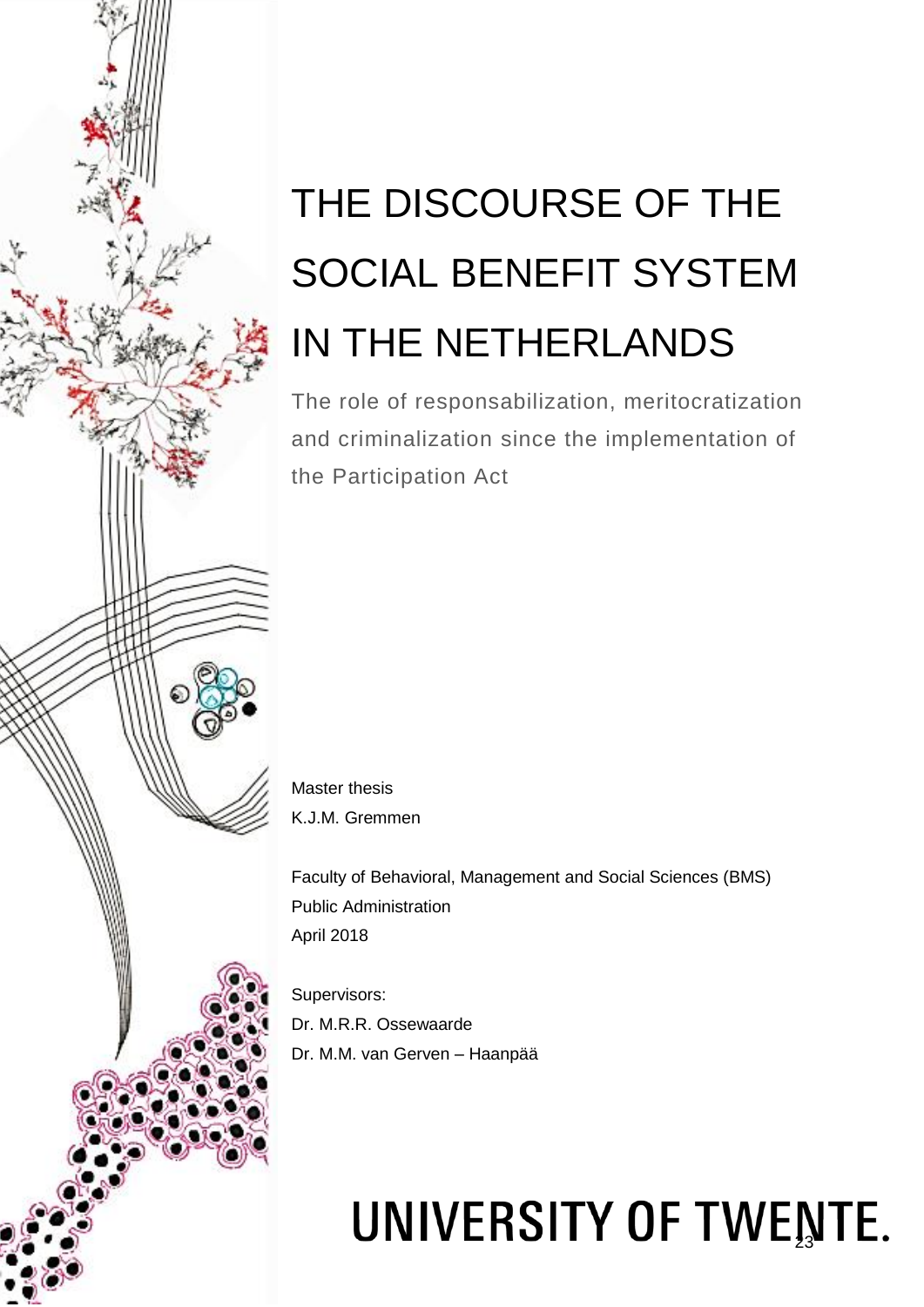# <span id="page-1-0"></span>**Abstract**

With the introduction of the Participation Act the Dutch government decentralized their social services to the municipalities. This entailed not only the 'participation society' and the emphasis on own responsibility, but also tighter prerequisites which are enforced by sanctions, fines or even the complete termination of receiving benefits. While the experiences of social benefit recipients have been discussed by other authors, the discourse of the social benefit system remains uninvestigated. Furthermore, the aspect of criminalization has not been linked to the Dutch social benefit system. A critical discourse analysis was performed in line with Fairclough's (1992) three-dimensional model by studying 59 documents of different actors in the social benefit system. The distrust in social benefit recipients is entrenched in all dimensions of the model. The aspect of criminalization therefore dominates the discourse of the Dutch social benefit system.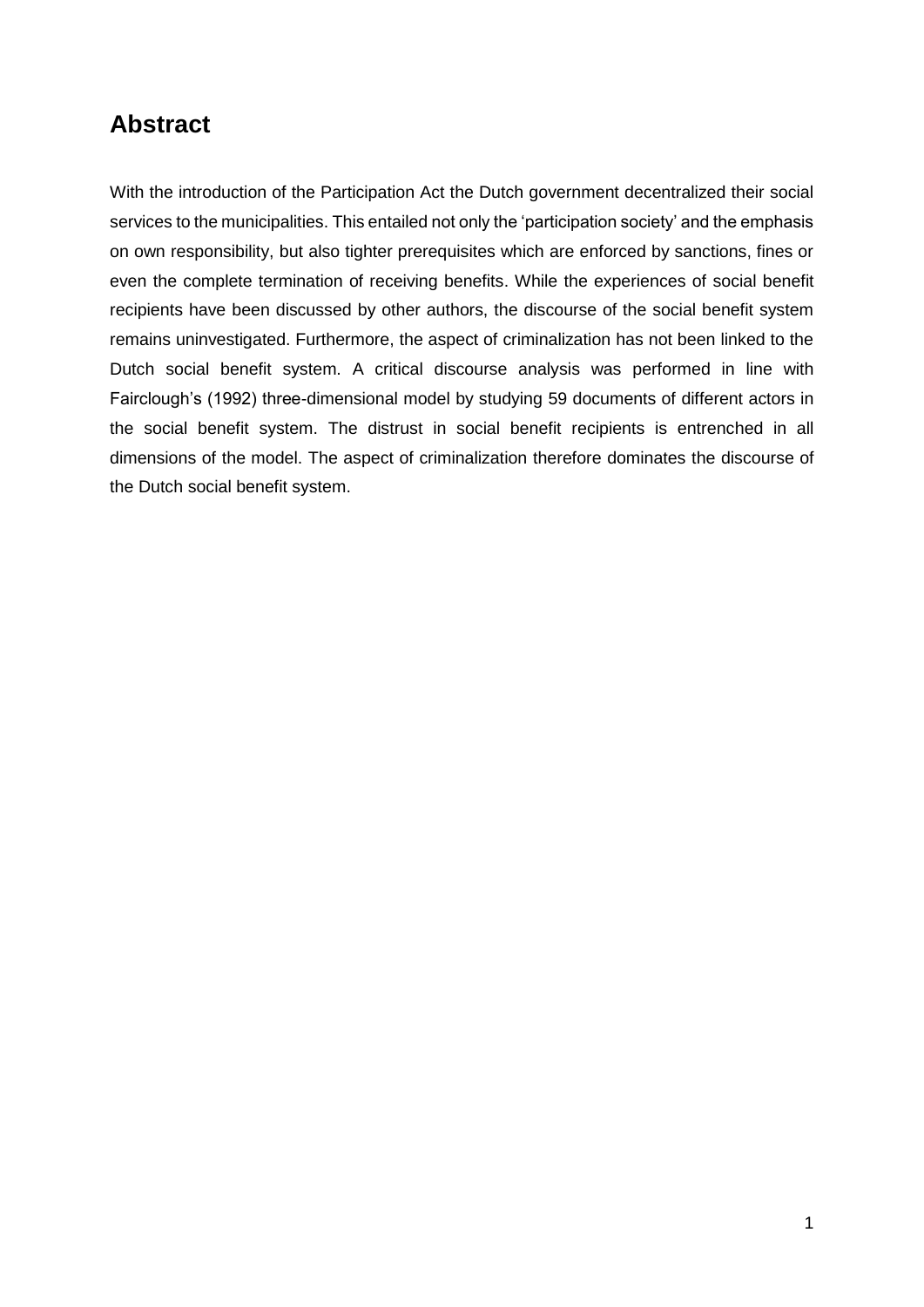# <span id="page-2-0"></span>**Index**

| Abstract                                                                           | 1  |
|------------------------------------------------------------------------------------|----|
| Index                                                                              | 2  |
| 1. Introduction                                                                    | 3  |
| 2. Conceptual Framework                                                            | 6  |
| 2.1 The social benefit system: system word and life world                          | 6  |
| 2.2 The underlying themes of the neoliberal discourse of the social benefit system | 10 |
| 3. Methods                                                                         | 17 |
| 3.1 Critical discourse analysis                                                    | 17 |
| 3.2 The Participation Act                                                          | 19 |
| 3.3 Collection of texts and documents                                              | 19 |
| 3.4 Analysis of texts                                                              | 22 |
| 4. Results                                                                         | 24 |
| 4.1 General overview of results                                                    | 24 |
| 4.2 The aspect of responsabilization                                               | 25 |
| 4.3 The aspect of meritocratization                                                | 28 |
| 4.4 The aspect of criminalization                                                  | 33 |
| 5. Discussion and Conclusion                                                       | 44 |
| 5.1 Main findings                                                                  | 44 |
| 5.2 Discussion                                                                     | 45 |
| 5.3 Conclusion                                                                     | 49 |
| 5.4 Directions for the future                                                      | 49 |
| Bibliography                                                                       | 51 |
| Appendix A                                                                         | 55 |
| Appendix B                                                                         | 62 |
| Appendix C                                                                         | 69 |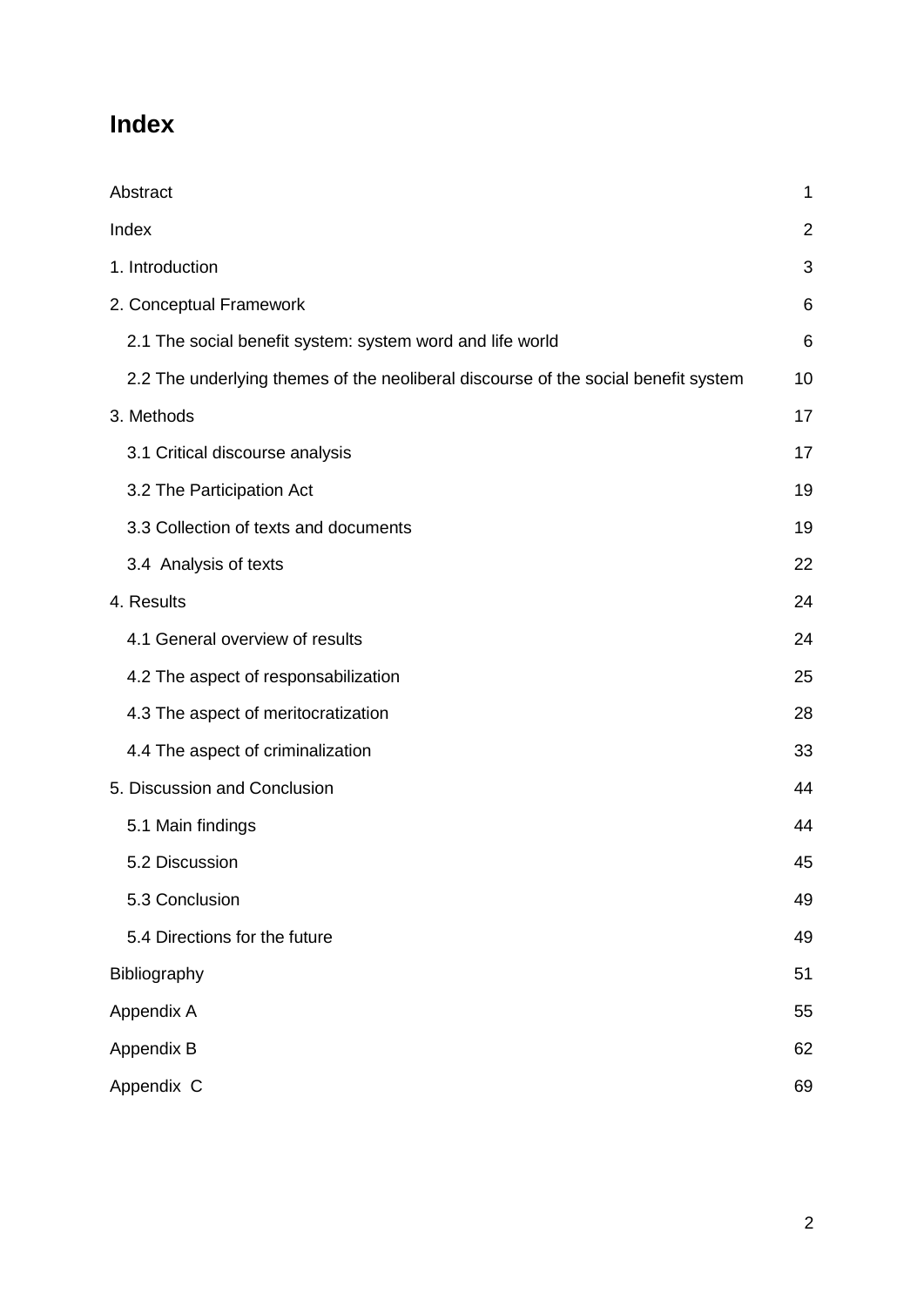# <span id="page-3-0"></span>**1. Introduction**

With the introduction of the Participation Act the Dutch government decentralized their social services to the municipalities. The principle 'work before income' became the ruling trend for the Dutch social protection system. This, with other reforms, has moved the Netherlands from a welfare state to a participation society (Delsen, 2010). In the participation society municipalities have a central role and the freedom to fill in the local participation polices according to their own vision. The Participation Act serves as a framework for these local policies. The key starting point is to increase citizen's own strength (Samen voor de klant, 2017). In light of this transition Thomas Kampen (2014) published his research on 'obligated voluntary work'. This seemingly contradictory title illustrates one of the recent changes on social security benefits. For social benefit recipients the 'participation society' entails that their rights to labor, education and re-integration are largely replaced by their duty to participate. They are accounted to actively earn their social benefits, instead of passively receiving them. In the context of six types of justification, Kampen (2014) argues that obligated voluntary work is a welcome measure, provided that a few conditions are met. Kampen forms his work on the policy objective of responsabilization, which works in two ways. First, the citizen is made responsible for his own situation and second, the citizen is expected to take responsibility for his own situation. Kampen argues that this unfounded approach and the unilateral, compelling appeal from the government provokes the usually benevolent citizens, and makes them feel humiliated, ashamed, hopeless, stigmatized and angry (Kampen, 2014, p. 211 – 219). Another recent work on the transition to a participation society was written by Elshout (2016). In her 'call for respect' she emphasizes the difficult position unemployed people are in due to '*an increasing meritocratization of society'* (Elshout, 2016, p. 14). In the meritocratizing state one has to earn his position and the associated respect with it. Also in this state, the own strength of citizens is central, as in a meritocracy '*only achievements based on your own efforts'* really count (Elshout, 2016, p. 14).

Both Elshout and Kampen turn their focus on the experiences of unemployed citizens in their research. They base their research on either responsabilization or meritocratization. Although they both found expressed feelings of stigma and humiliation, neither of the authors included a third trend in their research: the one of criminalization. The Participation Act introduced not only the 'participation society' and the emphasis on own responsibility, but also tighter prerequisites which are enforced by sanctions, fines or even the complete termination of receiving benefits. These new rules seem an answer to what Vonk (2014) described as a public obsession to catch fraudsters and abusers of social benefits: "*Individual fraudsters who are caught out are paraded in front of the camera and collectively scorned and ridiculed in the*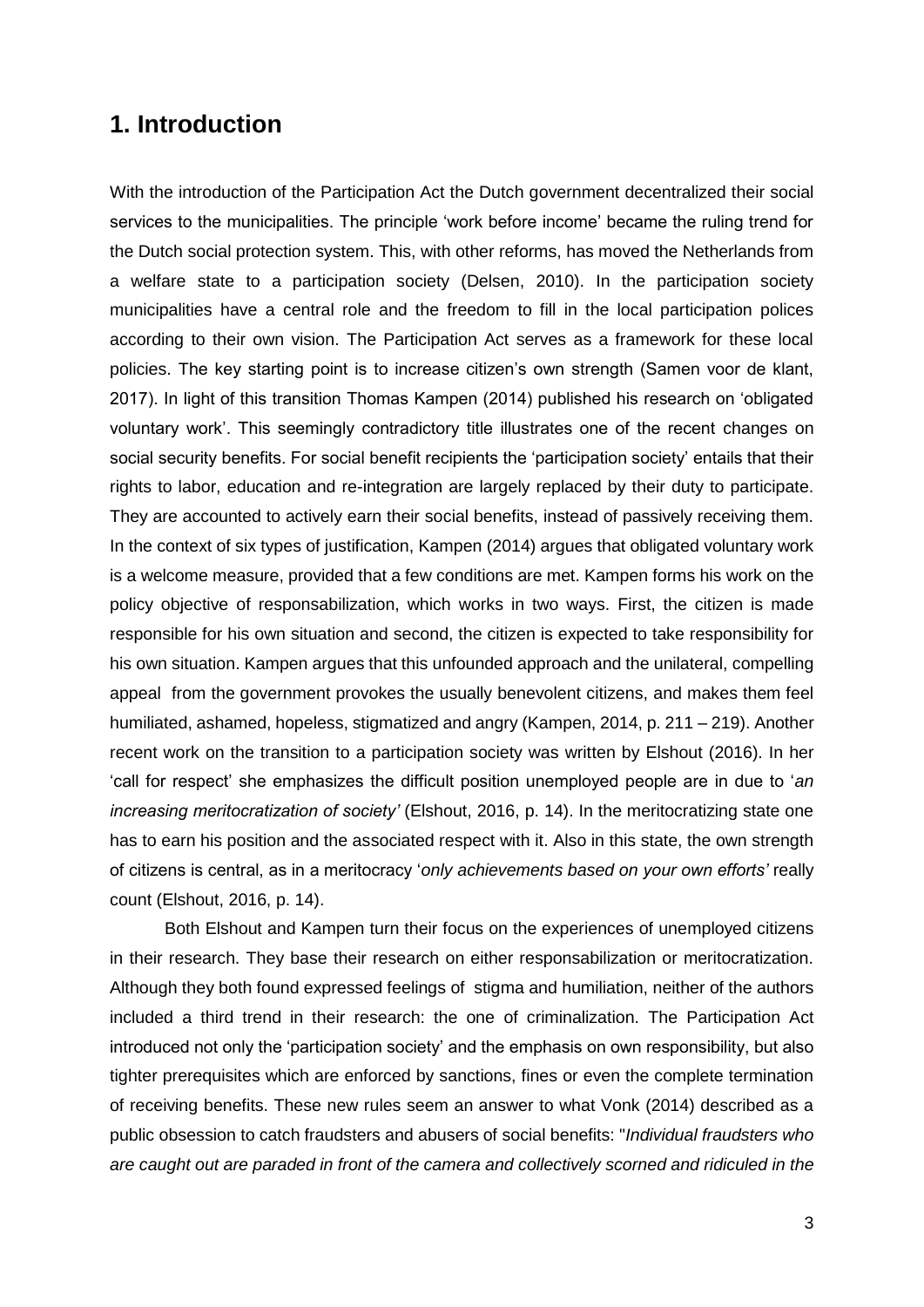*newspapers. People increasingly report suspected cases of benefit abuse to specially created complaints lines. Politicians from both the left and the right promise even stricter rules and tougher sanctions*" (Vonk, 2014, p. 188). These stricter rules and tougher sanctions are necessary, because usually "*welfare recipients are perceived as lazy people who merely benefit from their assistance paycheck and refuse to look for a job*" (Bregman, 2015). The main focus lies on reintegration: getting to work again as fast as possible. Although this may seem as a fair prerequisite, '*the system has turned into a punitive process in which the poor and unemployed are put to shame'* (Bregman, 2015). These citizens are dependent on their social benefits and therefore in very vulnerable positions. '*Multiple sources are speaking of bullying, power abuse, humiliation and wrongful treatment of social benefit recipients'* (Bregman, 2015). Because of the emphasis on own strength and own responsibility, the unemployed become responsible for everything: that they lost their job, that they did not file the right papers, that they were late for an appointment (Callenfelds, Groenendijk, van den Hoogen, de Jager and Zwanenveld, 2015). It is argued that nowadays '*poor people are becoming the new criminals of society'* (Vonk, 2014).

Based on the above mentioned changes in Dutch society after the implementation of the Participation Act of 2015 two things are of academic interest. First, the research of both Kampen (2014) and Elshout (2016) focus on one aspect (responsabilization or meritocratization) in their investigation of the experiences of benefit recipients. Although their research is built on a substantive body of literature, research is missing regarding the actual policies the experiences are based on. The discourse of these policies is taken for granted to be either 'responsabilizing' or 'meritocratizing'. The reason for the authors is that *'it is not relevant for this research whether a meritocratic societal model actually exists'. It is only relevant whether the perception of this meritocratic ideal has consequences for the self-respect and identity of society'* (Elshout, 2016, p. 19). It would be a valuable contribution to the academic debate to have a clear view on what ideals dominate the governmental discourse and hence policies. Furthermore, the trend of criminalization has been mentioned by various Dutch journalists and newspapers and also has gained wide recognition in the academic world by authors such as Wacquant (2009) and Gustafson (2005, 2009). There has been no research yet on how this trend evolved in the Dutch social benefit system. Therefore the research question of this thesis is twofold:

'*What patterns in texts and documents mainly characterize the discourse of the social benefit system and to what extent are these discursive practices reflecting the aspects of responsabilization, meritocratization and criminalization since the implementation of the Participation Act in July 2014?*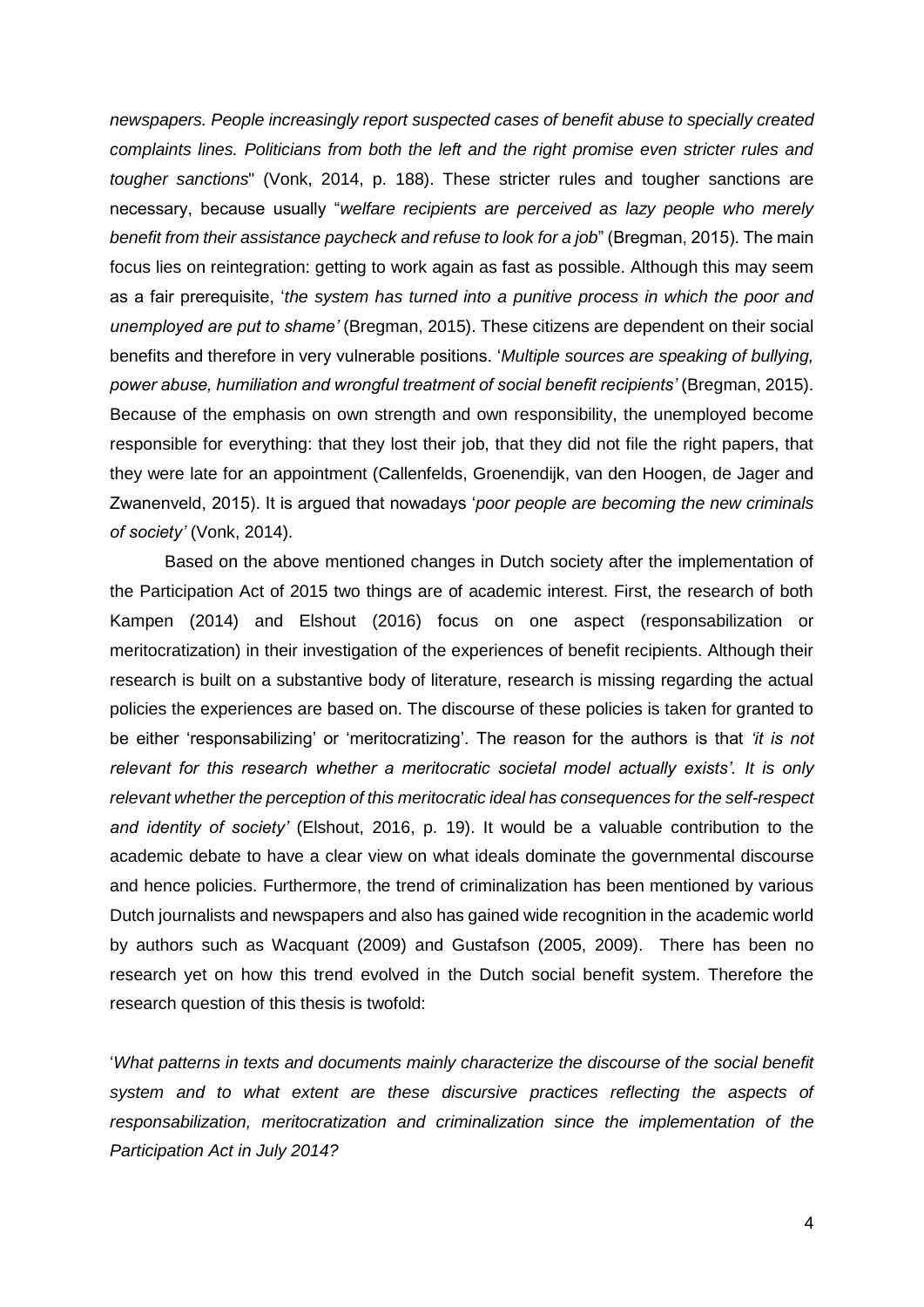To answer the research question this thesis is structured as following. First the conceptual framework is presented. This framework consists of an elaborate literature review regarding the clash between the lives of social benefit recipients and the social benefit system. Then the three mentioned aspects of the social benefit system discourse will be conceptualized: responsabilization, meritocratization and criminalization. These are referred to as aspects of a larger discourse, the discourse of neoliberalism. The third chapter will describe how these conceptualizations are used for analysis, how the analysis was performed and how the data for analysis were selected. In the fourth chapter the results of this analysis will be presented, discussed and interpreted. In the final chapter of this thesis, the answer to the main research question will be formulated. In this chapter also the discussion and theoretical implications are included.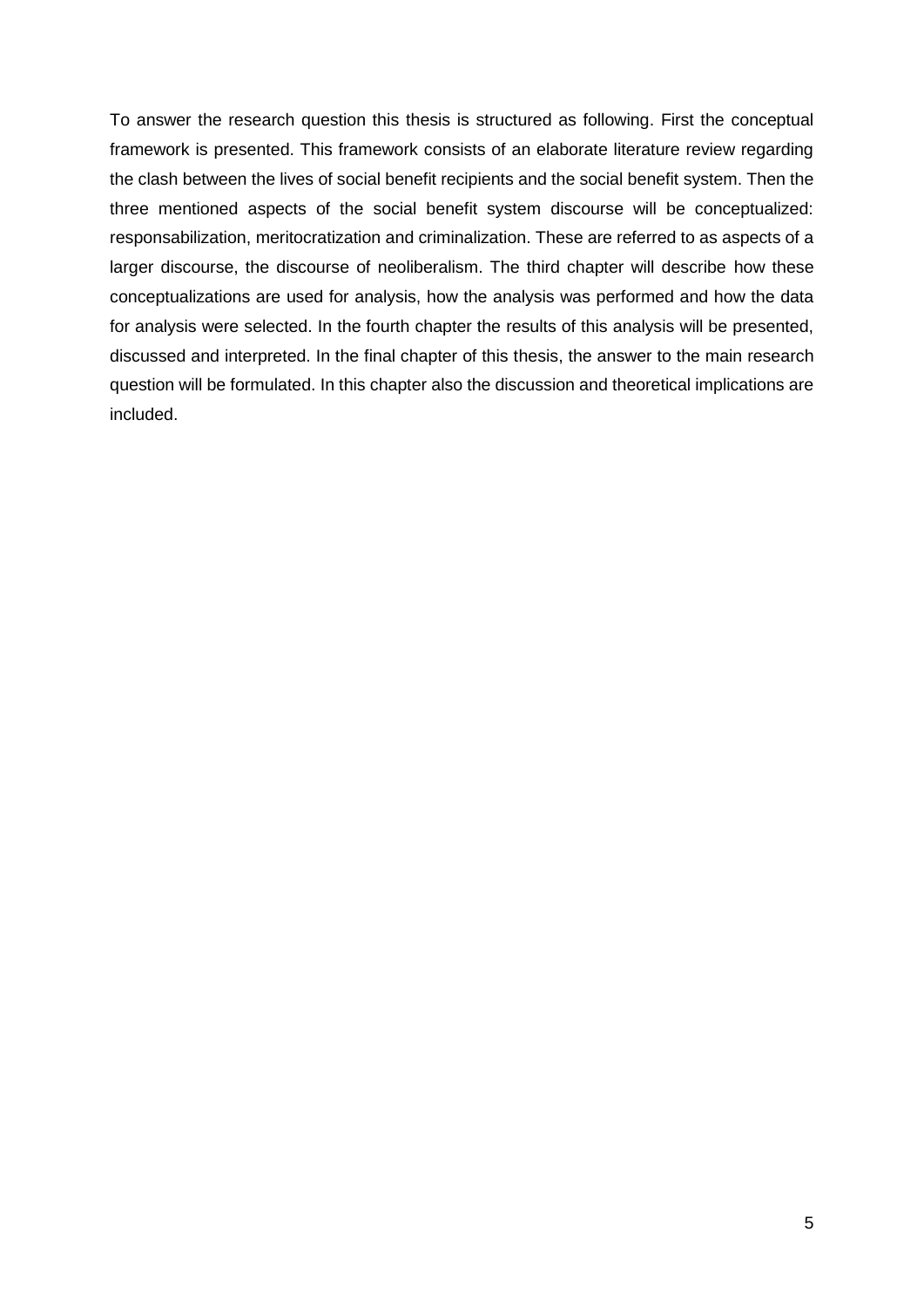# <span id="page-6-0"></span>**2. Conceptual Framework**

### <span id="page-6-1"></span>**2.1 The social benefit system: system word and life world**

To understand the friction between the social benefit system and the way it is perceived and experienced Habermas' theory on societal communication is helpful. Habermas' distinguishes between the system world of economy and politics and the everyday world in which citizens live their lives (Kunneman, 1983). Habermas argues that communications between the two worlds are driven by interests. Often strategic arguments and strategic knowledge carry the upper hand to secure one's own interests, leaving no room for justifications, feelings or opinions about a particular practice. The everyday world is the world in which government and citizen 'meet' each other. The system world in this relationship determines the policies, the guidelines which the citizens must follow in the life world. When the system world however becomes the goal instead of the guideline, problems can arise. Habermas' theory is therefore helpful to understand the differences between the government (system world) and the social benefit recipients (life world) and will serve as the backbone of this conceptual framework.

One clear illustration of how the system world can define the life world, the debate on the underclass is important. Dutch society consists of different classes and therefore different types of citizens, which again have different experiences with the system world. Viewed from the system world often times the 'underclass' concept has been mentioned, investigated and used as a means to explain the continuation and the combat of poverty and unemployment in a society. This concept has become a widely debated phenomenon which has led as a thread through poverty discourses over the years (Macnicol, 2017). The British Government reemerged the concept in anti-poverty policy in their initiative on 'troubled families' in 2011. This policy testifies to the concept moving away from 'strictly economic definitions of poverty and towards non-economic, behavioral and individualist definitions' (Macninol, 2017, p. 99). In his '*underclass: a history of the excluded since 1880'*, Welshman highlights that there '*have been continuities in these debates'* but also '*differences reflecting the distinctive economic, political and social contexts of particular periods*'(Welshman, 2013, p. xiv), that offer particular interpretations of the causes of poverty. For example, in 'life and labour of the people of London' (1892), Charles Booth made a distinction between two bottom classes of society which he described as '*shiftless, helpless, idle drunks and inevitably poor whom worked when they liked and played when they liked, which should be removed from society and segregated in labor colonies* (Booth, 1892, p. 34-43, as cited in Macninol, 2017, p. 100). The residuum concept was very much an urban discourse, but shifted to a discourse in genetics in the interwar years when mass unemployment remained firmly intact. This group was taken to be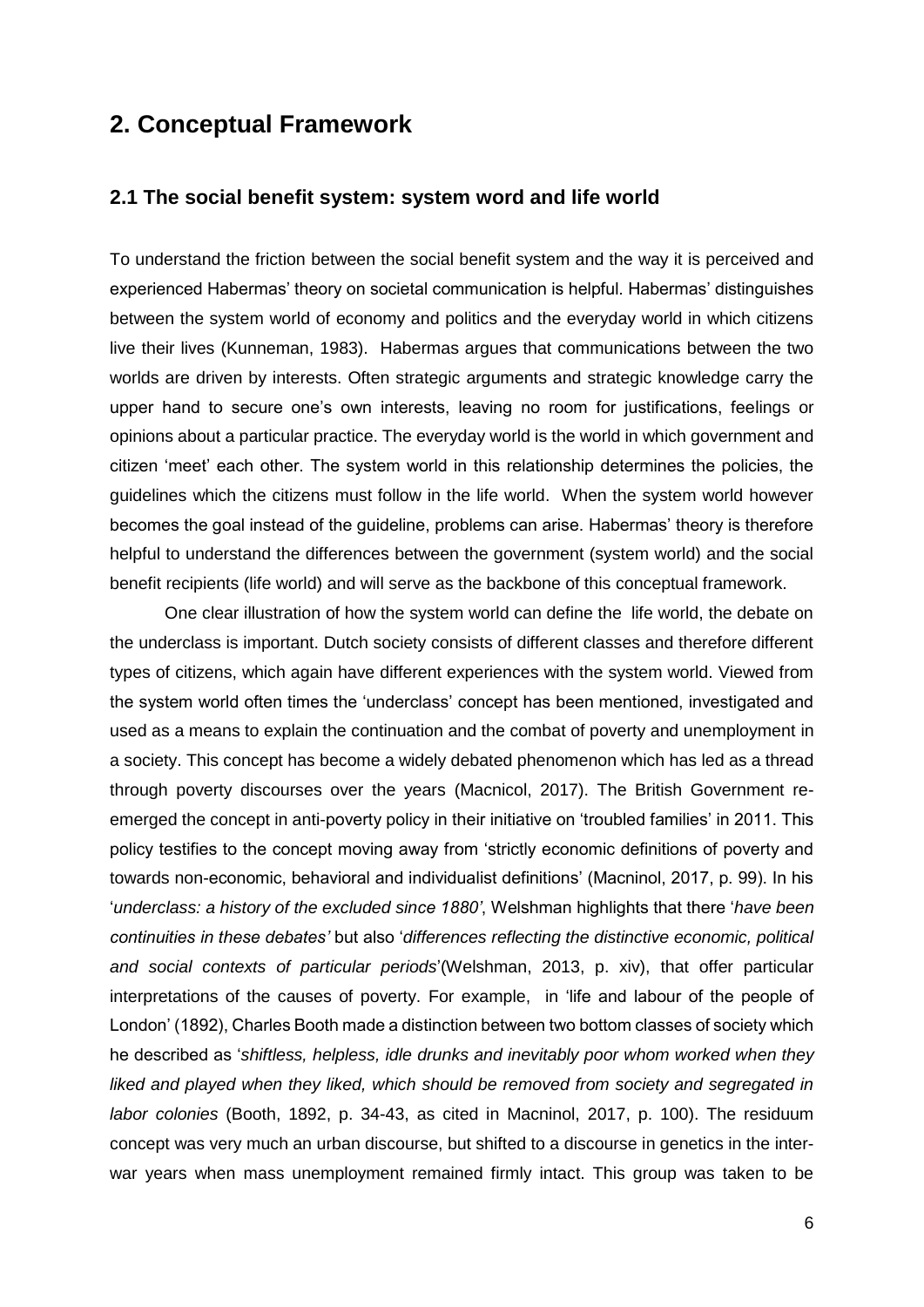evidence of a '*genetically flawed group at the bottom of society that was growing in size'* (Macninol, 2017, p. 100). Given the Nazi-experiments the genetics discourse did not remain popular for long, but changed to a construction of poverty caused by behavioral factors in the form of 'problem families' which also influenced the social debate in the 1960s and 1970s.

The first real mentioning of the underclass was done by Gunnar Myrdal in 1962: '*Opening up more opportunities to more people has closed some opportunities for some. And now in the end it threatens to split off a true 'underclass' – not really an integrated part of the nation at all but a useless and miserable substratum*' (Myrdal, 1962, as cited in Engbersen, 2006). The definition by Myrdal is again economic, as it describes the chronically unemployed and underemployed (Gans, 1990, p. 271). In the 1980s and 1990s the underclass changed again at the background of mass unemployment and labor market restructuring and became associated with attacks on 'welfare' (Macninol, 2017, p. 101). The millennial definition seems to be defined merely on the aftermath of the blooming welfare state of the eighties and nineties. Many workers have misused this system and therefore a new type of underclass has arisen. Dalrymple illustrates the underclass as a phantom that haunts the Western World. People of the underclass are not poor, benefit from the increased wealth in society, are not politically oppressed and lead wretched lives. (Dalrymple, 2001, vii). Dalrymple (2001) defines the underclass by criminality, violence, alcohol and drug abuse and misplaced victimization. By granting them social benefits it would only achieve more laziness, benefit dependency and a lack of individual responsibility (Engbersen, 2006). Perkins contention that there exists a class of people with a 'welfare trait' is the latest in a series of efforts to popularize the notion of an underclass. The welfare trait is based on the idea of a shared '*welfare-induced'*, '*employmentresistant'* personality amongst benefit claimants. This type of personality is transmitted across generations or problem families (Lambert, 2016).

The debate on the concept of the underclass is an ambiguous one. '*Reconstructions have occurred despite a large volume of social scientific research which has found little evidence of a distinct group of poor people with a different culture, separate from the rest of society'* (Crossley, 2016, p. 5). Nevertheless, Engbersen states in his revised publication of 'public welfare secrets' that such an underclass exists in the Netherlands. Following his own definition the underclass is in the first place, a socio-economic phenomenon. The underclass does not consist of every poor person, every person on social benefits or every socially excluded person. It is the class below the working class and exists when an individual cannot participate fully in the working class. Engbersen talks about social exclusion, implying that the concept of underclass should be considered in terms of social precarity, that is "*the factors that are associated with higher risks of social exclusion*" (Gallie and Paugam, 2002, p. 7).This underclass exists besides the unemployed, 'precarious workers' and 'working poor' who although formally integrated into the production system are still exposed to the risk of poverty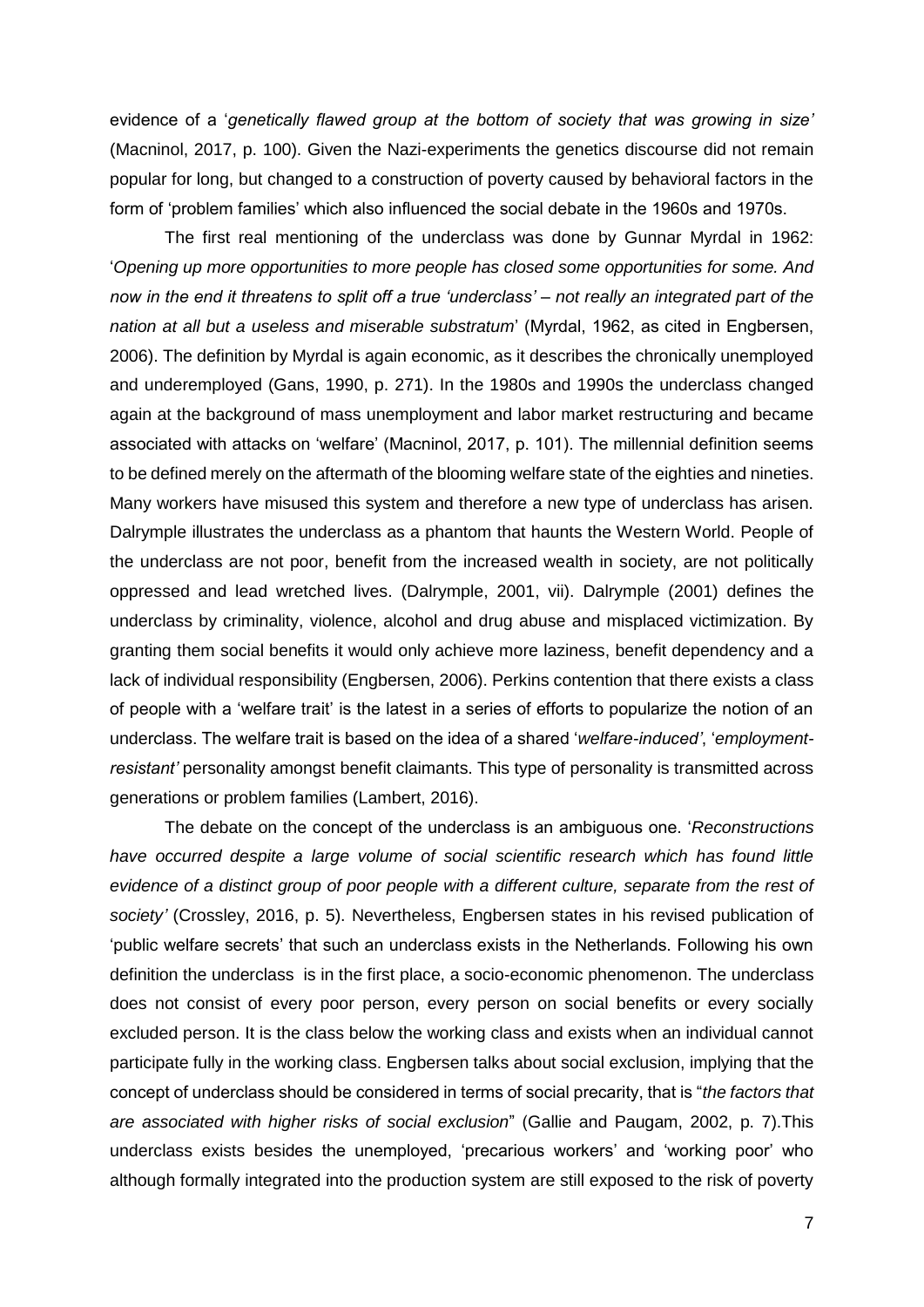and social exclusion (Santini & Gobetti, 2016, p. 161-162). This notion is consistent with a recent study on the social distribution of the Dutch society, conducted by Vrooman (2016). Based on a latent class-analysis six groups can be defined, which differ in their economic, social, cultural and personal resources. Vrooman claims that the uncertainty of work and income of the last years has contributed to the current division in society (Vrooman, 2016, p. 49). Moreover he argues that the institutional changes, such as the participation act, have contributed to societal discontent in groups that have little resources. The groups are defined as following: The established upper class; the young opportunists; the working middle class; the comfortably retirees; the insecure workers and the precariat (SCP, 2014, as cited in Vrooman, 2016, p. 61). Especially the latter two are of importance to characterize further for two reasons. First, the insecure workers are on the edge of the labor market and therefore vulnerable when work and income are insecure. Second, for the precariat the insecurity in income (since they are often unemployed) translates into their social segmentation. Their material deficit is but one of their problems as they also have little to none personal capital, social networks or cultural resources (Vrooman, 2016, p. 62). Their most important characteristics are displayed in table 1.

|                  | <b>Economic</b>              | Social characteristics          | <b>Cultural characteristics</b>    |
|------------------|------------------------------|---------------------------------|------------------------------------|
|                  | characteristics              |                                 |                                    |
| <b>Insecure</b>  | Average educational level.   | Fair social network. Little     | <b>Usually</b><br>35-64<br>between |
| workers          | Low incomes. Focus on        | digital skills and little grasp | years old. Relatively high         |
|                  | the labor market, often      | of English language.            | amount of migrants. High           |
|                  | temporary<br>contracts<br>or |                                 | share of women and single          |
|                  | unemployed.                  |                                 | parent families.                   |
| <b>Precariat</b> | Lowest educational level.    | Limited social network. No      | Average age of 62. High            |
|                  | Income through form of       | digital skills or<br>grasp of   | single elderly<br>share<br>of      |
|                  | benefits or pension.         | English language.               | High<br>share<br>of<br>people.     |
|                  |                              |                                 | religious people. High share       |
|                  |                              |                                 | of women and migrants.             |

*Table 1: Social division based on three types of capital (Vrooman, 2016, p. 61)*

The multiple reconstructions, or conceptualizations of the underclass underline how different the perceptions about social benefits have been throughout the years. Drawing back on the distinction Habermas has made between communications of the system world and the life world it is clear that most conceptualizations are derived from the system world point of view rather than a life world point of view. The guidelines citizens must follow then are a scarce reflection of what they are actually experiencing. The latest works on the social benefit system in the Netherlands confirm this viewpoint. Thomas Kampen (2014) has illustrated how social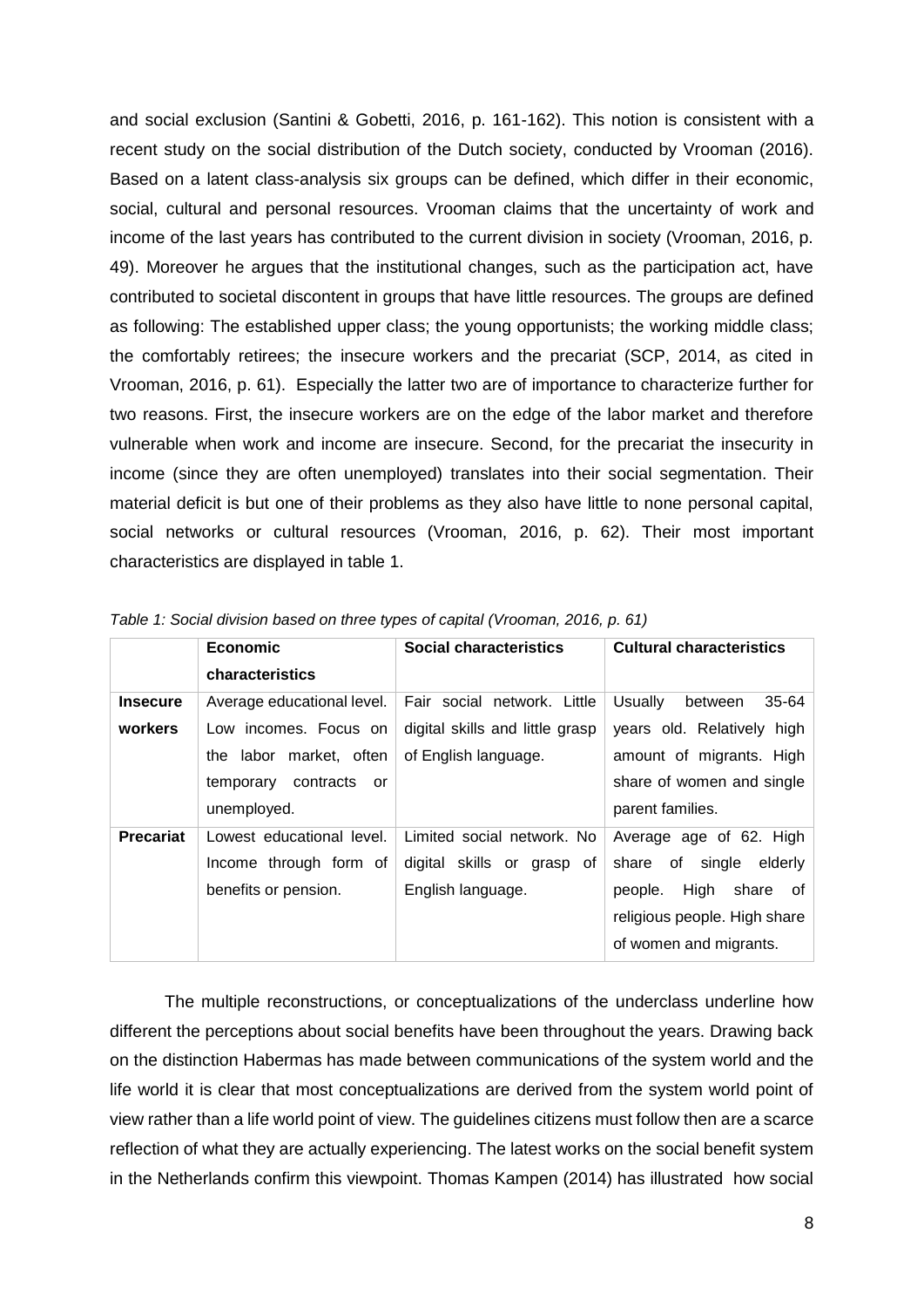benefit recipients experienced the obligation to do voluntary work in order to maintain their welfare income as a direct result of the transition to a participation society. Based on the work of Boltanski and Thevenot (2006) a new framework on how benefit recipients legitimize their behavior and actions is presented in the form of six worlds. A summary of each world and how the social benefit recipient perceives it, is given in table 2.

| <b>Civil</b>      | The civil world is characterized by a strong sense of community. Voluntary work is a        |
|-------------------|---------------------------------------------------------------------------------------------|
| world             | big responsibility in which the community precedes the individual needs. Social benefits    |
|                   | are a collective good and should not be used for individual utility. However recipients     |
|                   | do want to be seduced for labor, they want to do something which has meaning to them.       |
|                   | They see obligations as a subversive treatment of their responsibility, and will feel       |
|                   | maltreated, which leads to annoyance or even aggression.                                    |
| <b>Inspired</b>   | The inspired world is characterized by a strong sense of feelings passion and               |
| world             | inspiration. Fun and enjoyment are central to these individuals, and therefore they justify |
|                   | that no one should be forced to do something they do not like. When on social benefits,     |
|                   | inspired people feel excluded from what they like to do best. They perceive forced labor    |
|                   | and duties as undermining their motivation. The lack of supply is the problem, not their    |
|                   | motivation.                                                                                 |
| World<br>οf       | In the world of fame an individual gains value by the value of others. The opinion of       |
| fame              | others is of great importance. People that interpret from this world, experience social     |
|                   | benefits as stigmatizing and will accept only work or duties when this is at their 'level'  |
|                   | and helps regain their status. They otherwise feel judged, discriminated, guilty,           |
|                   | ashamed and fearful of their situation                                                      |
| <b>Domestic</b>   | In the domestic world people interpret their value by what they can do for the              |
| world             | community. This differs from the civil world, in which equality is a high standard. In the  |
|                   | domestic world, an unequal hierarchy determines the amount of responsibilities one          |
|                   | has for others. People perceive social benefits as a form of care to which they are         |
|                   | entitled and therefore it is legitimate to receive them. Feelings of injustice are common   |
| <b>Market</b>     | The market world is characterized by notions of trade. Nothing is for free, and therefore   |
| world             | people that interpret according to this world will not comply with the duties of social     |
|                   | benefit easily, because they want a fair compensation in return. They feel unfairly         |
|                   | treated and angry for their situation                                                       |
| <b>Industrial</b> | Used mainly by client managers and executive organizations. Focus on effectivity,           |
| world             | efficiency and productivity. Causes tensions with benefit recipients as there's little room |
|                   | for emotion, compassion or understanding. The results are what matter the most.             |

#### *Table 2: Worlds of justification (Kampen, 2014)*

Especially the justifications of the industrial world typify how the system world currently interprets social benefits in Dutch society. It is characterized by efficiency, productivity and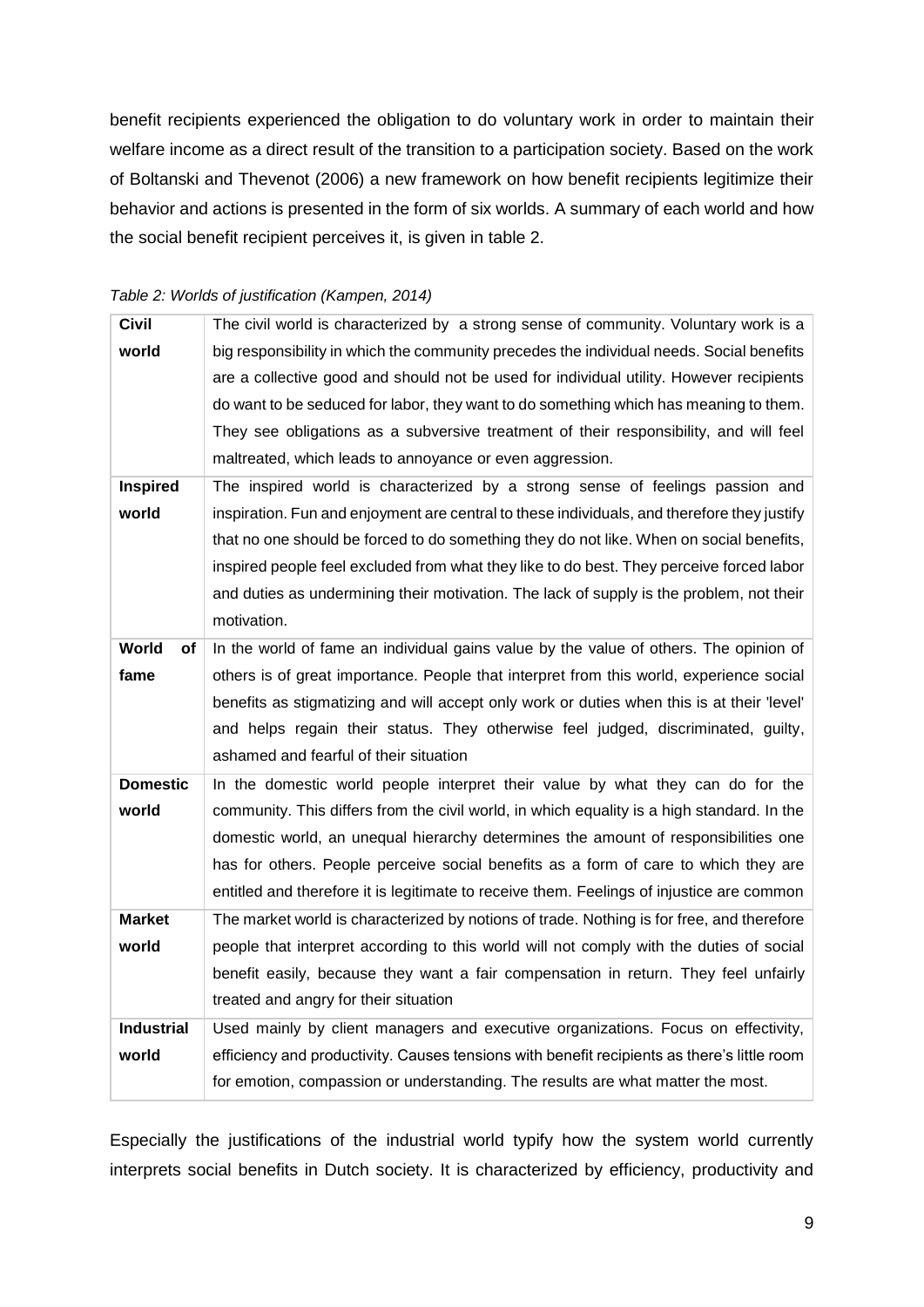performance. Client managers are focused on the development of their clients, have conversations according to standardized questions, offer pre-outlined trajectories, have to meet certain targets and are controlled by these targets (Kampen, 2014, p. 86). The conflict that follows from the industrial world and the five other worlds is therefore quite logical. The inspired world and the world of fame are characterized by individual importance; whereas the industrial world offers standardized 'one size fits all' trajectories. The domestic world conflicts with the industrial world because the value of productivity differs. The market world conflicts because it is client-based, while the industrial world is goal-based. Lastly, the civil world conflicts because the industrial world controls too much, and jeopardizes the good will of the citizens in this matter. In this sense, the social benefit system can be understood as a direct opposite of the perceptions and experiences from social benefit recipients.

To conclude, after carefully reviewing the literature on the underclass, the working poor, the unemployed and the precariat a difference between the system world and life world was illustrated. Following the works of Thomas Kampen and Judith Elshout (2016), and the earlier works of Engbersen (2006), the experiences and perceptions of Dutch social benefit recipients have been covered in academic research. However the industrial world or system world as typified by Habermas is either taken as given by the authors or uninvestigated. In the following paragraph literature on contemporary welfare states will be reviewed to offer a less given, but more carefully investigated overview of the underlying discourse of the social benefit system.

# <span id="page-10-0"></span>**2.2 The underlying themes of the neoliberal discourse of the social benefit system**

To answer the research question an idea of which discourses are discussed in other literature regarding the social benefit system is important. Before turning to the substantive content of this discourse first the concept of discourses must be discussed. The concept of discourse can be understood in three different ways. First, it can refer to language use as a social practice. Second, it can be understood as the kind of language used within a specific field, such as political discourse, or scientific discourse. Third, it can refer to the use as a count noun, referring to a way of speaking which gives meaning to experiences from a particular perspective (Jorgensen, 2002, p. 67). Since this thesis is looking at the system perspective of the social benefit system always the third definition is meant when the term discourse is used in this thesis. The aim is to achieve a deeper understanding of how the social benefit system world gives meaning and establishes truths from its perspective. The debates on societal phenomena have been dominated by a neoliberal discourse. With regard to the social benefit system Wacquant (2009) discussed the neoliberal influences on the penalization of poverty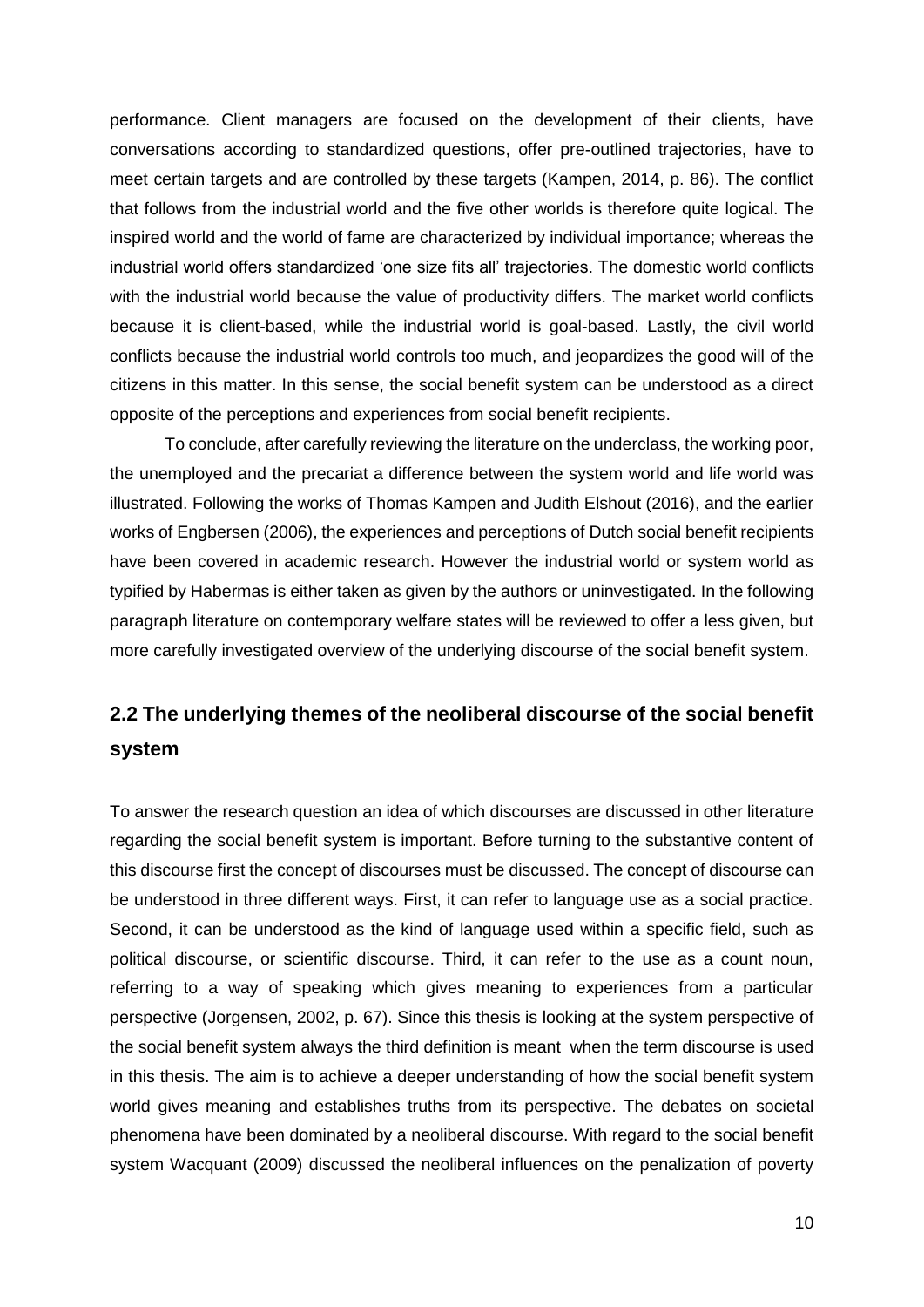and draws on this '– ism' to explain the developments in the welfare state. Neoliberalism is the overarching ideology in the welfare state but does know different aspects or themes which have been discussed by various authors, such as penalization (Wacquant, 2009), criminalization (Vonk, 2014; Gustafson, 2009), responsabilization (Kampen, 2014) and meritocratization (Elshout, 2016). This paragraph will therefore first illustrate the neoliberal ideology as an overarching discourse and subsequently turn the focus on different aspects of this discourse that are important for the discourse analysis on the social benefit system world. *'The term neoliberalism dates back to the 1930s, but has been revived as a way to describe our current politics – or more precisely, the range of thought allowed by our politics. It is a term that has come to regulate all we practice and believe: that competition is the only legitimate organizing principle for human activity'* (Metcalf, 2017). It favors the free-market, limited taxes and as little interference from the government as possible. For citizens this implies that they need to be able to live their lives with as little help from the government as possible. The notion of self-responsibility and fault are not new to the social welfare debate. Several authors emphasize the 'new social contract' in the Netherlands 'in which a new economy of state, market and citizens is central' (Schinkel & van Houdt, 2013, p. 129). In the Netherlands, a new design of the Dutch nation was declared by the cabinet in 2003 causing a shift in citizenship and hence the welfare state. Merely having legal citizenship was no longer sufficient to claim social benefits (Ossewaarde, 2003). Instead the new social contract introduced the concept of 'the good citizen' or active citizen' in which citizens are expected to 'bear the responsibility for upholding the public interest and the quality of public services' (Ossewaarde, 2003, p. 495). An active citizen no longer 'leans' on the government (as being welfare-dependent) and automatically gets compensated for physical and financial limitations (Ossewaarde, 2003, p. 505). This implies that ten years ago already, the Dutch government shifted responsibility for unemployment to the citizen itself.

#### **2.2.1 The aspect of responsabilization**

This shift in policy also characterizes the first important aspect of the neoliberal discourse, namely responsabilization. In the Social and Cultural Report of 2012 the Netherlands Institute of Social Research (SCP) this new 'responsibility model' was illustrated as a new way in which citizens are controlled by the government in the public sector. Veldheer, Jonker, Noije and Vrooman (2012) call this a disciplinary responsabilization since '*in many cases more selfresponsibility would mean that the government obliges the citizen to act in a way the government sees fit. The government implicitly makes the citizen thereby the executor of government policy, in the expectation that the citizen internalizes the policy to such extent that the execution comes naturally'* (Veldheer et al., 2012, p. 329). Schinkel and van Houdt (2013)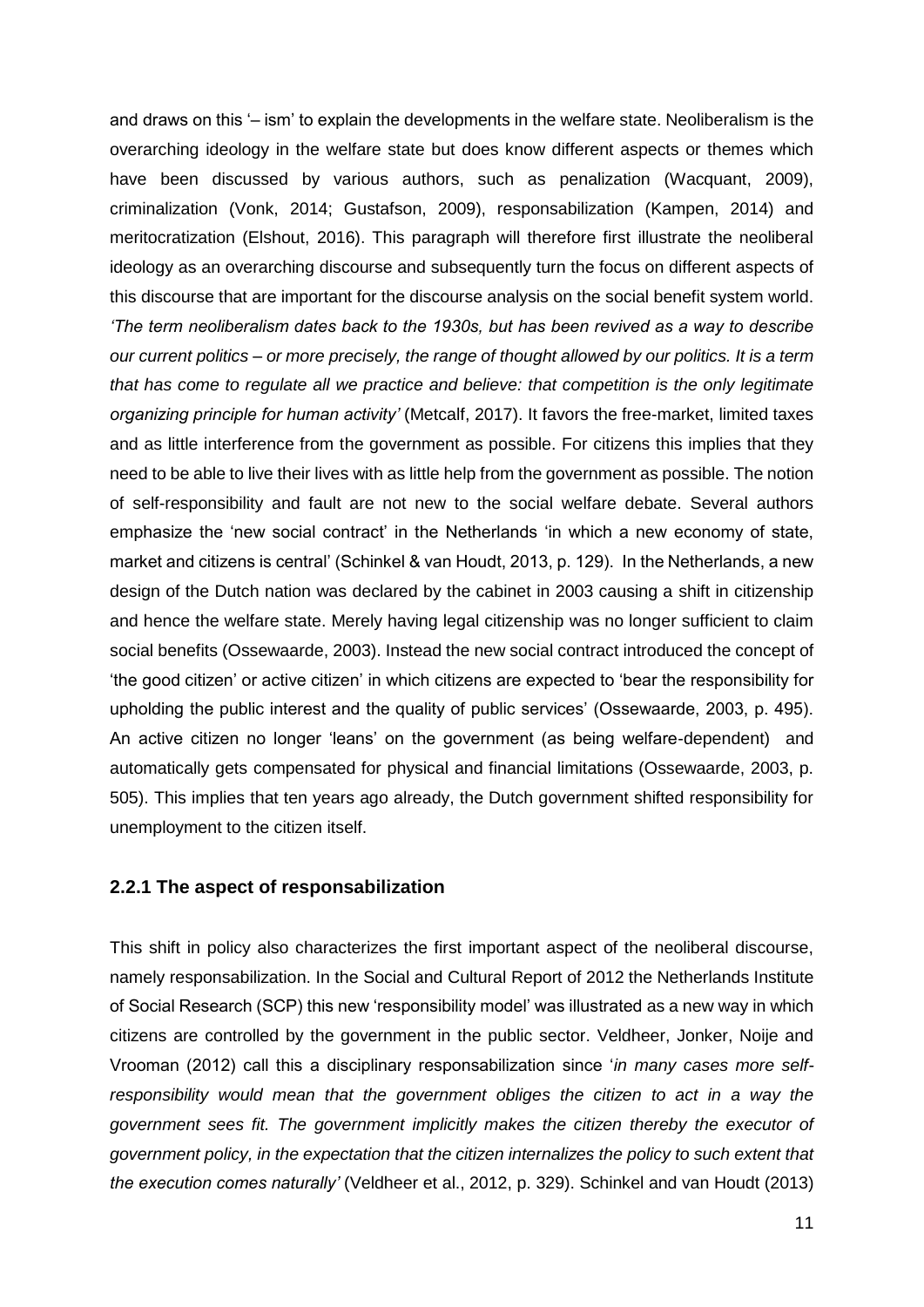name this redefinition of citizenship 'neoliberal communitarism'. In their article they aim at social policies in which the 'free citizen merges into constructive communities and thence shows responsible citizenship'. They emphasize the importance of the community or civil society, since in this society it becomes clear which citizens are 'active' or 'responsible' and which citizens are at 'risk'. With regard to the participation society, one can state that an active citizen in the eyes of the government is someone who participates via labor in society. After all, having a job means you are taking responsibility for your own income and is considered a way to show responsible citizenship to fellow citizens and the community. The neoliberal discourse emphasizes not just self-responsibility, but the way the government acts to facilitate active citizenship or in this case 'employment'. Hence, when the context for active citizenship is not present other strategies are necessary. A citizen in the neo-liberal discourse needs to be self-reliant as well as self-responsible. '*The government determines the objectives and preconditions of its own responsibility and records these in laws and covenant with private parties. She leaves the realization of these objectives to citizens, civil society and market parties, but keeps an eye on whether the desired results are achieved. In the case of undesirable results, she intervenes*' (Veldheer et al., 2012, p. 19). In this sense the different aspects or the neoliberal discourse become apparent. There are different ideals, ways or strategies of the government to deal with the unemployed which are reflected in the different aspects of this ideological discourse. Following the statement above by Veldheer et al. (2012) it appears that when responsabilization does not offer the wanted results, the government intervenes and other measures are necessary. One example of when this might happen is shown by the emphasis in the social benefit system on the hazardous citizen. The hazardous citizens are the ones that are not able to participate, either because they cannot or because they will not participate. These are the ones that need to integrate, the ones that are sick, disabled or far removed from the labor market. When these hazardous citizens are at risk of not participating, the government turns from facilitating responsibility to repressing responsibility, through interventions and monitoring, hence turning to other aspects of the neoliberal ideology: meritocratization and criminalization.

#### **2.2.2 The aspect of meritocratization**

The aspect of meritocratization also values the notion of self-responsibility. However, the chances to perform this self-responsibility are equalized by the government. To explain how this works in the social benefit system, one must first understand the ideals of meritocratization. *Meritocracy refers to the idea that whatever our social position at birth, society ought to facilitate the means for talent to rise to the top'* (Litter, 2013, p. 52). In such a society every citizen has an equal chance to gain power, status, a higher degree or a higher level of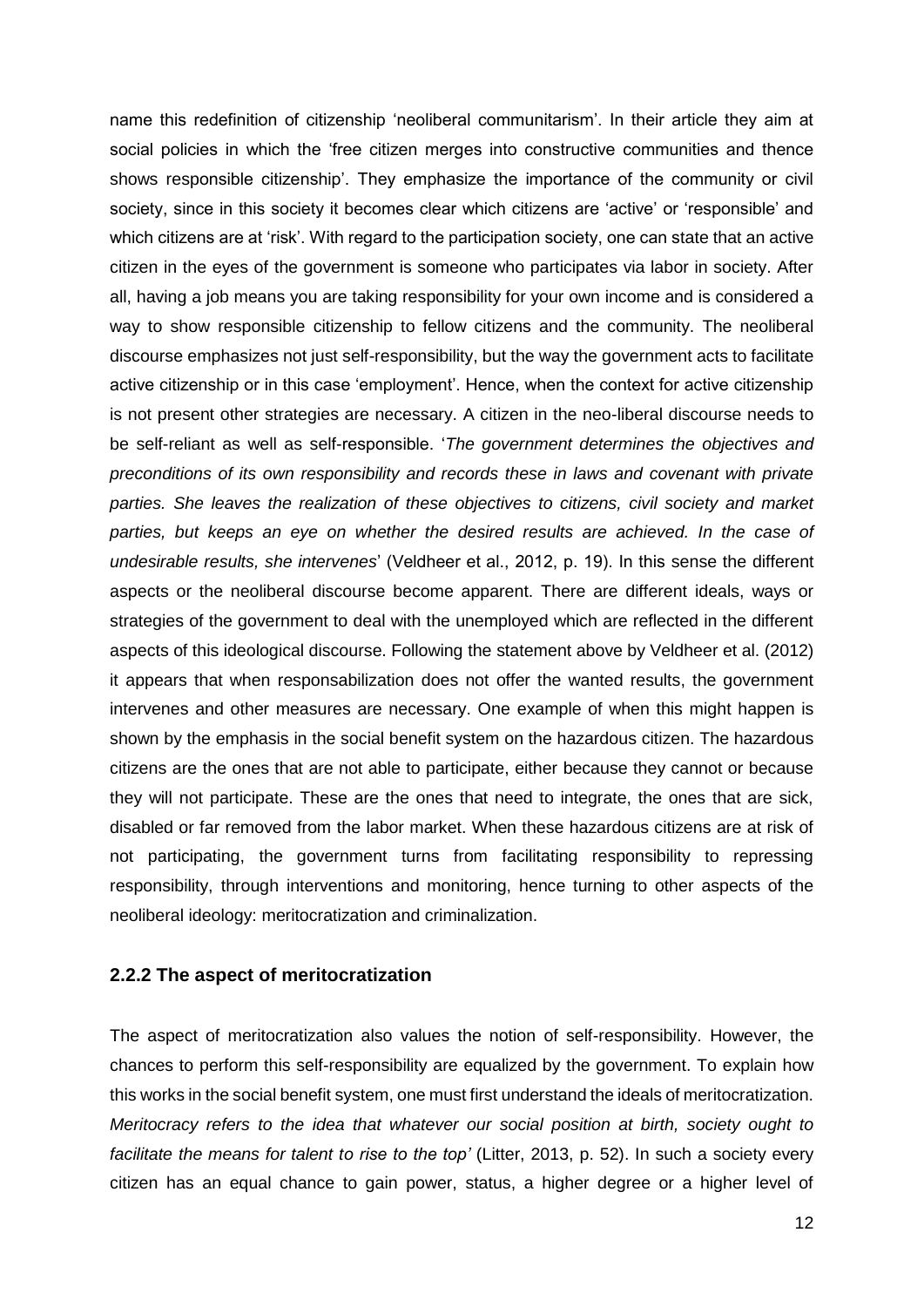consumption. Hence it is about effort in order to climb the social ladder. Performance and achievement instead of class, age or sex determine the criteria for distribution of means (Elshout, 2016, p. 17). Kampen (2014) states that the Netherlands is not a meritocratic society as such, but upholds the meritocratic ideal. Since everyone has the same chance at succeeding through the educational system and possibilities created by the government, also failure becomes your own fault. '*The notion of self-responsibility and fault dominates the public discourse and feeds the public imagination'* (Kampen, 2014, p. 19). Kampen (2014) and Elshout (2016) both draw their operationalization of meritocracy on the works of Swierstra and Tonkens (2006, 2008). They describe meritocracy by four characteristics (Swierstra & Tonkens, 2006, p. 5). First, socio-economic positions are solely determined by one's own achievement and constantly have to be earned. Furthermore, a strong emphasis lies on the measure of performance and on the equation of performances. And lastly, the ones who cannot fight equally are helped and supported to reach that level. Elshout (2016) claims that by upholding of the meritocratic ideal, society has become demanding and risky in two ways: People have to compete with one another for a (better) place in the hierarchy with the risk they lose. Since they alone are responsible for their loss, they risk losing their dignity and confidence too. This is one of the problems with meritocracy, as claimed by Litter (2013): '*as it works as a mechanism to both perpetuate, and create, social and cultural inequality'* (Litter, 2013, p. 53). In addition this ideal stimulates the aspiration to move 'upward' on the social ladder, which contributes to the 'positioning of working-class cultures as the 'underclass' (Litter, 2013, p. 55). In this sense, the meritocratic ideal creates a system in which' *self-interest dominates and legitimizes inequality and damages communities by requiring people to be in a permanent state of competition with each other'* (Litter, 2013, p. 54).

With regard to the social benefit system, Kampen (2014) argues as well as other scholars (van Oorschot, 2000, 2006; Dekker, Den Ridder, Verhoeven, Verplanke and Kampen, 2013; van der Veen, Achterberg and Raven, 2009), that in order to control the unemployed deservingness as a criterium gained grounds. Since according to the meritocratic ideal your position is determined by responsibility, the answer to the question why an unemployed is unemployed is a matter of fault. Social benefit recipients are therefore by definition undeserving and are caught in a spiral of undeservingness: '*you are undeserving, because you are irresponsible and you can influence your needs. Although it is your right to receive benefits, the fact that you accept these benefits confirms your irresponsibility and makes you even less deserving'* (Kampen, 2014, p. 21). A social benefit recipient can only escape this spiral by visibly taking responsibility, for example by doing voluntary work. Since unemployed cannot contribute to society with financial means, they are obliged to contribute by other means. Taking part in social activities, voluntary work or reintegration job tracks does not only come forth from deservingness or reciprocity, but also from employability. This characteristic of the meritocratic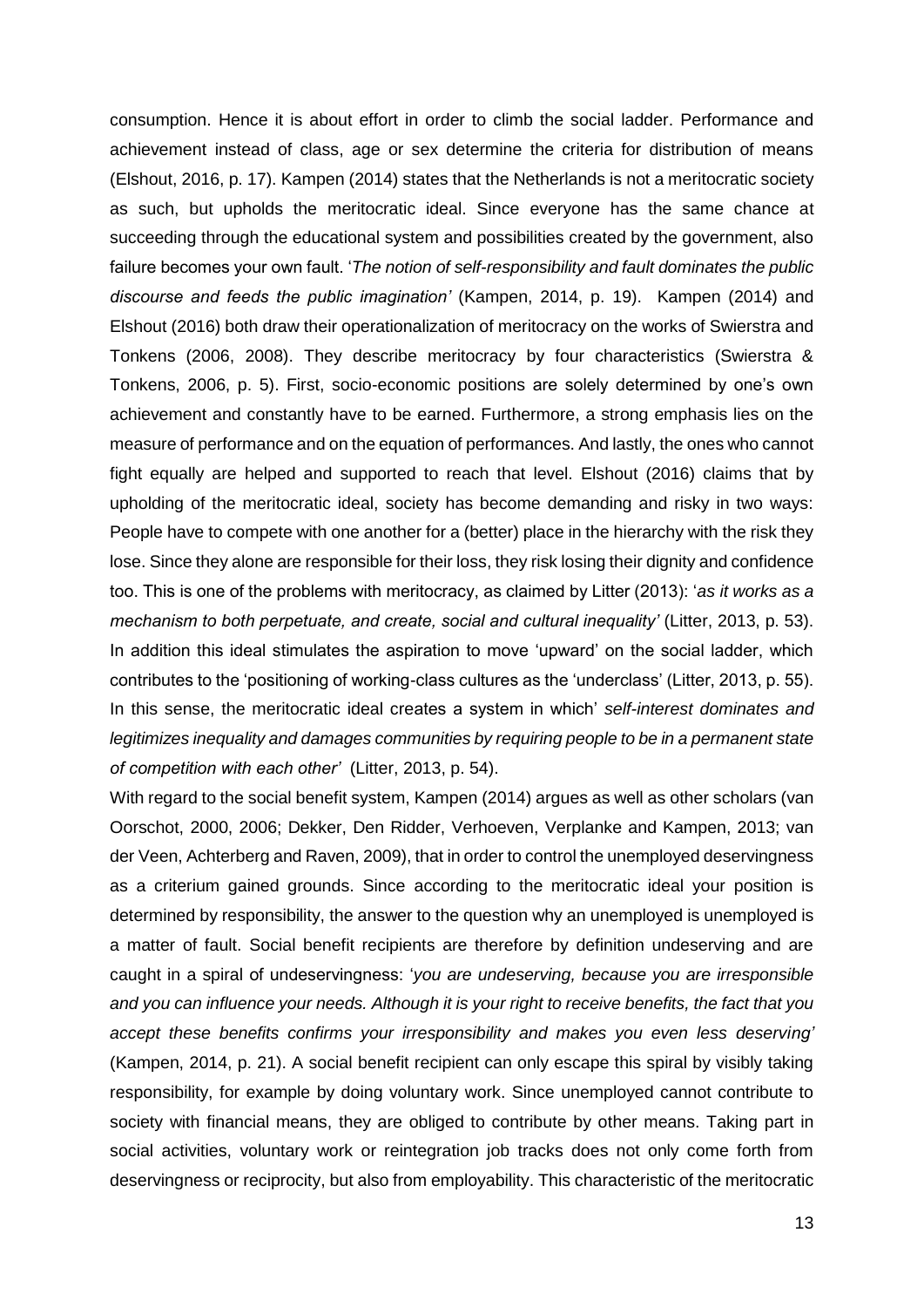discourse in the social benefit system is discussed by Elshout (2016). She emphasizes the idea of the workable individual in a meritocratic society, the idea that you can shape yourself in all forms you wish to be. This also goes up for the labor market, as unemployed can work on their 'employability', which means they can train or change themselves into the perfect job applicant. The unemployed must be seen as a reflexive project for which the individual is responsible and which can be controlled and adjusted. By following courses or doing voluntary work, they create hope for a better position on the social ladder. The downside of this idea is that all that effort may not lead to success on the labor market, harming their self-respect. In a way this ideal therefore leads to the indirect downgrading and bullying of unemployed people, since the chances of actually becoming 'employable' are not that high.

#### **2.2.3 The aspect of criminalization**

In the introduction a new aspect of the neoliberal discourse was mentioned that has gained popularity in the last decade under scholars: the aspect of criminalization. In the previous paragraphs the neoliberal ideal of the active citizen was explained. The neoliberal discourse has different ways of defining this active citizen, and also its opponent: the passive or hazardous citizen. The unemployed are one example of these passive or hazardous citizens. As the neoliberal discourse emphasizes self-responsibility, becoming employed again is one's own responsibility. Through the lens of meritocratization the unemployed can be helped in maintaining a good position in society by increasing his/her employability and if this does not work at least maintain the ideal of deservingness. The government intervenes by creating opportunities to maintain this deservingness, for example by doing community work or by organizing courses or trainings for the unemployed. When these interventions do not result in active citizenship another aspect of the neoliberal discourse gains ground. Schinkel and van Houdt (2009) argued: '*Criminality is often the consequence of a complexity of factors which can be summarized as a lack of commitment to society'* (Schinkel & van Houdt, 2009, 135). In this sense, not being an active citizen is directly linked to the risk of criminality. Active citizenship is defined as the involvement in the community in the neoliberal discourse. Active citizenship also implies the birth of a new phenomenon: the passive citizen, or the hazardous citizen. A way of intervening with 'passive' citizens is by regulating or repressing them. The ones that were dependent of social or welfare benefits are now obliged to participate and choose work over income. '*The right to public aid is transformed into the obligation to work at underpaid, unskilled jobs*' (Wacquant, 2009, xv). Wacquant (2009) describes this new trend in which societal problems are no longer solved on the basis of a social agenda. Instead the citizen is made fully responsible for his own life and the degree to which he can participate in society. When policies fail, the state reacts with sanctions and criminal measures.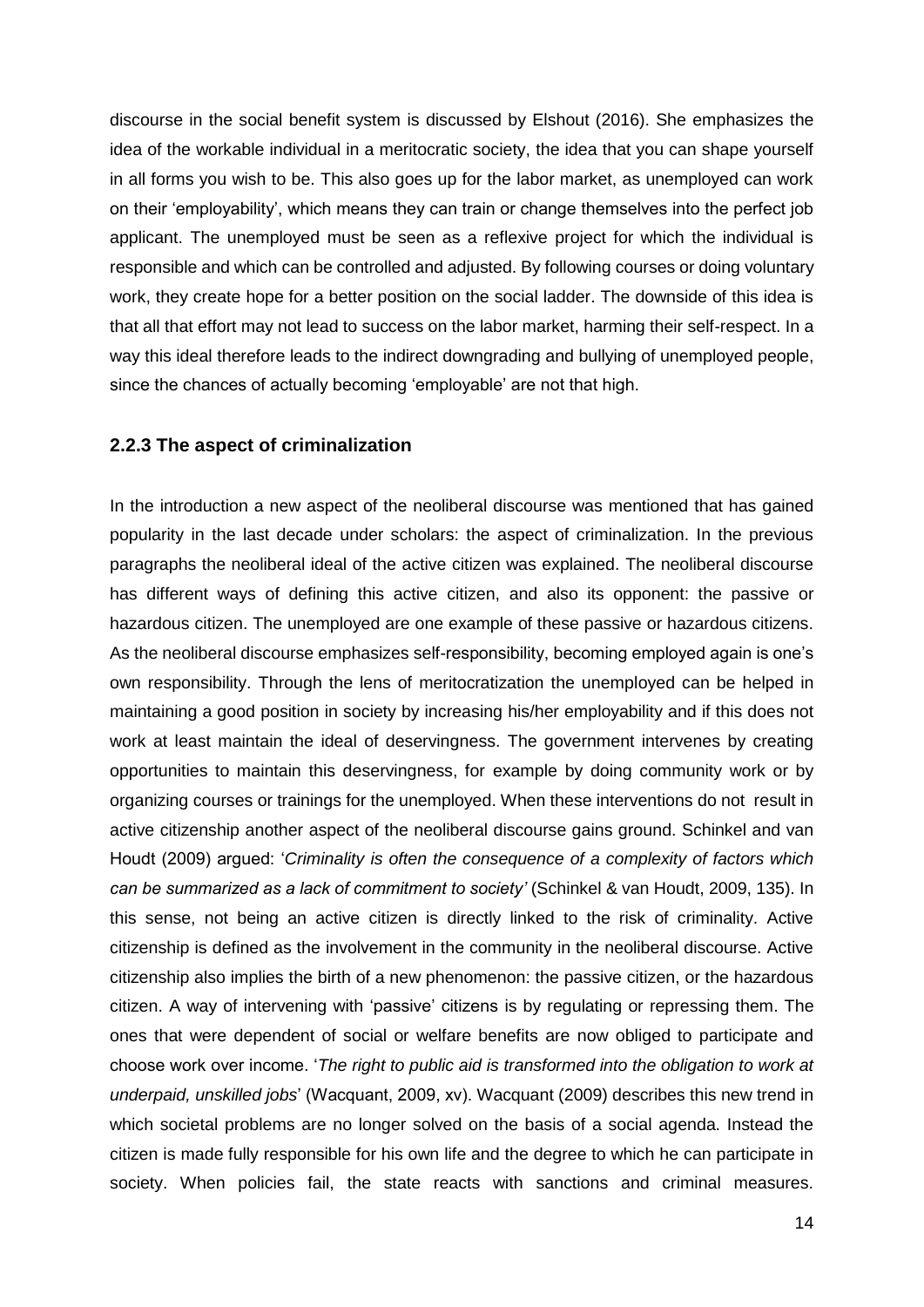Criminalization of the welfare state can also be described as penal welfarism or repressive welfare. Vonk (2014) argues that a repressive trend in social security policy and legislation has been reported in Australia, Britain and in the Scandinavian countries as a by-product of activation policies (Vonk, 2014, p. 189). Gustafson (2009) states that the '*public desire to deter and punish welfare cheating has overwhelmed the will to provide economic security to vulnerable members of society. While welfare has always worn the stigma of poverty, it now also bears the stigma of criminality'* (Gustafson, 2009, p. 644).

Schinkel and van Houdt (2013) discuss the upsurge of criminality since the 1980s in the Netherlands and the intensification and pluralization of punishing criminals. They describe four developments in the Dutch battle against crime. First, there has been an increase of imprisonments. Second, more forms of punishment have been developed besides imprisonment. Third, the authority to punish has spread on a national and local level. And fourth, there has been an upswing in tactics to recognize and discipline risky behavior and risk subjects (Schinkel & van Houdt, 2013, p. 133). While the former dominant way of battling criminality was by punishment only, the emphasis now lies on prevention as well. Prevention is being executed by the classification of risk populations. Bearing especially this fourth development in mind one can understand how the unemployed or unparticipating citizens in society have become a 'risk population'. The repressive trend in the Dutch welfare state is an answer to the perceived abuse of benefit rights. Vonk (2014) uses the term abuse to describe the situation of *'a claimant who is deemed to be not entitled to benefit because he or she is unwilling to work and participate in society*' (Vonk, 2014, p. 190). When policies increasingly emphasize personal responsibility, benefit dependency is more easily perceived as somebody's failure to take up this responsibility (Vonk, 2014, p. 190). Hence, lacking in responsibility by being employable enough and not putting enough effort in becoming employable is equal to abusing your benefit rights. The underclass as mentioned in paragraph 2.1 then becomes the new risk population which has to be monitored and punished to prevent further abuse of benefits. The notion of the underclass in this sense has lost its original socialeconomic definition and is used for the justification of repressive policies and sanctions on benefit arrangements (Engbersen, 2006, p. 5). '*Policing the poor and protecting taxpayer dollars from misuse have taken priority over providing for the poor. Regulating the behavior of the poor and deterring fraud are now the objects of political attention and government resources, even when the goals of such regulation are unclear and the methods of deterrence are unevaluated and costly*' (Gustafson, 2009, p. 646).

Gustafson mentions three ways in which the government criminalizes benefit recipients (Gustafson, 2009, p. 646). First, there are a number of practices involving the stigmatization, surveillance, and regulation of the poor. These practices are embedded in aid programs to the poor. Second, many policies assume a latent criminality among the poor. Reforms are aimed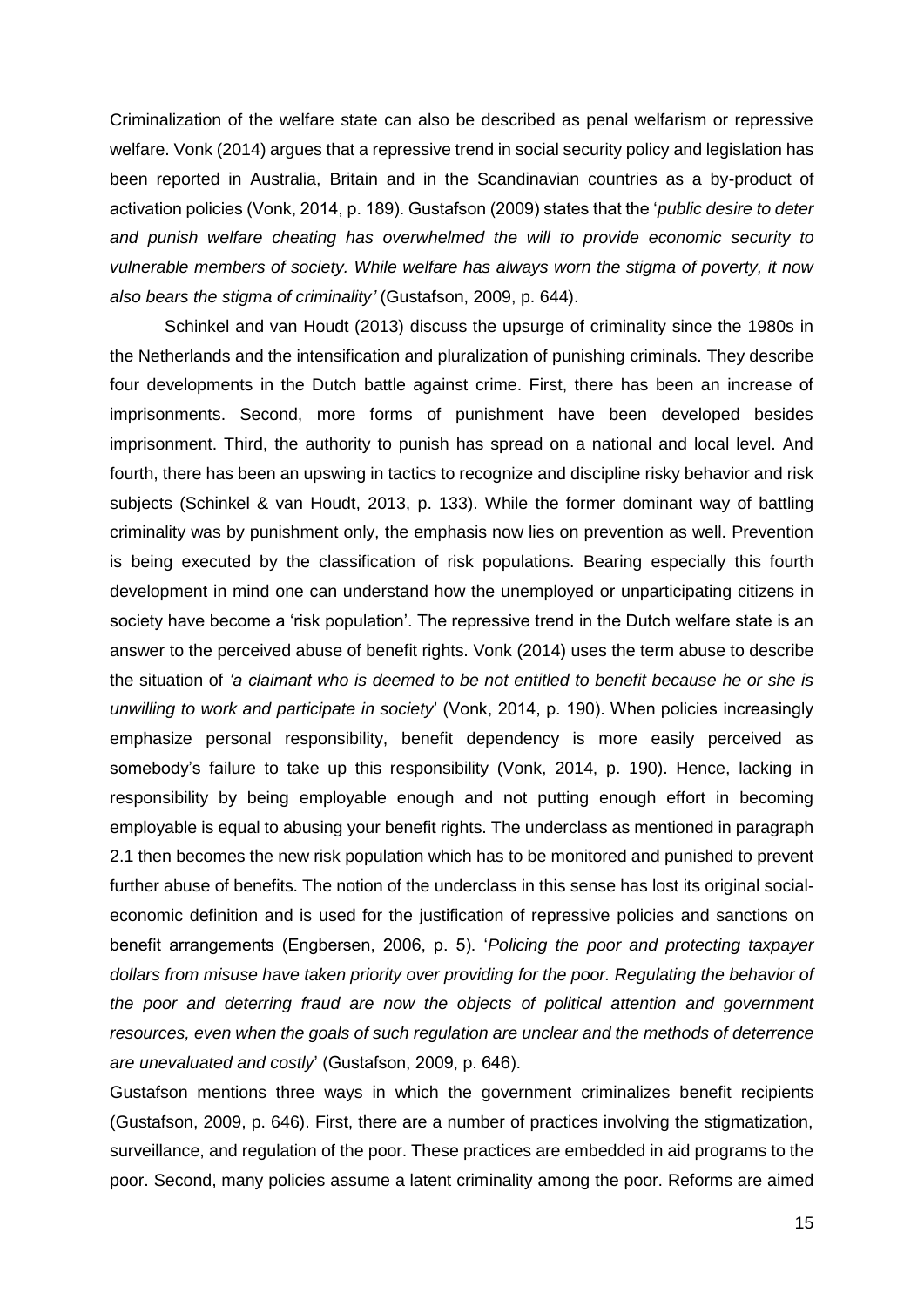at excluding welfare recipients who engaged in illicit behavior and are aimed at imposing harsh penalties on welfare recipients who engaged in illicit behavior while receiving government benefits. Third, the growing intersection between the welfare system and the criminal justice system. This intersection includes not only overlapping goals and attitudes toward the poor, but also collaborative practices and shared information systems between welfare offices and various branches of the criminal justice system. Both systems are preoccupied with reducing the risks associated with social ills. For example municipalities are entitled to aggressive investigations into and increasing prosecutions for welfare fraud. (Gustafson, 2009, p. 647).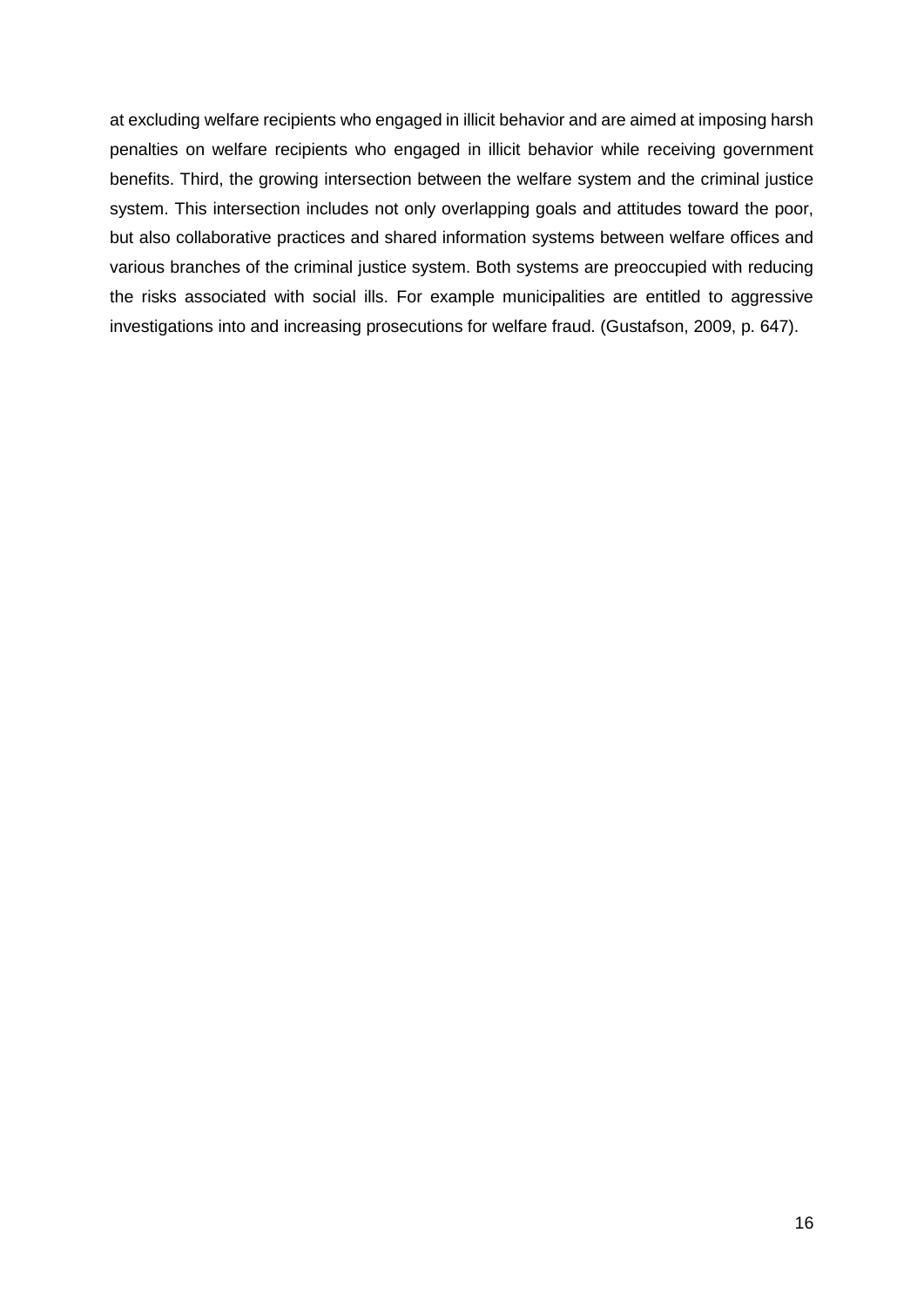# <span id="page-17-0"></span>**3. Methods**

To answer the research question: '*What patterns in texts and documents mainly characterize the discourse of the social benefit system and to what extent are these discursive practices reflecting the aspects of responsabilization, meritocratization and criminalization since the implementation of the Participation Act in July 2014?''* a critical discourse analysis was used as the main research method. In chapter 2 the distinction between the system world and the life world was explained. The social benefit system world was then further illustrated by use of the neoliberal discourse. To perform a critical discourse analysis, the neoliberal discourse was conceptualized in terms of its different aspects, namely responsabilization, meritocratization and criminalization which can all be present at the same time. Before turning to the operationalization of this discourse, first a brief introduction on critical discourse analysis will be mentioned. Then the data selection process will be explained and lastly, the method of analysis will be elucidated.

#### <span id="page-17-1"></span>**3.1 Critical discourse analysis**

'*In discourse analysis theory and method are intertwined and researchers must accept the basic philosophical premises in order to use discourse analysis as their method of empirical study'* (Jorgensen & Philips, 2002, p. 4). Jorgensen distinguishes between three approaches of discourse analysis, of which one is the critical discourse analysis by key theorists such as Norman Fairclough, van Dijk or Wodak. The common view in critical discourse analysis is that language is viewd as a means of social construction, meaning language both shapes and is shaped by society. Norman Fairclough's focus lies on the concept of 'intertextuality': how an individual text draws on elements and discourses of other texts. It is by combining elements from different discourses that concrete language use can change the individual discourses and thereby, also, the social and cultural world' (Jorgensen & Philips, 2002, p. 5). In his approach, discourse is a form of social practice which simultaneously *constitutes* the social world and is *constituted* by other social practices. It does not just contribute to the shaping and reshaping of social structures but also reflects them. Concerning the main research question, a critical discourse analysis seemed the best way of investigating how the language of the system world can be understood. Fairclough offers a three-dimensional model as an analytical framework for discourse analysis. The principal of this model is that texts can never be understood or analyzed in isolation, but only in relation to webs of other texts and in relation to the social context (Jorgensen & Philips, 2002, p. 70). An illustration of this model is shown in figure 1. In a discourse analysis of a communicative event all three dimensions should be covered. A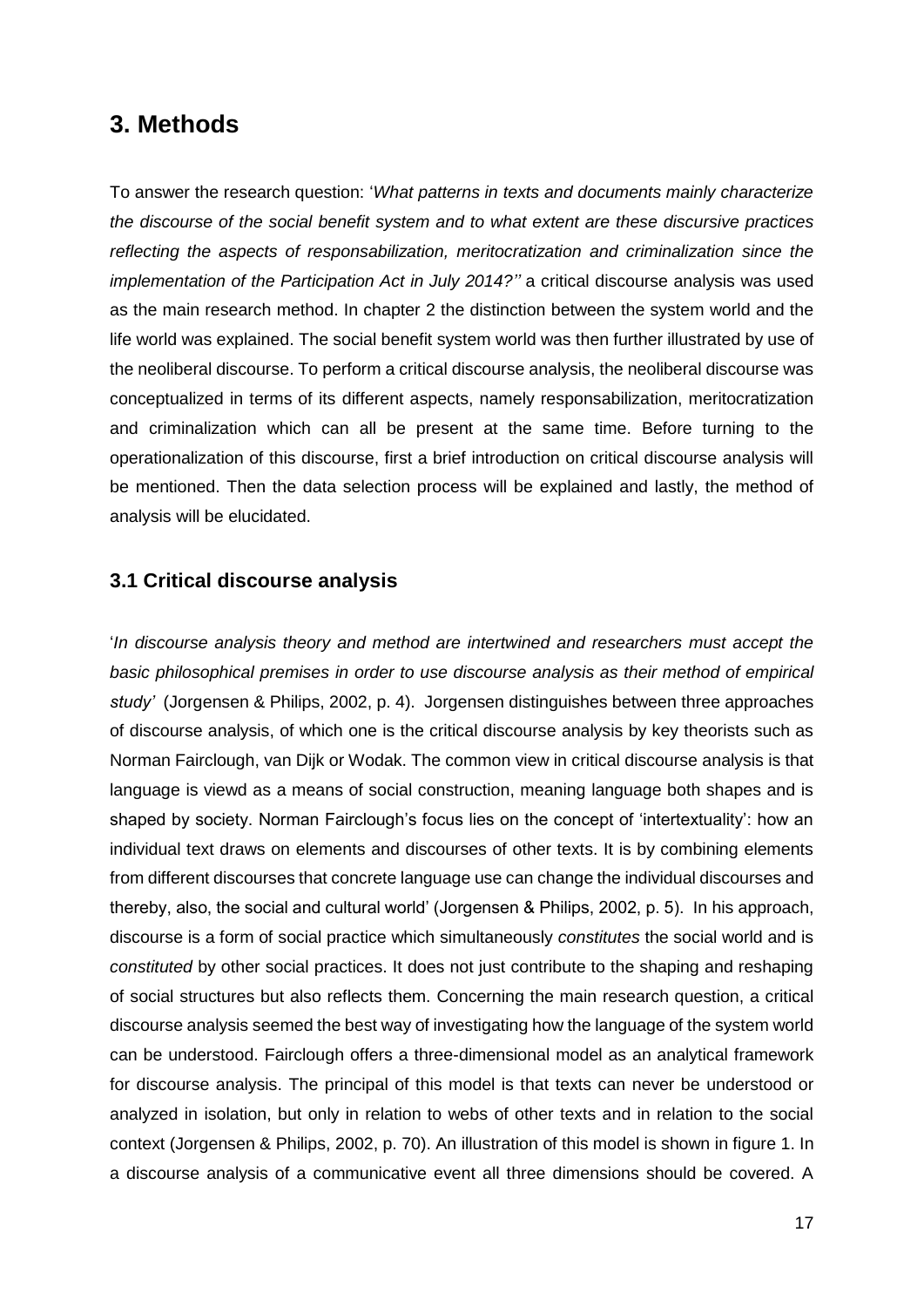communicative event is an instance of language use such as a newspaper article, a film, a video, an interview or a political speech (Jorgensen, 2002, p. 68). The first dimension contains the text, which can be spoken or written and forms the main object of analysis. Since the research question is aimed at the discourse of the social benefit system, only texts produced by state actors and involved organizations will be included in this research. The second dimension contains the discursive practices, which involve the processes related to the production and consumption of the text. This dimension is limited in this regard, since the analysis only focuses on the discourse used by the system world of the social benefit system, or in other words the governmental discourse. Some texts are partly or completely overlapping with other texts produced by governmental bodies that are lower than the House of Representatives, such as municipalities since they are required to implement what the law prescribes. The third dimension concerns the social practices, which involve the intertextual relations between texts. In case of the governmental discourse it will be interesting to see whether municipalities have different texts content-wise, or if there are differences vis-à-vis the Participation Act, on which all implementing policies should be based.





Although the use of the three-dimensional model by Fairclough (1992) is limited, it will be useful to verify whether the conceptualized aspects of the social benefit system discourse complies with its theorized features and by using this model it will be possible to place texts of various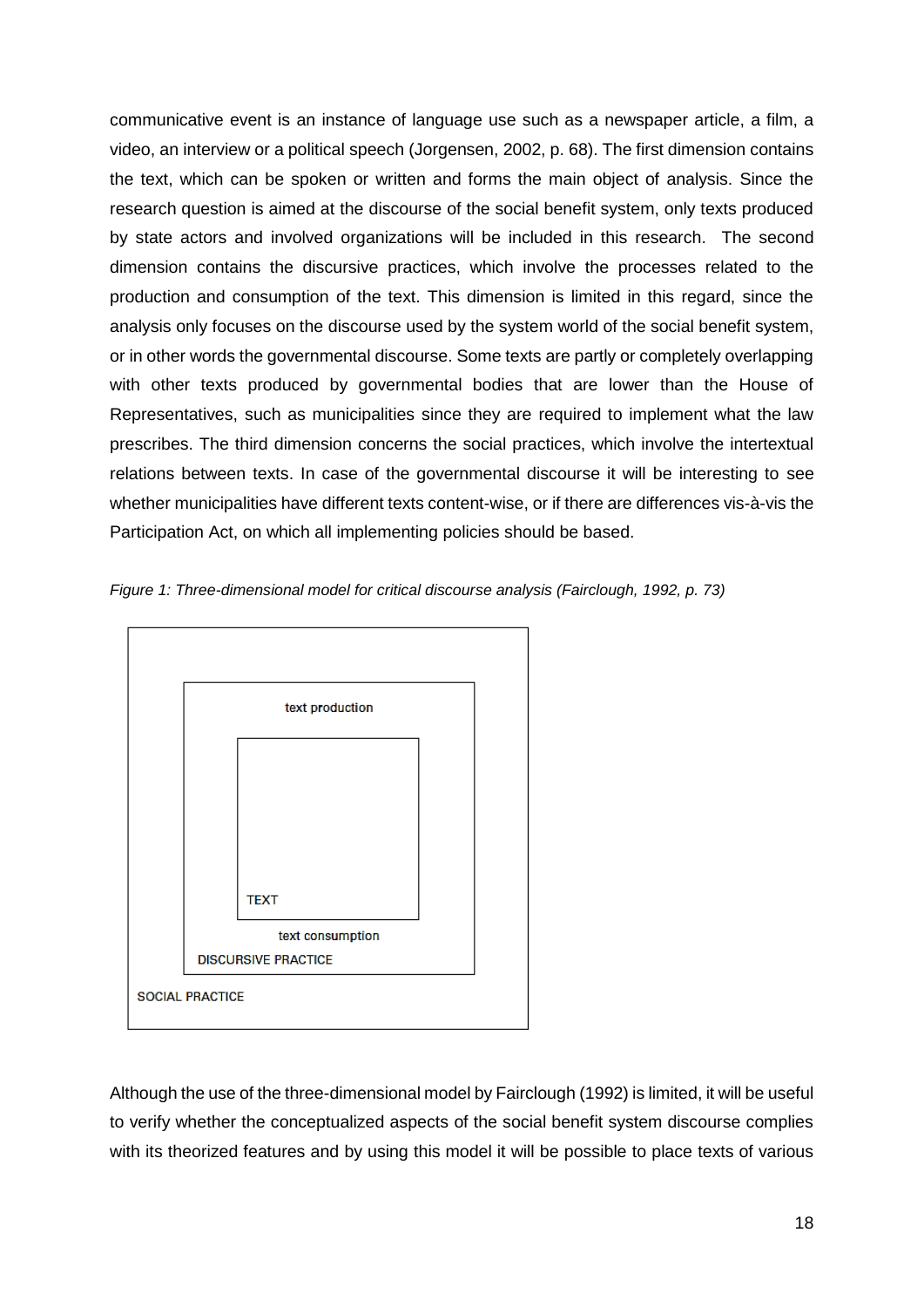state actors beside each other, to develop a clearer, uniform understanding of what aspects dominate the governmental discourse since the implementation of the Participation Act.

# <span id="page-19-0"></span>**3.2 The Participation Act**

This thesis is based on the case of the Participation Act to investigate the discourse of the social benefit system world. The Implementation Act (Invoeringswet Participatiewet) was published in July 2014, formalizing all transitions from former laws into the new Participation Act (Participatiewet). This Act is included in Appendix A for readers interested in the legislative details. With the entry into force of the Implementation Act main bodies started publishing documents including policy drafts under the Participation Act. The Participation Act itself became applicable officially from the  $1<sup>st</sup>$  of January 2015. The Participation Act replaced the former social acts regarding social assistance benefits for the unemployed, disabled and (partly) incapacitated citizens (Wet Werk en Bijstand, de Wet Sociale Werkvoorziening en de Wajong). The Participation Act is applicable to anyone who is able to work but is unable to manage themselves on the labor market without support. The law must ensure that more people find work, including people with an occupational disability. The most important changes include the decentralization of responsibility over exisiting benefit recipients to the municipalities and the inclusion of young disabled citizens. Each municipality must capture their policy choices on how to reintegrate unemployed in an ordinance. Also they must establish an ordinance regarding rules for the compensative activity, individual income allowances and rules on imposing measures. In Appendix B an information sheet regarding the most important changes published by Divosa (2014) is included (in Dutch only).

# <span id="page-19-1"></span>**3.3 Collection of texts and documents**

To perform the critical discourse analysis a corpus of different documents and texts had to be formed for analysis. The system world sets guidelines for the life world and consists of strategic knowledge, laws and regulations, organizational structures and media. The social benefit system is constructed predominantly through politics and laws, and is further shaped by the i institutions that implement them. In case of the social benefit system, the system world side consists of laws regarding the right to social benefits, policies for municipalities to implement and rules for benefit recipients to follow in order to maintain their right to social benefit claims. Therefore, various bodies in the system form good sources for the collection of texts and documents. In this paragraph first the strategy for collection is explained, including the criteria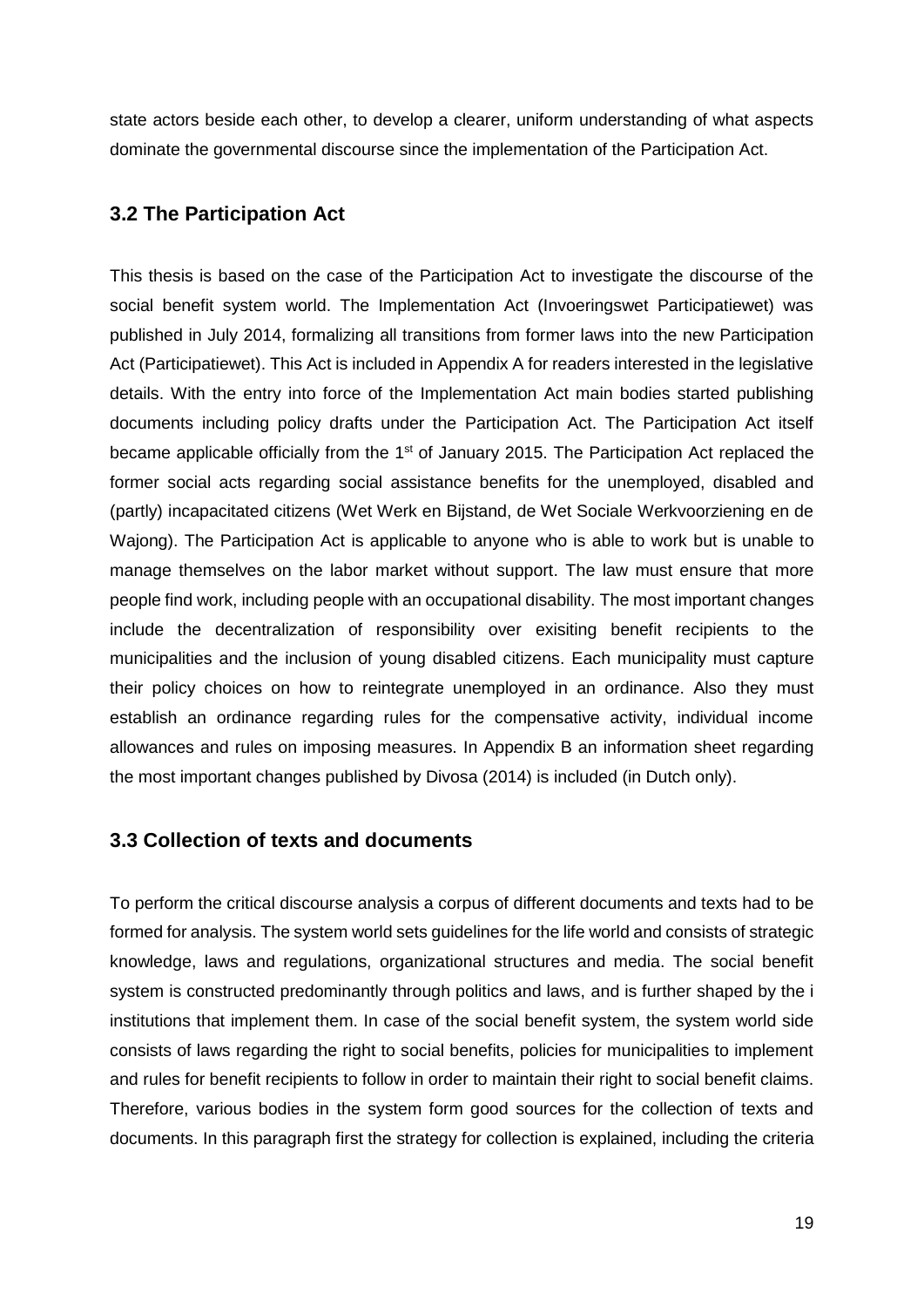for selection of data and a brief explanation of which data is left out of the collection. Second, the found data will be described in detail.

## **3.3.1 Strategy for the collection of texts and documents**

Concerning the social security system, laws and regulations are in abundance. The Implementation Act of the Participation Act therefore served as a starting point to look for further documents. In this Act many articles are blank spaced to be filled in by the implementing bodies in detail. For example, Article 8 determines a benefit recipient must do something in return for receiving benefits. What requirements this action has, has to be determined by the municipality itself. Therefore each municipality has to publish their own regulations in accordance with the Participation Act. A first strategy for data collection was therefore to look for official documents published by municipalities. The Participation Act is published as an official law by the Dutch government. The government itself is very transparent and publishes all attachments or guiding documents that were taken into consideration when a new law was developed. Also, all discussions and reactions of the first and second chamber have been published. Therefore the access to texts and documents produced by the government is abundant. The second strategy for data collection was therefore to look for official documents published by the government. A few organizational bodies work closely with the government in developing new laws and regulations and give advice about new proposed bills. The third strategy for data collection was therefore to identify the most important organizations that work and advise the government and search for their official documents. An overview of the most important sources for data is given in table 3, described by their names, their functions and what website or other type of source is used by them for communication and publications.

| Organization          | <b>Function</b>                            | Source for communication and    |  |
|-----------------------|--------------------------------------------|---------------------------------|--|
|                       |                                            | publications                    |  |
| <b>Ministries</b>     | Introduce<br>bills.<br>collect<br>relevant | zoek.overheid.nl                |  |
|                       | knowledge, information and experiences     | rijksoverheid.nl                |  |
| House of              | Discuss the proposition and vote in favor  | zoek.officielebekendmakingen.nl |  |
| representatives       | or against                                 | wetten.overheid.nl              |  |
| Council of state      | Advises the ministry                       |                                 |  |
| Senate                | Vote for pass or reject                    |                                 |  |
| <b>Municipalities</b> | Implement the Participation Act, main      |                                 |  |
|                       | executive bodies                           |                                 |  |

| Table 3: Key actors of the social benefit system |  |  |
|--------------------------------------------------|--|--|
|                                                  |  |  |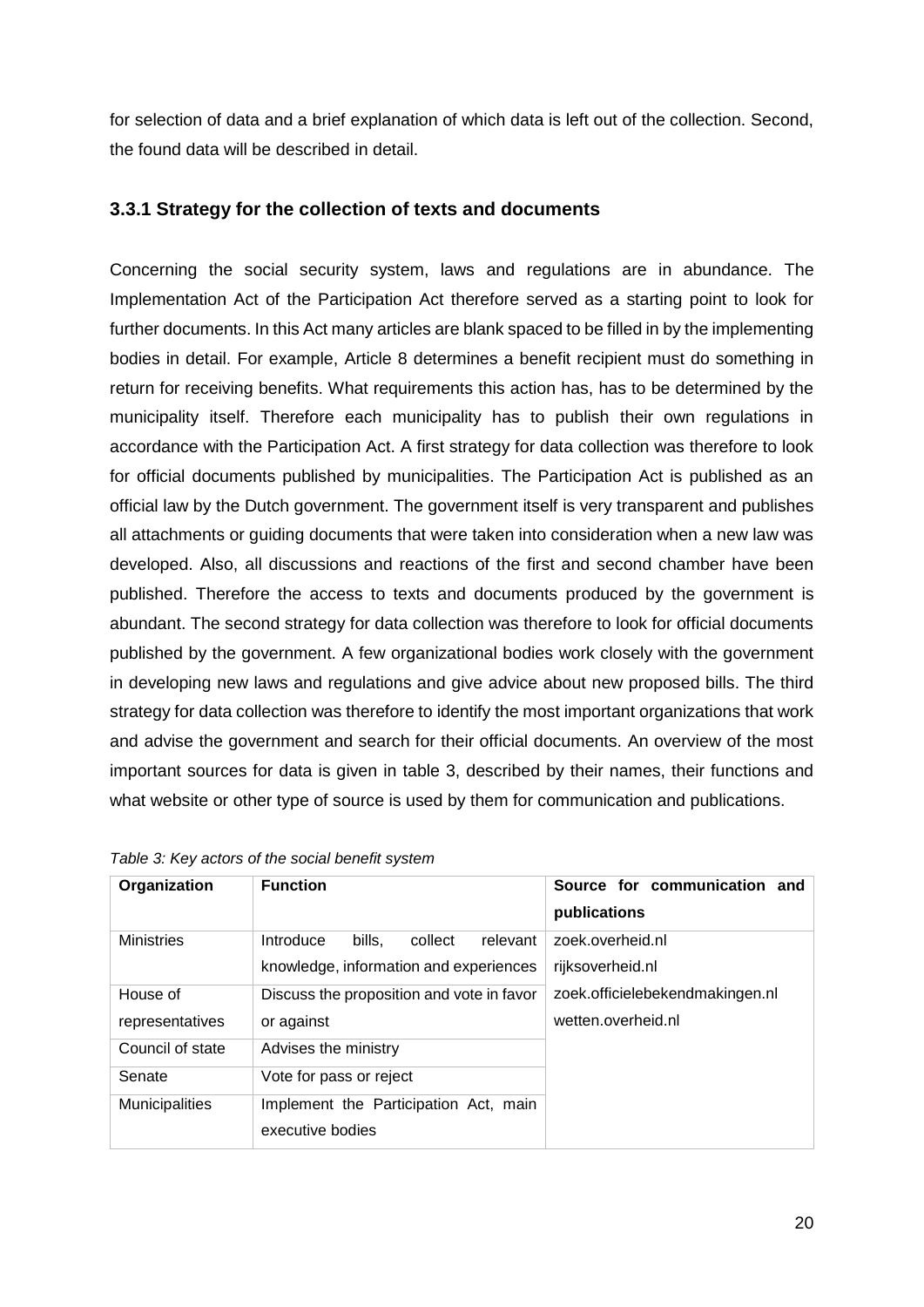| <b>VNG</b> | association of<br>the<br>Dutch<br><b>Forms</b><br>municipalities Advise the municipalities<br>in implementing new laws                              | www.yng.nl                |
|------------|-----------------------------------------------------------------------------------------------------------------------------------------------------|---------------------------|
| Divosa,    | Forms the association of executives in<br>the social domain. Develops and shares<br>knowledge to let citizens<br>activelv<br>participate in society | www.divosa.nl             |
| Ombudsmen  | Handles complaints and friction between<br>government and citizen                                                                                   | www.nationaleombudsman.nl |

In order to find a way through all published documents of the government a few selection criteria were used. First the search terms in the databases that were used were in Dutch: p*articipatie* (participation), *participatiewet* (participation act), *verordening* (regulation). Second, the documents had to be published after the July 2014, since that was the date the Participation Act was meant to be implemented (under the Implementation Act). Third, all documents must be officially published by one of the bodies mentioned in table 3. Especially for municipalities this selection criterion was not sufficient enough to narrow down the search results, since the Netherlands has 388 municipalities. In order to make this search easier, the published regulations and documents of the ten biggest municipalities in the Netherlands were selected, being Amsterdam, Rotterdam, the Hague, Utrecht, Eindhoven, Tilburg, Groningen, Almere, Breda and Nijmegen (CBS, 2017). Some municipalities did not publish their policies under the name '*verordening'* (regulation) but had specified regulations regarding one topic, for example the language requirement, or the rules regarding house visits. It was decided to include these documents to add texts with specified language which could strengthen the analysis. Furthermore, to ensure the content of all found documents was representative for the discourse of the social benefit system, all documents that concerned the guidelines for implementation by municipalities or experiments with municipalities were left out of the search results as they contained no content regarding the attitudes towards benefit recipients. All documents had to be aimed directly at social benefit recipients content-wise. Lastly, if there were multiple sources found with comparable content, the most recent document was selected.

#### **3.3.2 Description of the final corpus**

After carefully selecting documents and texts made available by the organizations described in table 3, the final corpus was compiled. An overview of the entire corpus is presented in Appendix A, including their full titles, publication dates, amount of pages and to which communicative means of the system world the document belongs to. The corpus contains 60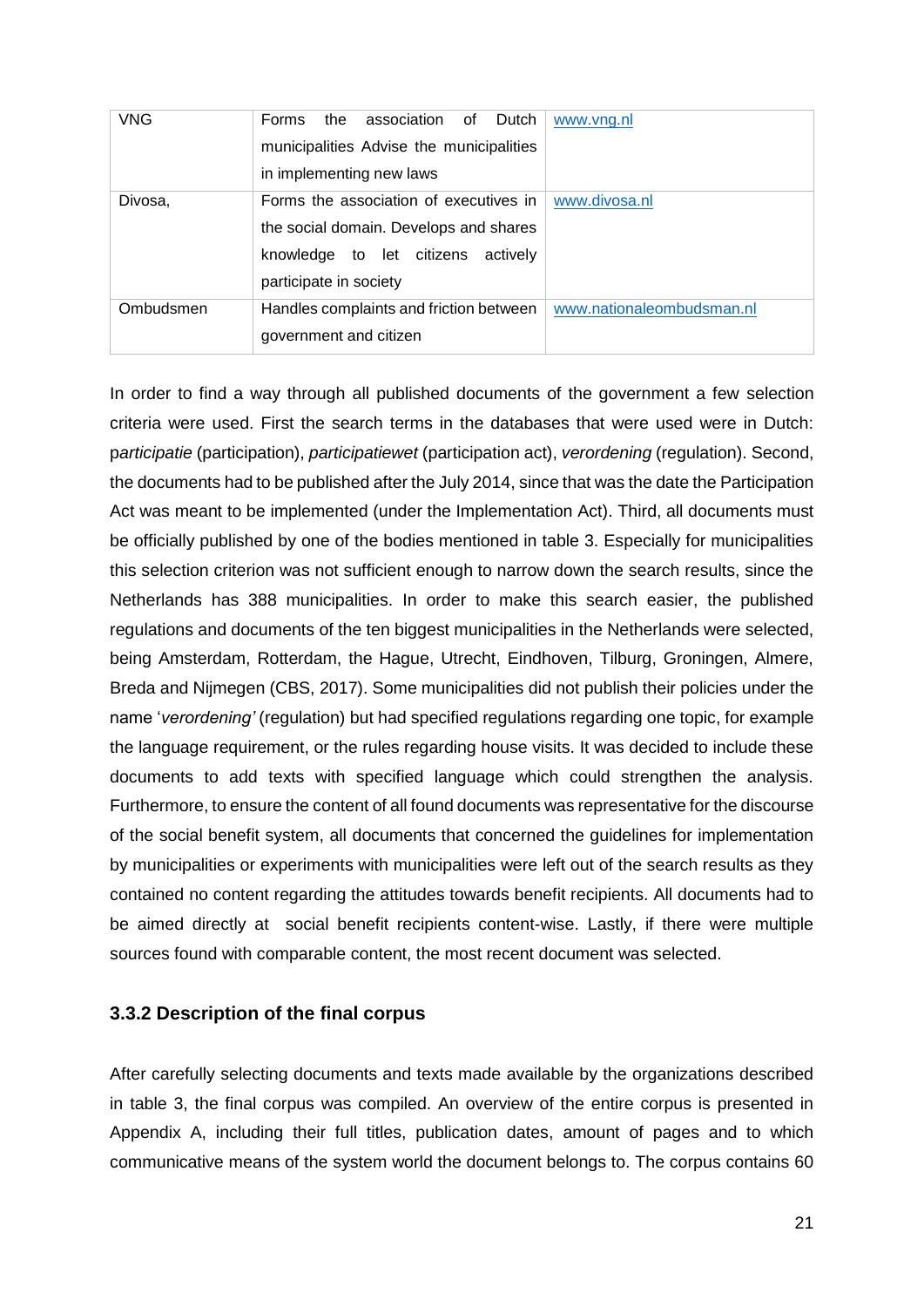documents. Each document is labeled with a D-number, according to its place in the list. For practical purposes in the rest of this thesis a document will be referred to in the following format: (Name of the actor, D-number, page). Detailed information about the source can be found in Appendix A.

## <span id="page-22-0"></span>**3.4 Analysis of texts**

There are many different ways to conduct a discourse analysis. To ensure all texts were systematically analyzed, the 'toolbox' provided by Schneider (2013) was used a guideline. This 'toolbox' is based on the works of Paul Chilton (2004) and Norman Fairclough (1992) and hence provided a great addition of understanding critical discourse analysis (Schneider, 2013). The first steps in the analysis process were to understand the sources of texts and the relation to other sources. The main actors and their functions were summarized in Table 3 in the previous paragraph so these steps were already covered. After the corpus was assembled for analysis all texts were prepared for coding. There was no program used for the coding of the materials, instead all texts were printed and read once prior to coding. The theoretical framework already provides great insight in what aspects the governmental discourses might contain. Therefore a 'decision tree' was created to help mark useful citations or statements in the texts that fall under one of the three theorized aspects. This decision tree can be found on the next page in figure 2.

After reading and coding all marked statements were placed in an excel sheet, with the according reference at the left side and the page number beside each statement added on the right side of the statement. This way, a very clear overview of the different color codes was created making the rest of the analysis easier. The next step was to examine the structures of the texts. It was for example interesting to see if one text would include different aspects of the neoliberal discourse, or if it would merely reflect one aspect. After this, each marked statement was checked for individual words that stood out. Wordings such as responsibility, fraud or skill were underscored in the statement to underline the core assumption in the sentence or citation. This step also provided great overview in one specific color. For example, when the cells were filtered only on green statements, the core statements were easily recognizable to also assess the intertextual relation between texts. Lastly, the results could be tied together in order to explain what the discourse is about and how it works. The structural features and individual statements found could be placed into a broader context. These findings are presented in the analysis chapter, as well as a general overview of findings.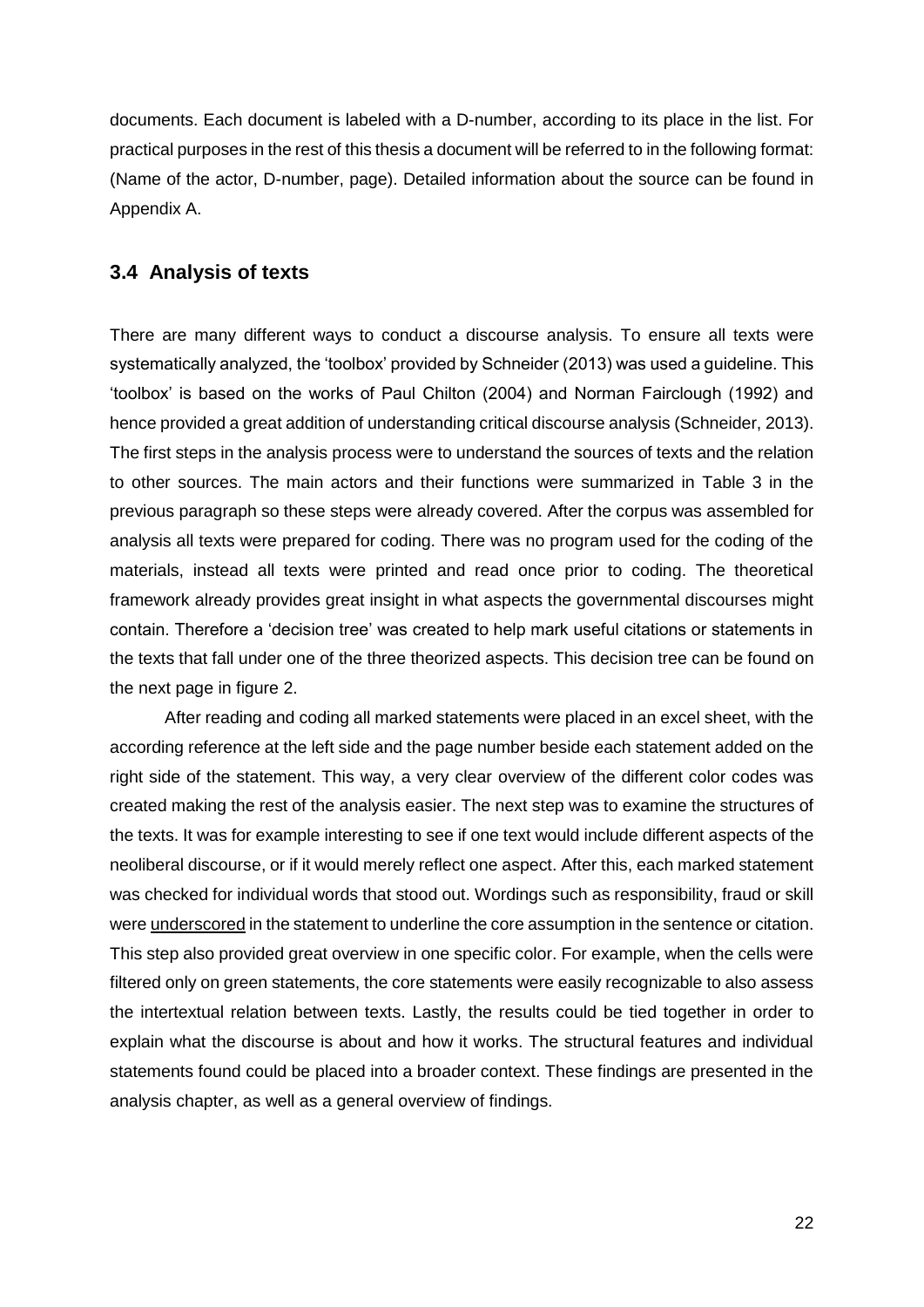#### *Figure 2: Decision tree for coding materials*

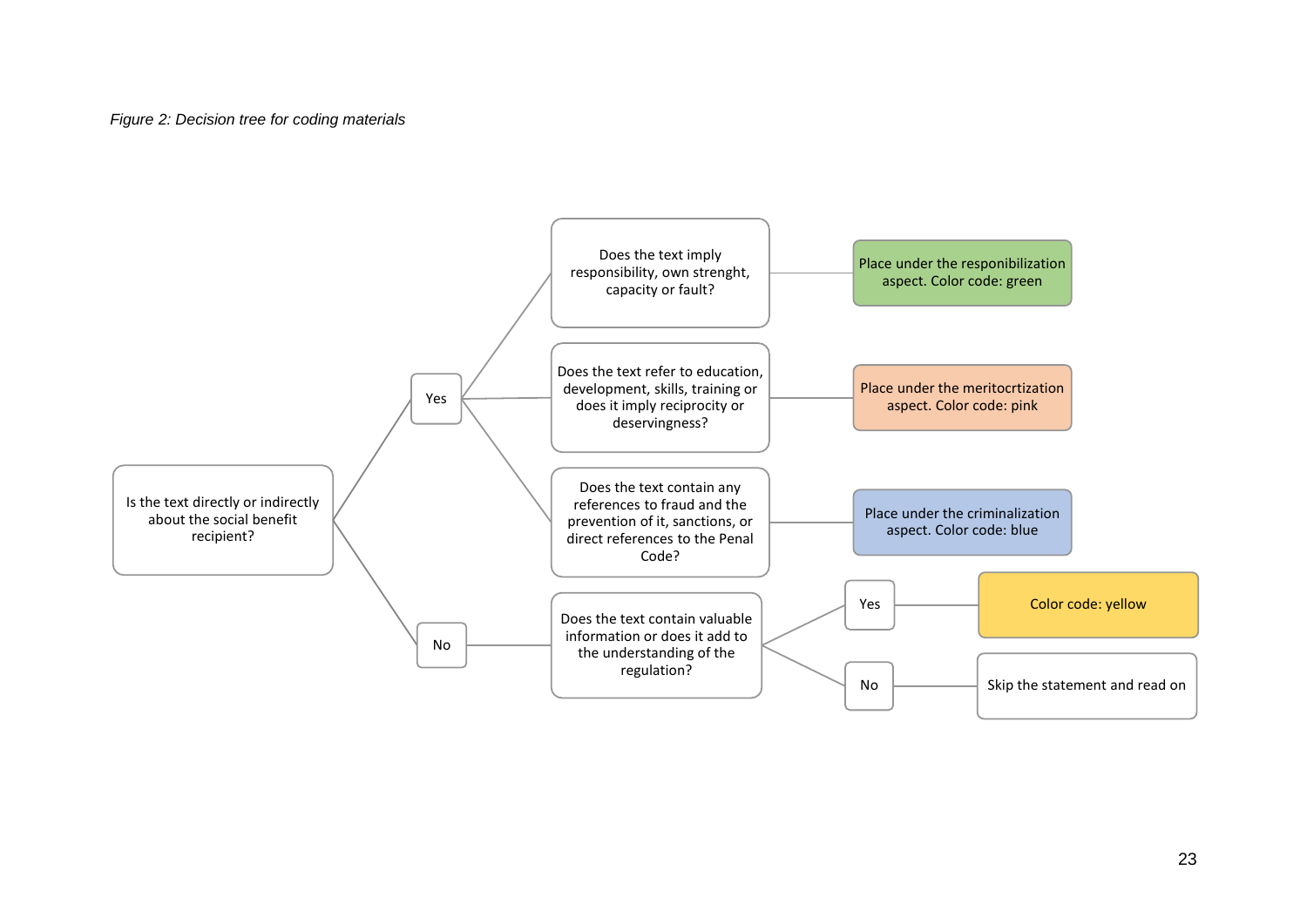# **4. Results**

<span id="page-24-0"></span>In this chapter the results of the critical discourse analysis will be presented and interpreted. First a general overview of the findings will be presented. Then each theorized aspect of the neoliberal (governmental) discourse will be discussed in a separate paragraph. After presenting the results of the critical discourse analysis, the main research question *'What patterns in texts and documents mainly characterize the discourse of the social benefit system and to what extent are these discursive practices reflecting a dominance of the criminalization aspect since the Implementation Act of the Participation Act of July 2014?'* will be answered in the final chapter of this thesis. The main aim of this chapter is to present the results found for each theorized aspect and to provide a general overview or the found statements. Each aspect will be discussed in detail, since this will help to answer the research question in the best way possible. The results will be interpreted in light of the theoretical framework in Chapter 5.

#### **4.1 General overview of results**

<span id="page-24-1"></span>As mentioned in the previous chapter, for each document all statements that were of relevance (based on the decision tree) were captured in an excel sheet. Although the purpose of this analysis is not to search for percentages or numbers, it is still interesting to see the division of the different aspects in all documents. This information also helps to structure the rest of the results. In total 139 statements were found that had to be included according to the decision tree. Of these statements there were 20 assigned to the aspect of responsabilization, 33 to the aspect of meritocratization and 64 to the aspect of criminalization. The other 22 statements were marked yellow to add useful information to the analysis. These yellow marked statements are not cited in the rest of the analysis, but serve merely as background information for understanding. To visualize the division of statements, the numbers were captured in a circle diagram in figure 3 below. Although there were only 15 regulations included, which were expected to have the most parts involving the aspect of criminalization, almost half of all statements found were assigned to this aspect. Another remark that can be made on basis of the total results is that most documents only showed one of the three aspects. These documents mostly had a specific theme, which can explain the dominance of one aspect. For example, an ordinance on the language requirements for social assistance mostly contained statements of the aspect of meritocratization. Specific ordinances about sanctions or other types of measures mostly contained statements of the aspect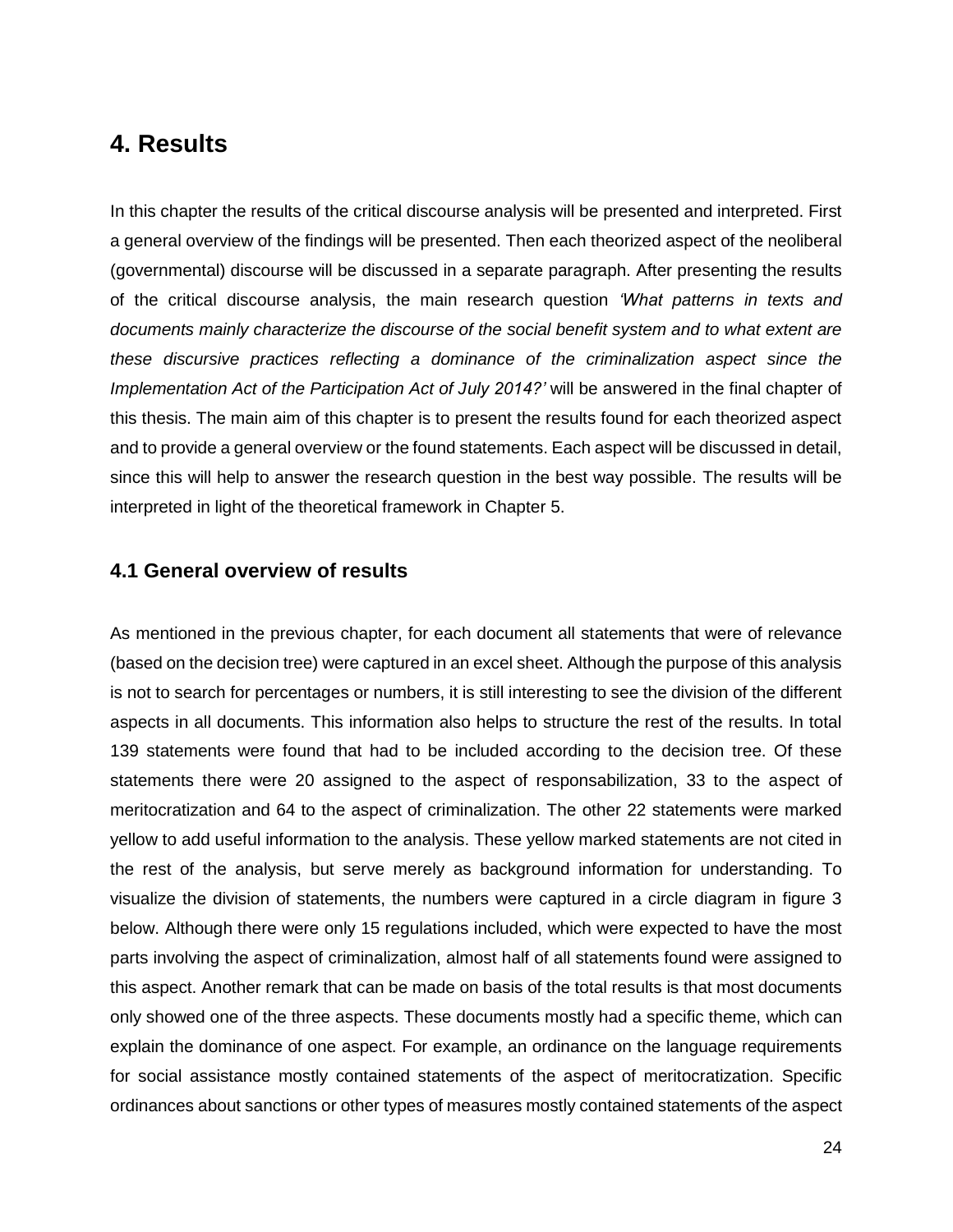of criminalization. The documents that included more than one aspect were solely communications by the House of Representatives. The House of Representatives can assess current policies and operates at the basis of the Participation Act. Therefore this is not surprising, since they have to keep a complete overview of what is going on in the implementation process. The topics of their discussions and letters are therefore widespread and cover various subjects such as fraud, sanctions, the need for the creation of more jobs or insights about the compensative activity. This explains why their documents mostly contained more aspects at the same time.





# **4.2 The aspect of responsabilization**

<span id="page-25-0"></span>As was illustrated in the conceptual framework, the aspect of responsabilization is characterized by the notion of self-responsibility and thereby fault. This notion embodies the concept of the active or good citizen and with this notion, just claiming social benefits was no longer accepted in society. To analyze to what extent the aspect of responsabilization defines the neoliberal discourse, the described goal of the Participation Act offers great insight. The goal was defined in several different documents. This fragment comes from a letter from the House of Representatives: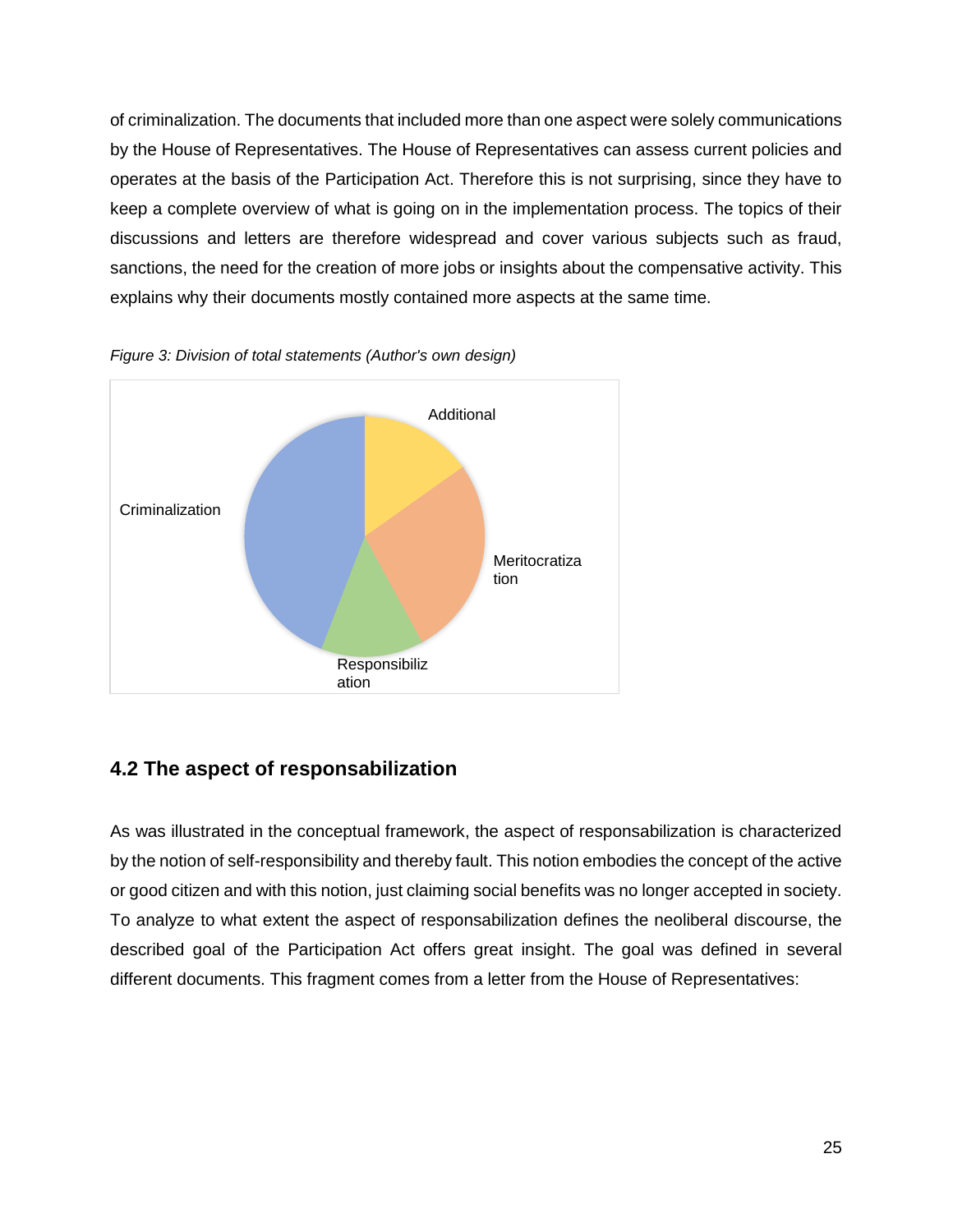*'The purpose of the Participation Act is to lead people with labor capacity to work, including people with an occupational dysfunction, and when this does not work, provide support for income* 

*(House of Representatives, D7, page 2)* 

Statements similar to this goal were also found in D2, D9 and D12 which are all communications from the House of Representatives. In this citation a few things stand out. First, the purpose of the Participation Act is to *lead* people to work. Instead of choosing different words, such as supporting people, the municipalities lead people to work. Second, it defines people not by their current status, but by their labor capacity. This statement is not objective, such as '*the purpose of the Participation Act is to support unemployed people in finding a regular job again'*. Instead, people are defined by their labor capacity. Noteworthy here is that in the original Dutch document, the wording is not exactly capacity but leans more towards capital (vermogen). In that sense, people are weight by their worth on the labor market. It also suggests that they are able to work in the first place. When a closer look is taken at how labor capacity is determined a contradiction is found in the purpose of the Act. The leading organization in determining labor capacity is the Employee Insurance Agency (UWV).

'*Your capacity to work is determined by assessing whether you have opportunities to work. We do not look at what you could earn. You also have labor capacity when you are able to do work which does not provide a minimum income. Because we do not look at what you could earn, your percentage of occupational disability does not change. When assessing your ability to work we also do not look at your chances on the labor market. We only assess whether you have opportunities to work.'*

*(UWV, D60, webpage)*

The purpose of the Participation Act is to lead people with labor capacity back to a regular job. When this is not possible, the Act determines that these people need to be supported in their income. The UWV however determines that people with labor capacity can also work under a minimum wage. With other words, you can have labor capacity even when you are not able to obtain a regular job. In this assumption social benefit recipients are to blame when they are unemployed, since they have still have labor capacity and therefore the *opportunity* to find regular work.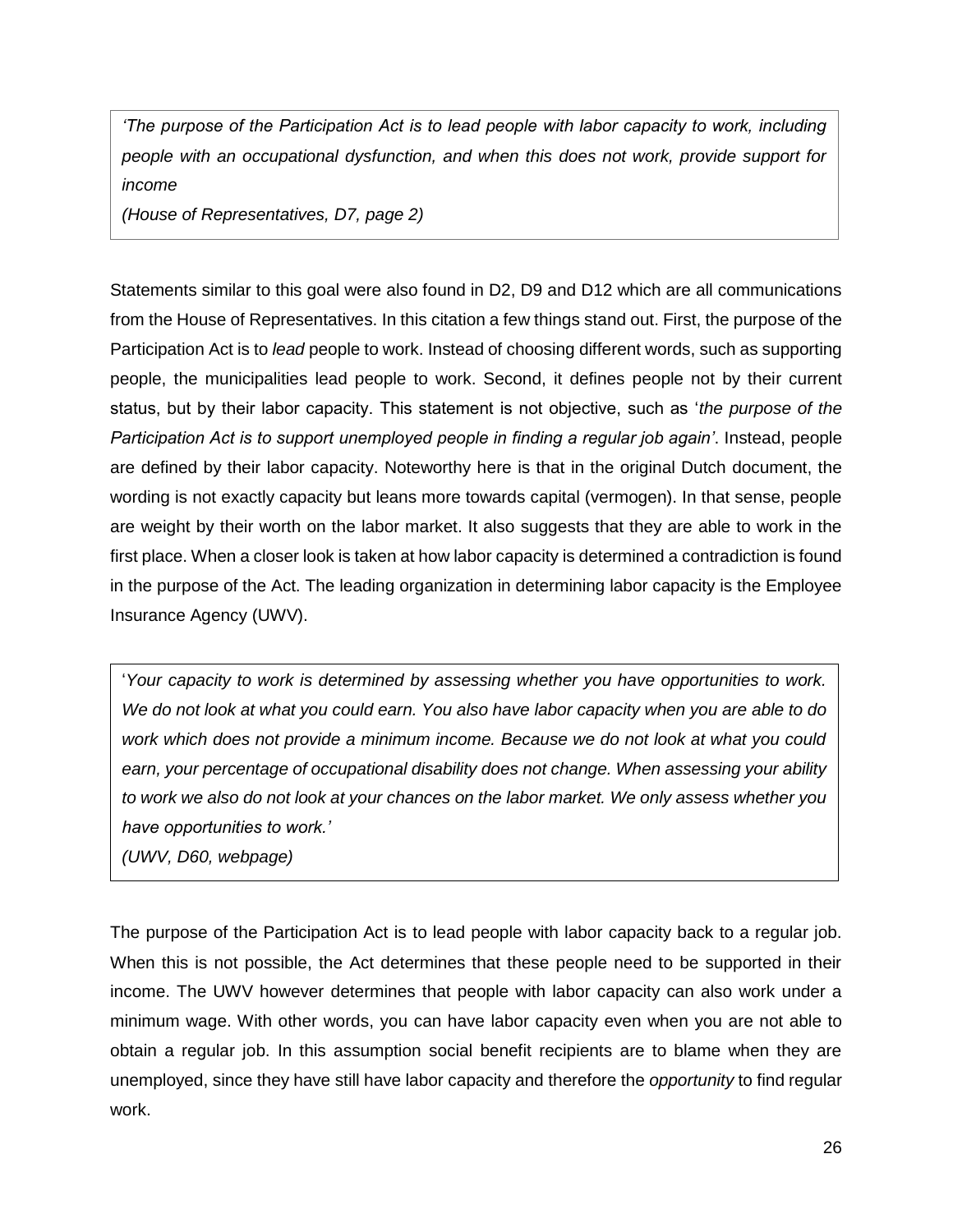In the conceptual framework was explained how the neoliberal discourse distinguishes between active citizens and passive or hazardous citizens. When citizens are passive the system tries to redirect or repress them so they will become active and participate. In the following two statements it becomes clear how this approach can stigmatize social benefit recipients and creates the opportunity for repression.

*'The willingness to work of social benefit receivers was in the first year 72 percent, between the first and third year 62 percent and after three years this declines to 41 percent. The average willingness to work was according to the Central Bureau of Statistics 54 percent.' (House of Representatives, D24, page 3)*

This fragment comes from a letter of the House of Representatives. Social benefit recipients are defined by how much they can contribute, or in this case how much they are willing to work. Although the official measurement comes from the Central Bureau of Statistics and is an objective measure based on numbers, the House of Representatives uses this measurement in their argument for the need of intervention. Apparently, benefit recipients become less willing to work when they are unemployed for a longer period of time. This calls for an intervention from the government. By defining people this way, the government can create or confirm the stigma that benefit recipients are lazy and legitimize repressive measures.

Another way in which the government distinguishes between active citizens and risk citizens is by ethnicity. Consider the following citation:

*The latest CBS statistics show that the number of social benefit recipients (gerechtigden) with a Dutch or Western background at the end of March 2017 declined with nearly 4,000 people than the year before. The number of social benefit receivers (ontvangers) with a non-Western migration background increased by more than 19,000 between March 2016 and March 2017. Recent migrants usually do not have sufficient qualifications to find a regular job quickly and are therefore dependent on social assistance.* 

*(The House of Representatives, D8, page 2)*

This citation comes from a letter of the Secretary of State to the House of Representatives to answer questions about the high number of migrants on social assistance. While the goal of this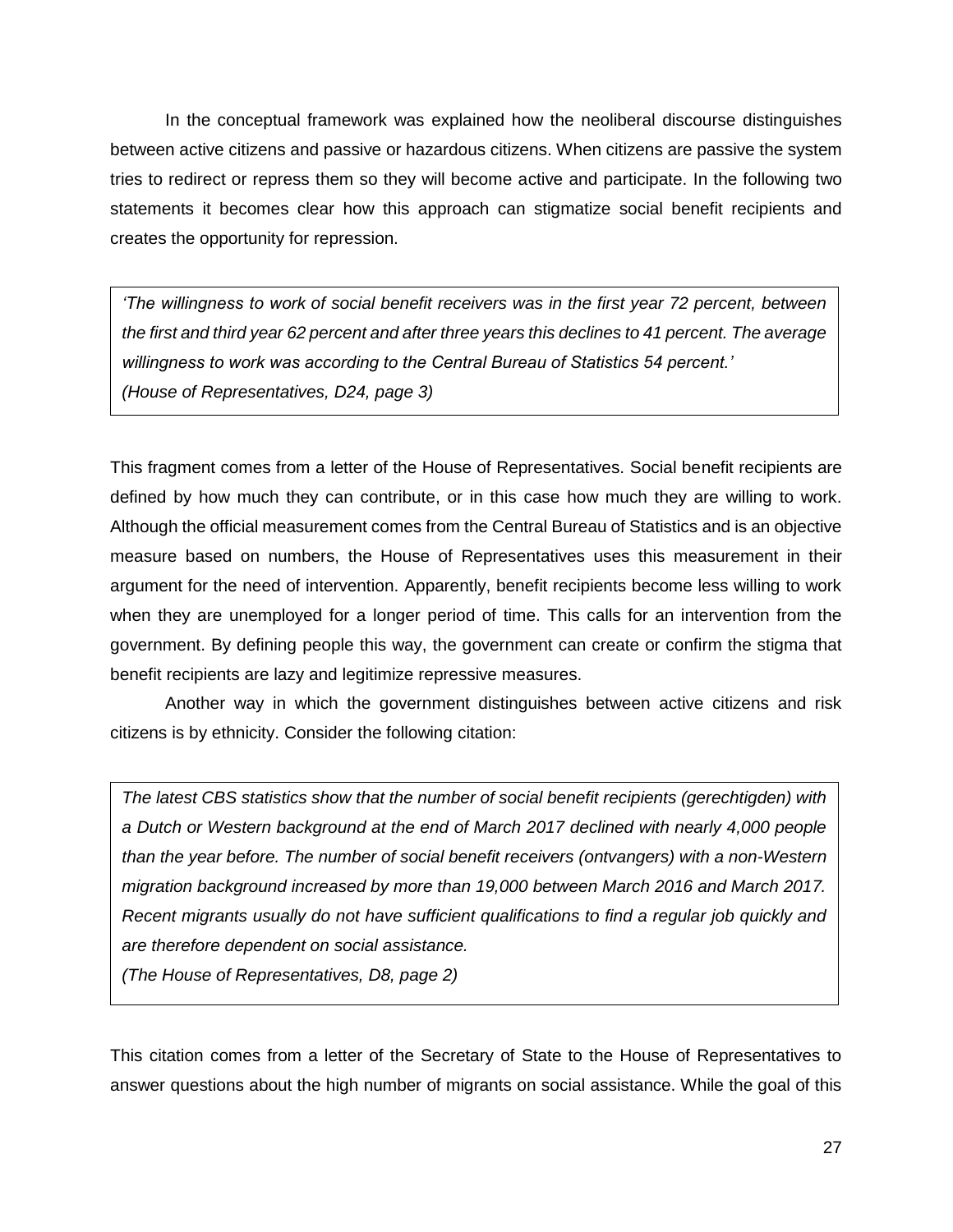letter was to establish that the cabinet strives for an equal treatment of every Dutch citizen, or an immigrant equated to this, a subtle difference can be noted in the English translation. In the original language however the difference is much more noticeable. Dutch or Western citizens are called social benefit recipients. In the Dutch language this word lies more closely to 'entitlement' than to 'receiving'. It implies that the social benefit is in the first place a right, a legal or moral qualification to which the citizens are entitled. In the same, in the first place neutrally appearing statistical report, non-Western immigrants are defined as social benefit receivers. This can be interpreted as if they are less or not at all entitled, but simply take their social benefits. This difference can be explained again by the labor capacity of people, or their ability to participate. This is illustrated by the following fragment:

*The cabinet wants everyone to be able to participate, despite their background, gender or nationality. The purpose of the Participation Act is therefore to get people who are able to work, to work. The language requirement in the Participation Act is an extra instrument to ensure people learn the Dutch language to enlarge their chances on the Dutch labor market. (House of Representatives, D9, page 2)*

When citizen apply for social benefits they must meet several requirements before they can receive benefits. As a citizen you have one right regarding social benefits, namely the right to apply for social benefits. This is explained on the website of the government on several pages, of which D51 and D52 are examples. Before applying for benefits, people must master the Dutch language sufficiently or express the willingness to learn the language within six months. This can partly explain the distinction between 'recipients' and 'receivers' that was made by the House of Representatives. Noteworthy is that in the earlier mentioned 'willingness to work' measurement, the social benefit recipients are also defined as 'receivers' (*ontvangers)* instead of the entitled version 'recipients' (*gerechtigden).*

## **4.3 The aspect of meritocratization**

<span id="page-28-0"></span>As was discussed in the conceptual framework, the government can try to monitor or intervene with citizens that are possibly passive or hazardous. Social benefit recipients are caught in a spiral of undeservingness and fault, which is only escapable by visibly taking responsibility and reciprocate to society. The aspect of meritocratization overlaps with these notions as it focuses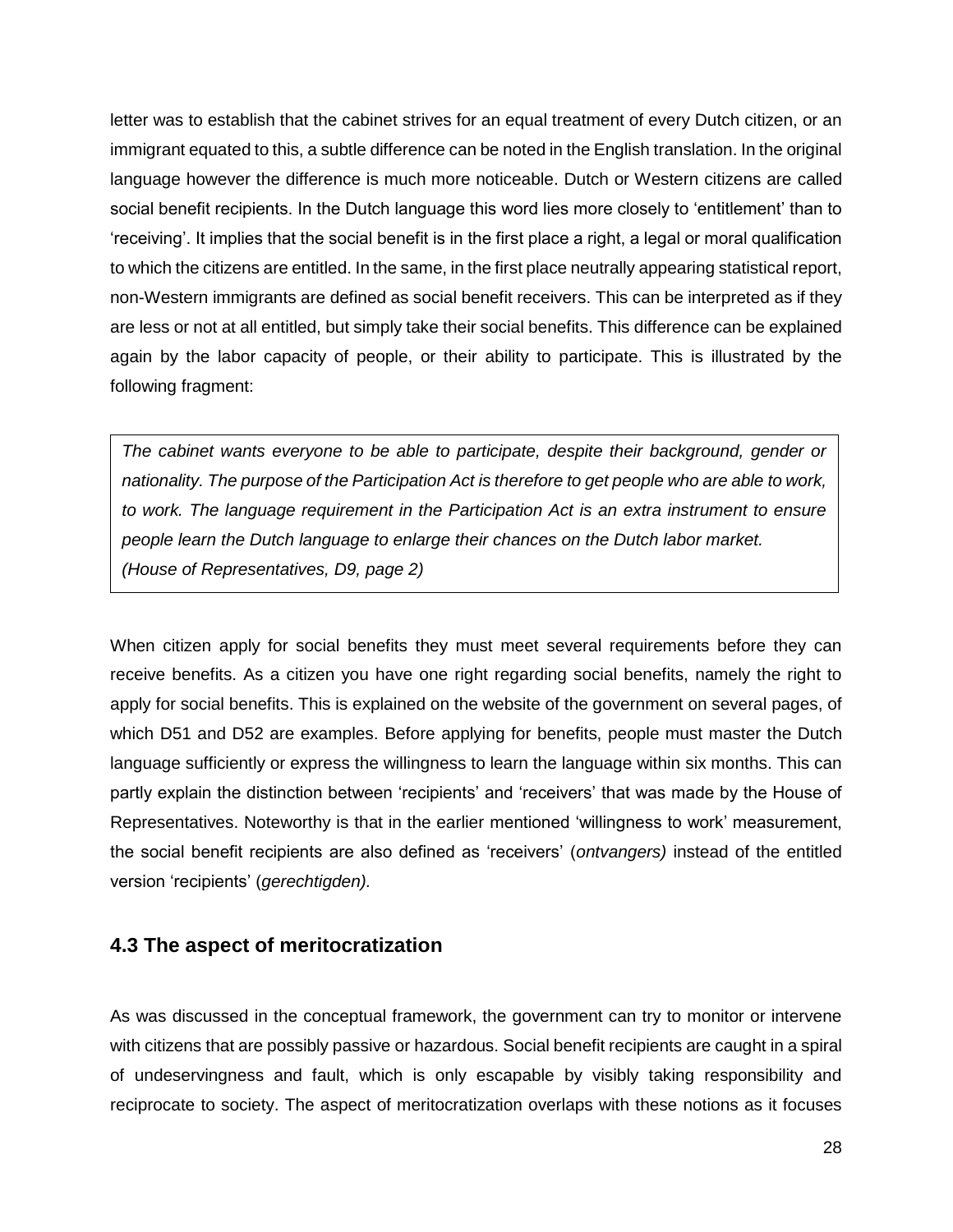on reciprocation and improving employability. The results are distributed under these two subjects in subparagraphs in this chapter.

# **4.3.1 Reciprocation for social benefits**

One of the clearest examples of how the government facilitates opportunities for reciprocation is the compensative activity. By doing a compensative activity a social benefit recipient can give something back to society in turn for receiving their benefits. The municipalities are the main bodies to define and realize the compensative activities in their regions. Therefore in their documents, the definition of these activities is found:

*The performance of, as far as capable, unpaid socially useful activities in addition to or besides regular work, which does not lead to displacement on the labor market and does not have to be aimed at re-integration (Municipality of the Hague, D49, page 3)*

Similar definitions can be found in the municipal ordinances D45 until D49 regarding the compensative activity. Noteworthy is that in most found citations, the emphasis does not directly lie on deservingness, even though this activity is seen as the most important one to reciprocate to society for accepting a benefit grant. In fact, the instrument is used by municipalities for very different reasons. The Participation Act defines the instrument as social activation, as becomes clear from the following passage:

*Social activation: the performance of unrewarded socially meaningful activities aimed at obtaining employment or, if employment is not possible, independent social participation (The Participation Act, D18, page 3)*

This definition suggests that people need to be activated in order to participate in society. For long-term unemployed people this might be a suiting instrument, since they have been distanced from the labor market for a few years most of the time and a volunteering place can help them to find a regular job again. It appears that the compensative activity also serves as an activity to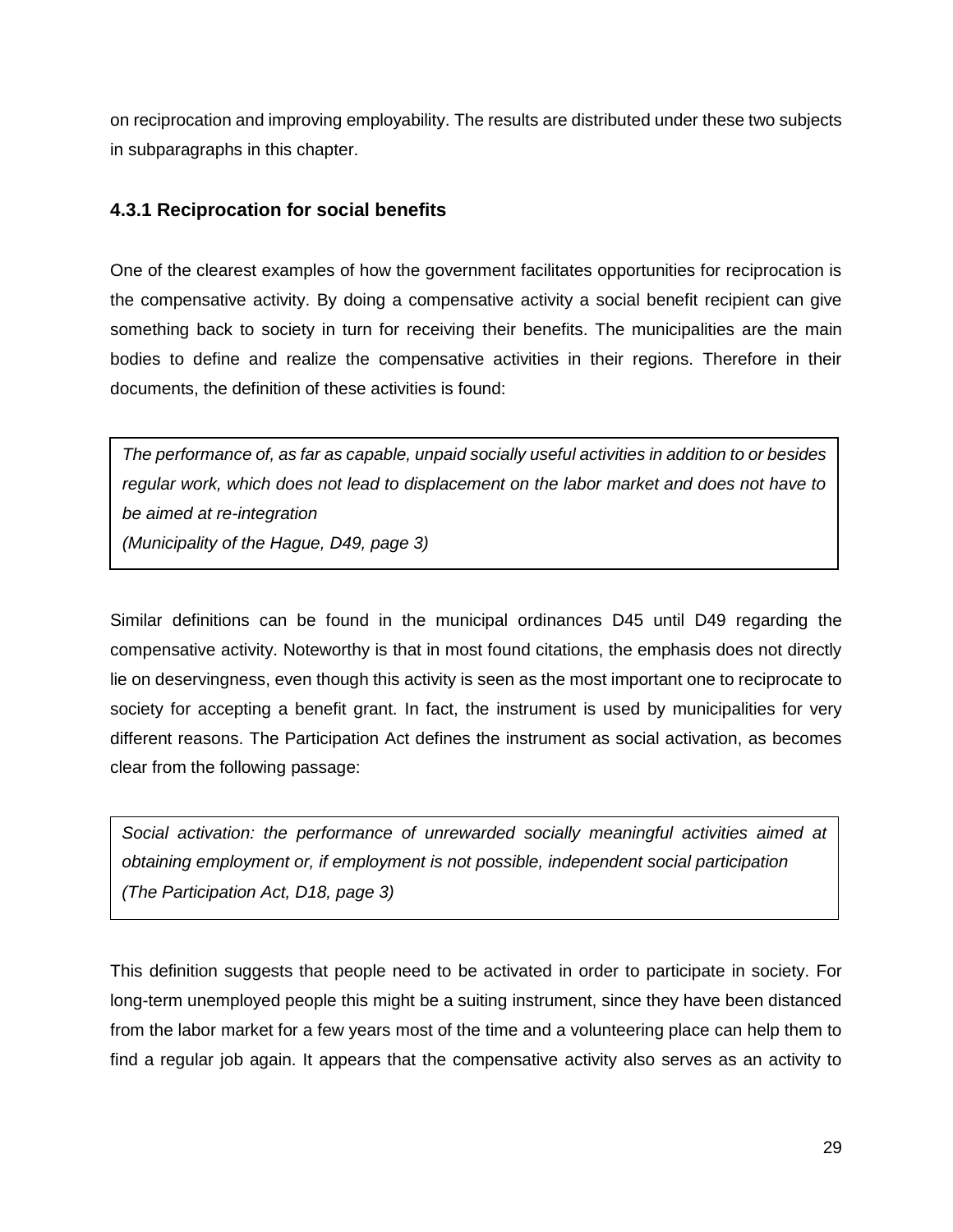increase the employability of social benefit recipients. The advisory Council of State mentioned in their report:

*The government believes that the compensative activity is an opportunity for the beneficiary to continue to participate in society and to maintain a social network, a work rhythm and regularity. These are also the necessary conditions to increase the chances on the labor market.* 

*(The Council of State, D29, page 2)* 

Three statements from three different governmental organizations all reflect different purposes of the compensative activity. This is especially problematic when the substantive rules are decentralized to the municipalities. Each municipality must draft an official ordinance in which they provide the rules to use this instrument and its initial purpose. It appears that these purposes quite differ from the ones mentioned by the government. Consider the following fragment

*The compensative activity will not be aimed at obtaining a job. We have specific instruments for that. The compensative activity is by no means an obstruction for regular work or a guidance for regular work. The compensative activity is merely additional, and is economically uninteresting. No one is prepared to pay salary for those activities. (Municipality Neder-Betuwe, D26, page 2 and 3)*

Thus, social benefit recipients are obliged to participate through a compensative activity. These activities are however not aimed at obtaining a job and apparently not even interesting enough for a salary. Just how contradictory this instrument is between municipalities, becomes clear with the following passage:

*In the ordinance [….] is determined [….] when the privy deliberately withdraws from the obligations imposed by law with regard to obtaining employment. [….]. The local residents know that the participants are not performing community service, but that the activities are part of socially useful activities to improve the quality of life in the neighborhood. (Municipality of Deventer, D22, page 2 and 3)*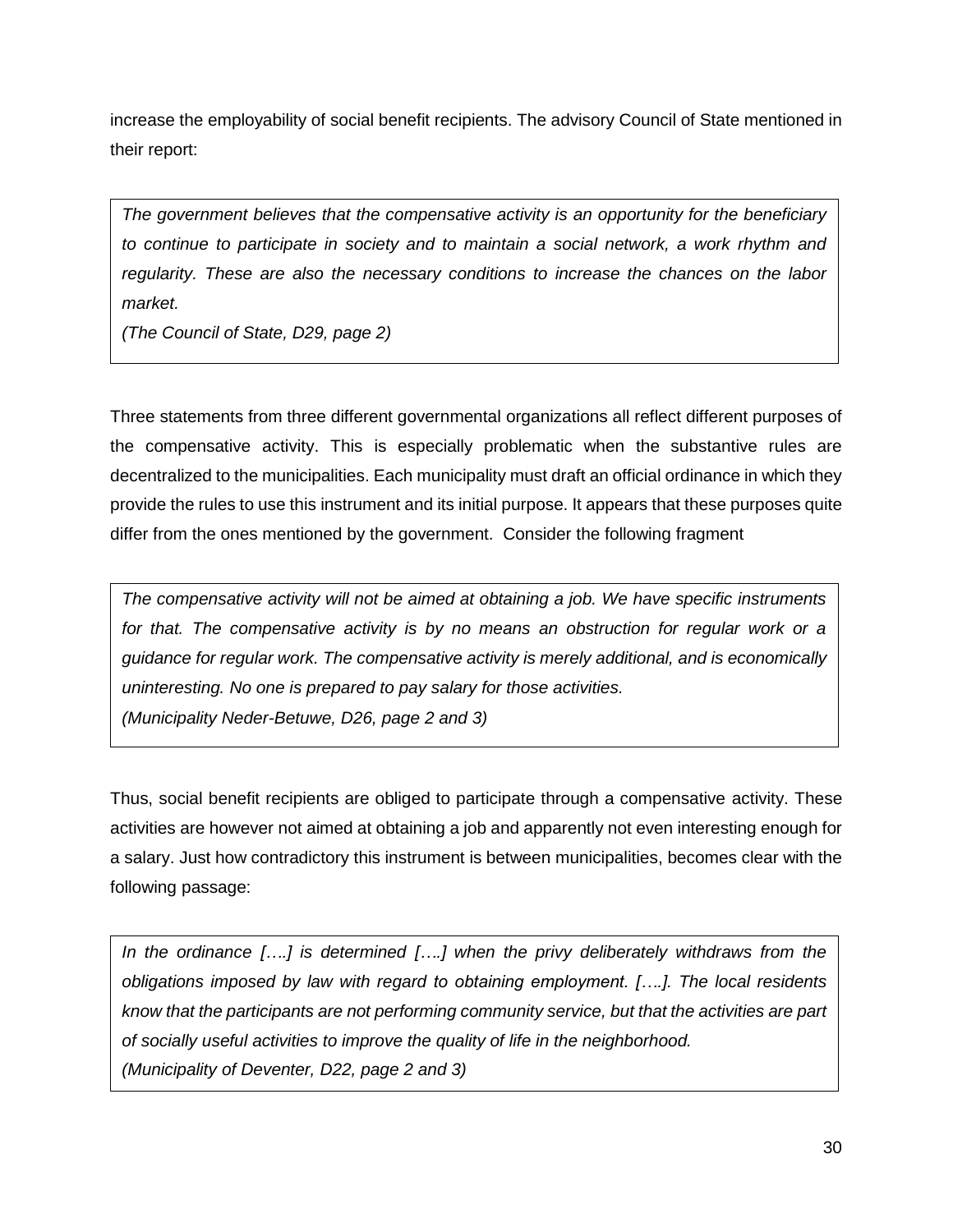In this fragment the compensative activity instrument appears to increase employability of recipients or to reciprocate for receiving benefits. It can also be used as a measurement as recipients become obliged to participate when they fail to comply with the duties of the Participation Act. Hence, the obligated activities which were meant to gain work experience, are in some municipalities tasks or jobs that no one wants to pay salary for and for which the neighborhood needs to be informed beforehand that the people in the streets are not convicts, but benefit recipients.

## **4.3.2 Improvement of employability**

Many fragments found in the documents referred to the strategy to increase the employability of social benefit recipients . Municipalities are largely free to form their policies regarding reintegration. It appears that their main strategy of re-integrate recipients/unemployed is by increasing their employability. The organization Divosa investigated the most common strategies among municipalities. A fragment of their report:

*Municipalities that have taken measures aimed at more intensive support to regular work do this with specific training courses, processes or route plans. In addition to learning to apply for jobs, the most important thing is that there are many contacts between the municipalities and the job-seeker. There are also municipalities that mediate people who have applied for a benefit grant as soon as possible to work or refer them to an employment agency. This category also includes the use of new or better diagnostic instruments or activities that accelerate matching at work*

*(Divosa, D11, page 9)*

Noteworthy in this fragment is the ideal that work comes before social assistance. The underlying assumption is that people will find regular work faster and easier if you put them into trajectories that are ready to the last gaiter button. There is no mentioning of focusing on the qualities or experiences of the unemployed, who is mediated to another job again. Merely that the mediation must be as soon as possible. Another notable thing is that unemployed must 'learn to apply for jobs'. For people who have been unemployed for a long time and have a large distance to the job market this might be a good opportunity, but it seems that the underlying assumption here is that everyone receiving a social benefit must learn to apply for a job, which might be experienced as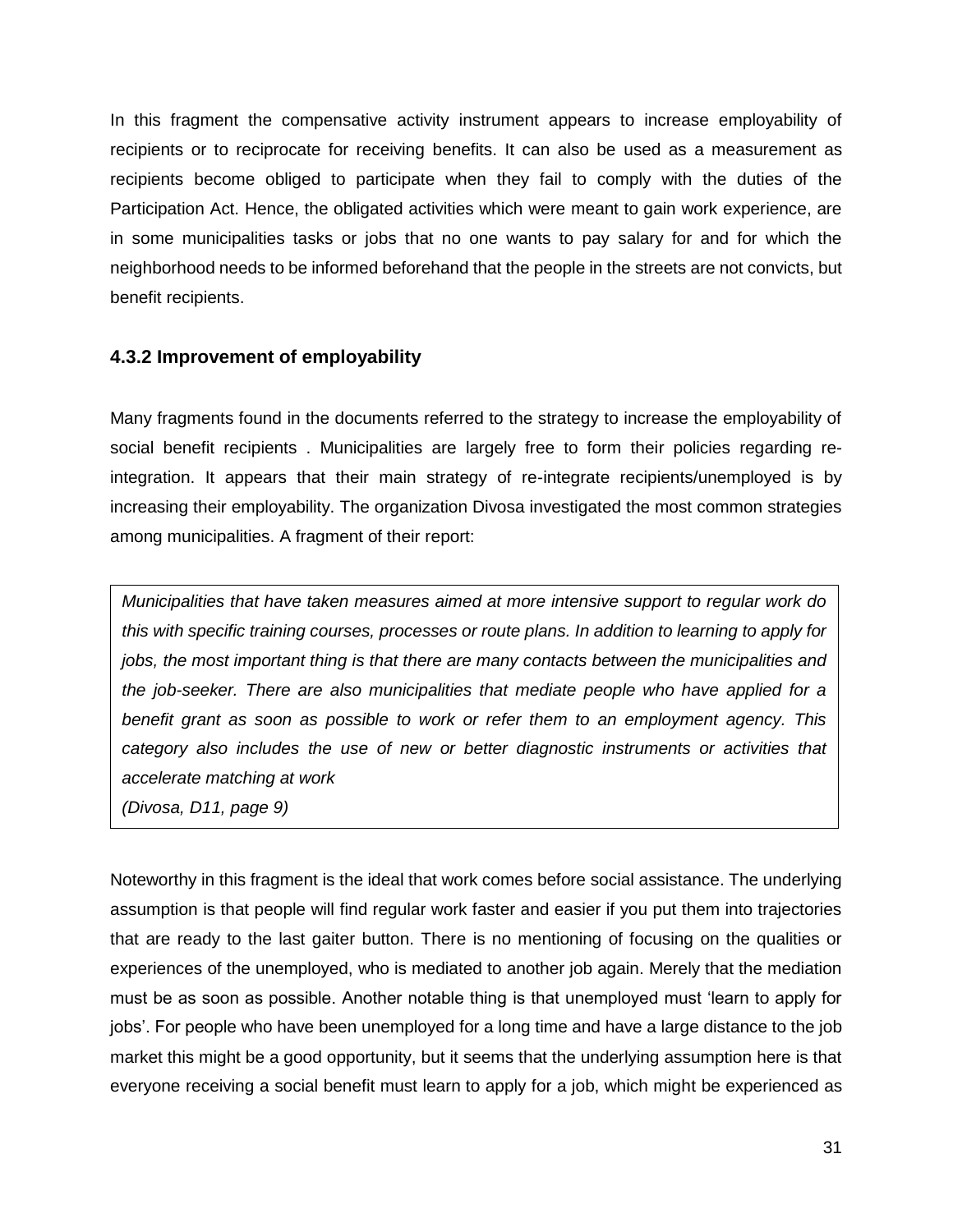stigmatizing or downgrading. The municipality seems to operate as a job agency in which the outcome in numbers and the decrease of benefit grants matter the most.

The one group that is still easily moldable for the job market are young people. It appears that for this group, personal experiences (or the lack of these) do matter. Consider the following fragment:

*Young people without a basic qualification are transferred to employment agencies. The agency decides together with the youngster which education the young one can follow, with the aim of offering the youngster a stronger and sustainable place on the labor market. (House of Representatives, D5, page 8)*

People that can still be molded into certain jobs or for whom a sustainable place on the labor market can be obtained, are offered to follow an education. This seems contradictory for the citation above in which people are mediated to work as soon as possible, as long as they do not have to use social assistance anymore. In this case, youngsters can follow an education with preservation of their social assistance and sometimes even receive a premium, which prolongs their dependence on social assistance.

For long-term unemployed people or people with a long distance to the labor market, the municipality offers different services. One example is the work experience place.

*The commission can offer a person who belongs to the target group a work experience place with retention of their benefit grant as part of a trajectory, aimed at employment integration. The purpose of a work experience placement is to gain work experience or learn how to function in an employment relationship.* 

*(Municipality of Almere, D39, page 5)*

This work experience place entails a job for thirty to forty hours a week, with the purpose of learning how to function in an employment relationship or to regain work experience. This can be imposed on the beneficiary up to six months. Although this might seem as a good measure to reintegrate people into the labor market and society, working a full-time job with retention of the benefit grant is not a fair compensation. In letters from the House or Representatives (D3, D4 and D5) comparable texts were found that imply that benefit recipients that are in work experience places are not in temporary employment but in a trajectory 'paid' for by receiving their benefit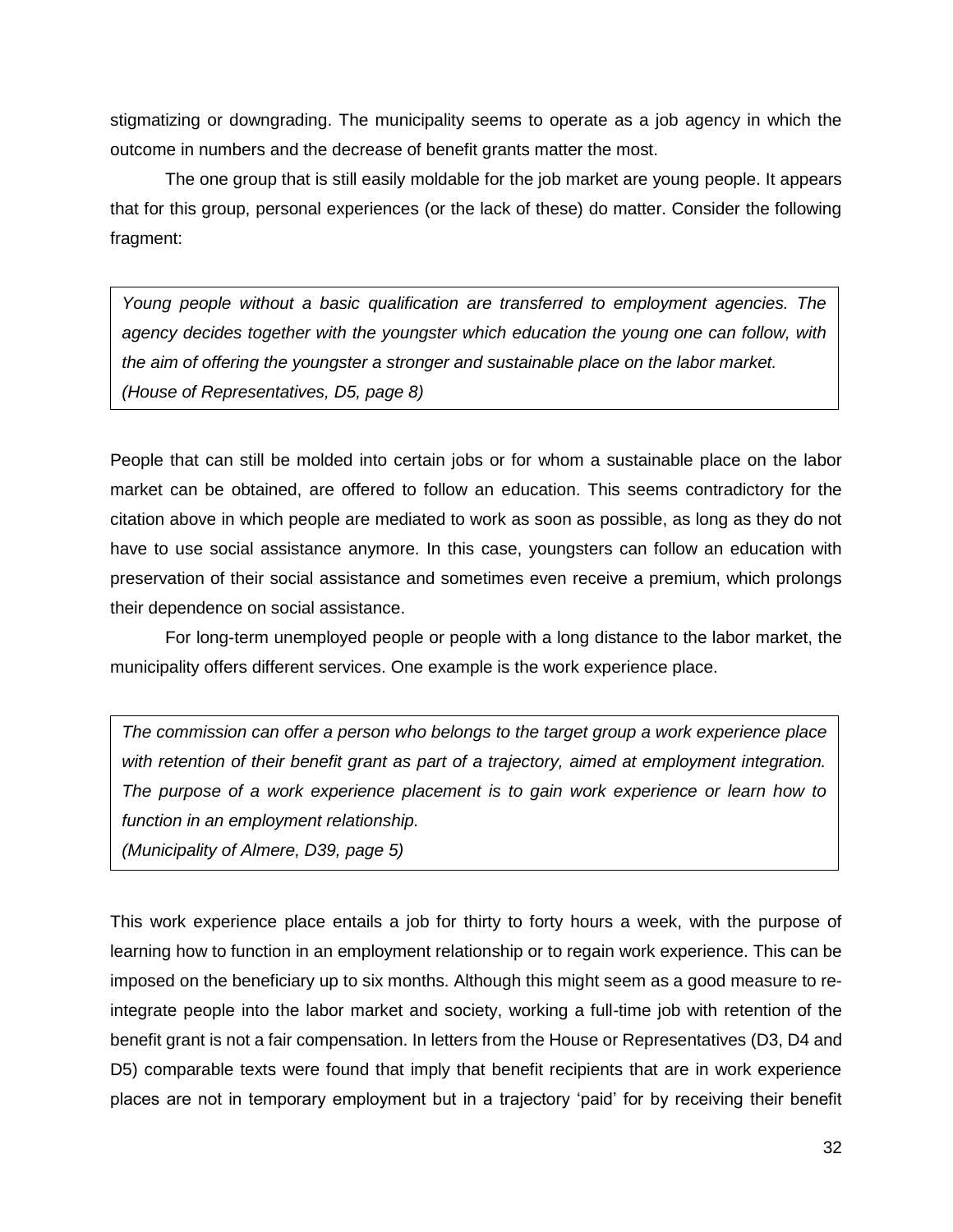grant. The meritocratic idea is in this case that by gaining work experience benefit recipients find a regular job faster. But as any other citizen, people normally gain work experience in real jobs, although not for half of the income.

# **4.4 The aspect of criminalization**

<span id="page-33-0"></span>The aspect of criminalization was discussed in the conceptual framework. As an aspect of the neoliberal discourse, the aspect of criminalization is discussed as a way the government tries to deal with (possible) passive citizens. Repressive instruments were argued to become the new standard in welfare policies. There were three ways mentioned in what way the government can criminalize benefit recipients. These were first, practices involving stigmatization, surveillance and regulation of the poor. Second, the assumption in policies of a latent criminality amongst the poor. And third, the growing intersection between the welfare system and the criminal justice system. These three issues will be used to arrange the many results found. Each way or issue will be discussed in a separate subparagraph.

# **4.3.1 The stigmatization, surveillance and regulation of social benefit recipients**

The regulation of social benefit recipients is laid down in municipal ordinances. Before turning to their implications and how these stigmatize social benefit recipients, it is important to mention the general imposed duties on social benefit recipients. In the Participation Act itself the following duties and rights are included:

*Chapter 2: Rights and duties.* 

*Article 9: Duties.* 

*The privy is obliged from the day of notification:*

- *To obtain generally accepted work to his labor capacity*
- *To make use of provisions […] including social activation aimed at obtaining employment as well as cooperating in investigations regarding possible employment*
- *To capacity perform unpaid, socially useful activities alongside or in addition to regular work*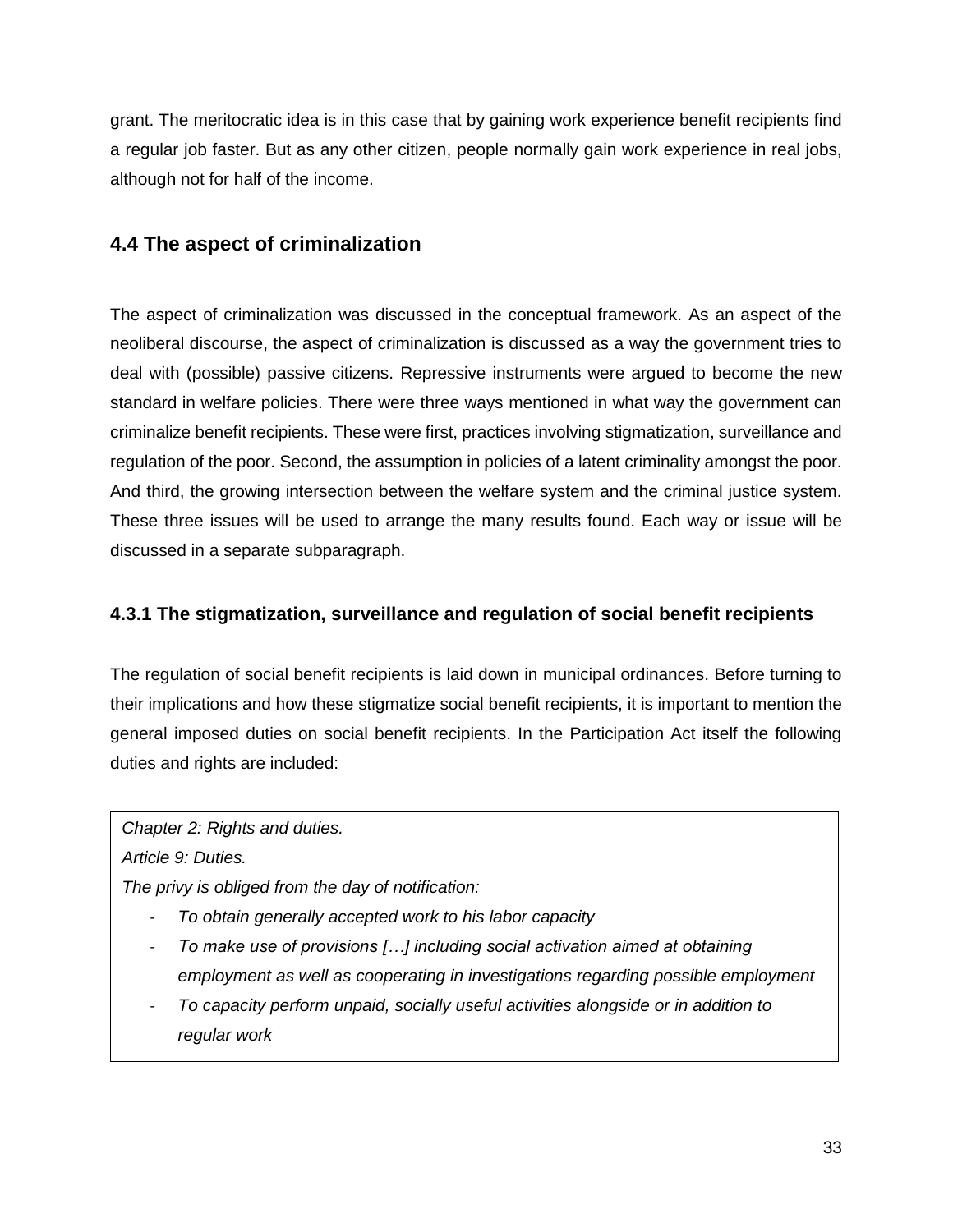*Article 17: Duty to inform*

*The privy shall inform the municipal executive on request or immediately of his own accord of all facts and circumstances which are reasonably to believe of influence on his obtaining of employment or his rights to social assistance*

*(The Participation Act, D18, page 7 and 13)*

These duties are composed in the Participation Act itself. It obliges social benefit recipients to partake in all activities or provisions the municipality offers. The type of activity is decided by the municipality and must be established in an ordinance. Further it is noteworthy that the social benefit recipient is made fully responsible to notify the municipality of any change in his circumstances that might affect his right to a benefit grant. What these circumstances specifically are is not defined but nevertheless the recipient is to blame when he does not comply with this duty. The fact that social benefit recipients are also humans and can make mistakes is not really taken into account here. The following fragment shows an example of how human mistakes are included in the regulations:

*Poverty causes focus on the short term and causes tunnel vision and limits the ability to think. This may affect someone's actual ability to properly fulfil the obligation to provide information. (Municipality of Almere, D38, page 4)* 

From this fragment can be derived that recipients are perceived to be less able to comply due to tunnel visionary and limited abilities. This can come across as stigmatizing. Other reasons, such as that the rules might be incomprehensive or that the municipal officer granting the benefit can make mistakes, are not included in the ordinance. A reason for this could be the assumption of latent criminality, which will be discussed in more detail in paragraph 4.3.2. All the same the consequences for a benefit recipient for not-complying are far-reaching. This can be illustrated by the following two fragments: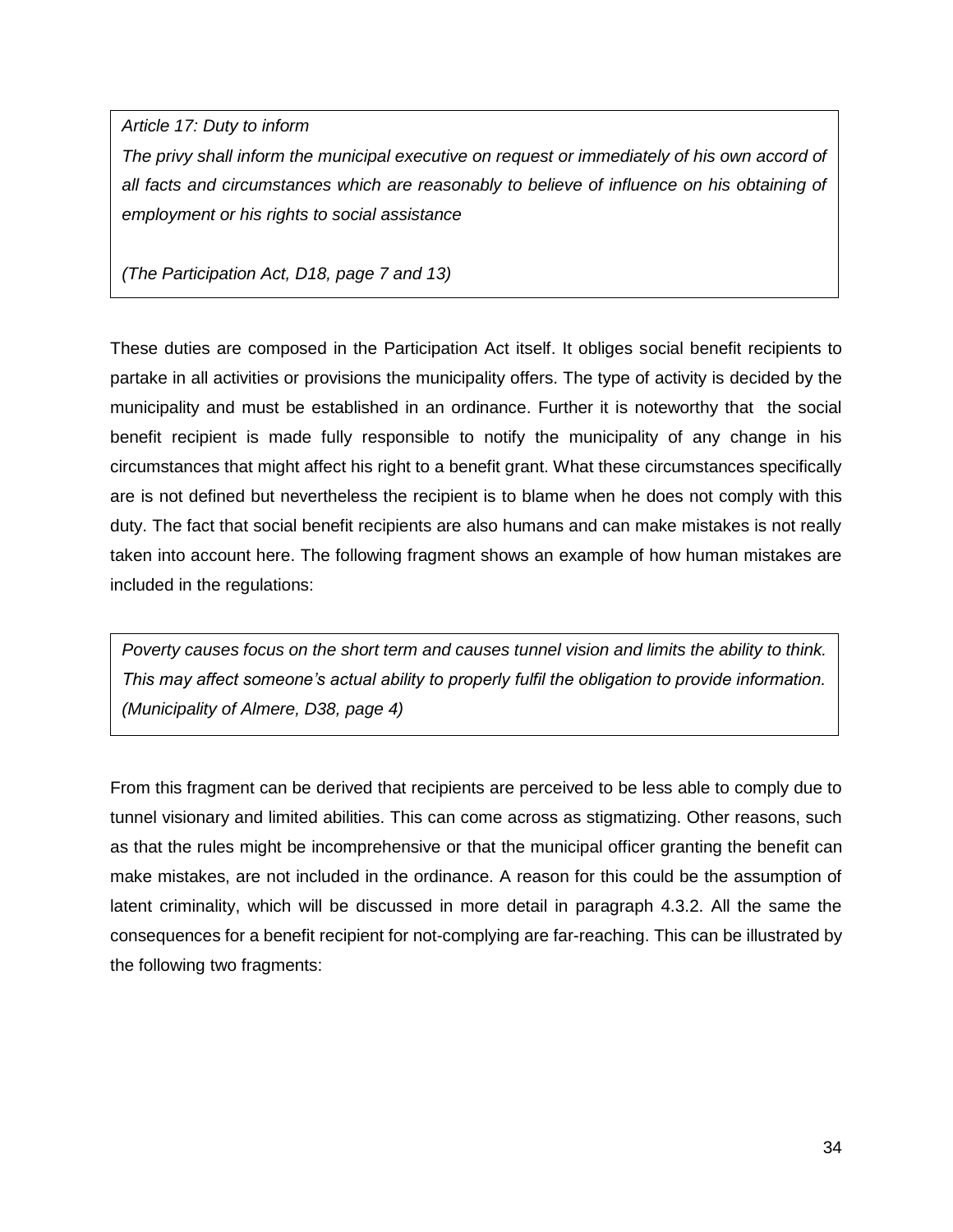*The right to social assistance is always linked to the duty of making efforts to become independent of the social assistance again. This means that the determination of the amount of assistance not only depends on the applicable standard and the resources of the recipient, but also on the extent to which the obligations are met. The efforts that are expected of the recipient also play a role.* 

*(Municipality of Oss, D30, page 8)* 

In this fragment of the municipal ordinance is determined that if the recipient does not meet the obligations paired with receiving benefits will determine the amount of assistance he will receive in the end. Also the effort that are expected of him play a role in the determination of the amount of assistance. Although it is not directly stated in this passage that the recipient will be sanctioned or fined, the amount of assistance is directly linked to non-compliance which serves as an example of repression. A more direct example of repression is shown in the following passage. Equal passages, with sometimes different percentages are also found in all municipal ordinances (D21 - D23, D26 and D27, D30 - D42).

*A measure of 20 percent reduction of the benefit is applied when it is clear that the beneficiary does not want to participate in compensative activities, while he/she does have the capacity. (Municipality of Neder-Betuwe, D26, page 5)*

The compensative activity was already explained under the aspect of meritocratization. It was illustrated that these activities are in reality not used to gain work experience and are comparable to tasks done by people doing community service. The compensative activity also falls under the aspect of criminalization as the amount of assistance is reduced when the recipient does not partake while he does have (labor) capacity. The amount of benefit is lowered by 20 percent, which comes down to an average of 190 euros per month. Recipients are dependent on their benefit grant and therefore not likely to deny their obligations. Municipalities can therefore place them in unpaid, unpopular activities.

Another part of the aspect of criminalization is the regulation of the recipients. One way a municipality can 'regulate' their recipients is by declining their applications, or to tighten the requirements to be eligible for social assistance. Municipalities receive an annual budget to grant social benefits. When municipalities run out of their budget, they have to pay through their other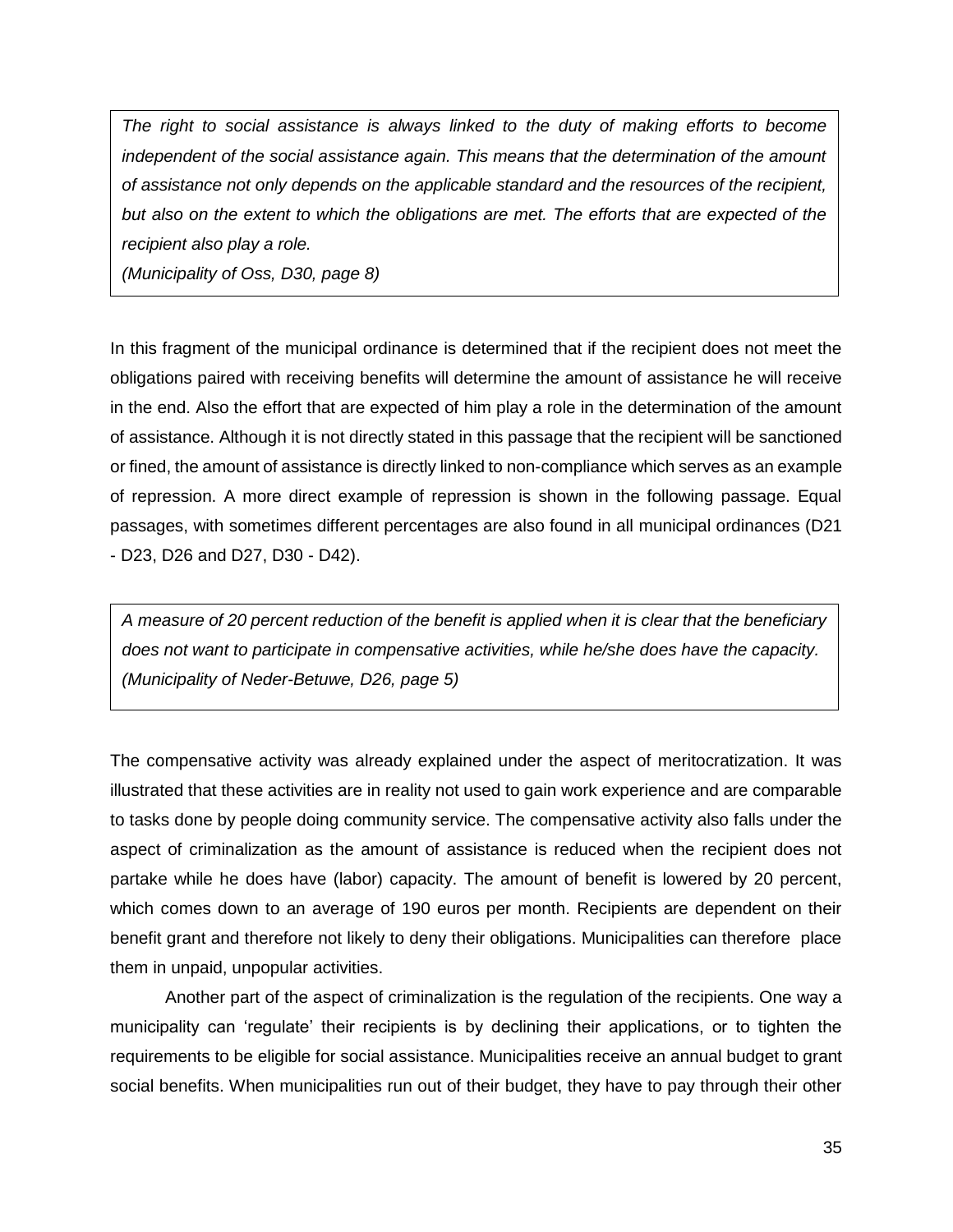budgets. When they have such a deficit, they are more likely to take measures to decline the number of benefit grants. Divosa published a report about the measures municipalities take to decline these numbers. This is one fragment of their findings:

*Municipalities with a deficit named fifty-three measures aimed at a stricter enforcement of obligations. More than half of them involved stricter enforcement of the obligation to apply for jobs. […] A number of municipalities also mentioned to use the compensative activity as an enforcement instrument on people who are able to work, but do not cooperate (the unwilling)* 

*(Divosa, D11, page 9)*

*.*

It appears from this fragment that when more benefit grants are invoked and the municipality does not have enough budget, a stricter enforcement on the current recipient population is used. The municipality does not focus on the job market to create more opportunities, but tightens the rules for the current recipients. An example of how the municipality can tighten the rules is captured in the following fragment.

*Municipalities that take measures monitor more intensively whether people are still entitled to this benefit. This can be done by carrying out more checks and by carrying out more themebased checks, for example on cohabitation or the costlier standard and by increasing the fraudalertness of employees.* 

*(Divosa, D11, page 10)* 

From this fragment can be derived that when municipalities have to take measures because they have a deficit in their social assistance budget the recipients have to be controlled better because they might defraud the benefit system. The theme-based checks mentioned in the fragment are in some cases harsh, as becomes clear with the following passage: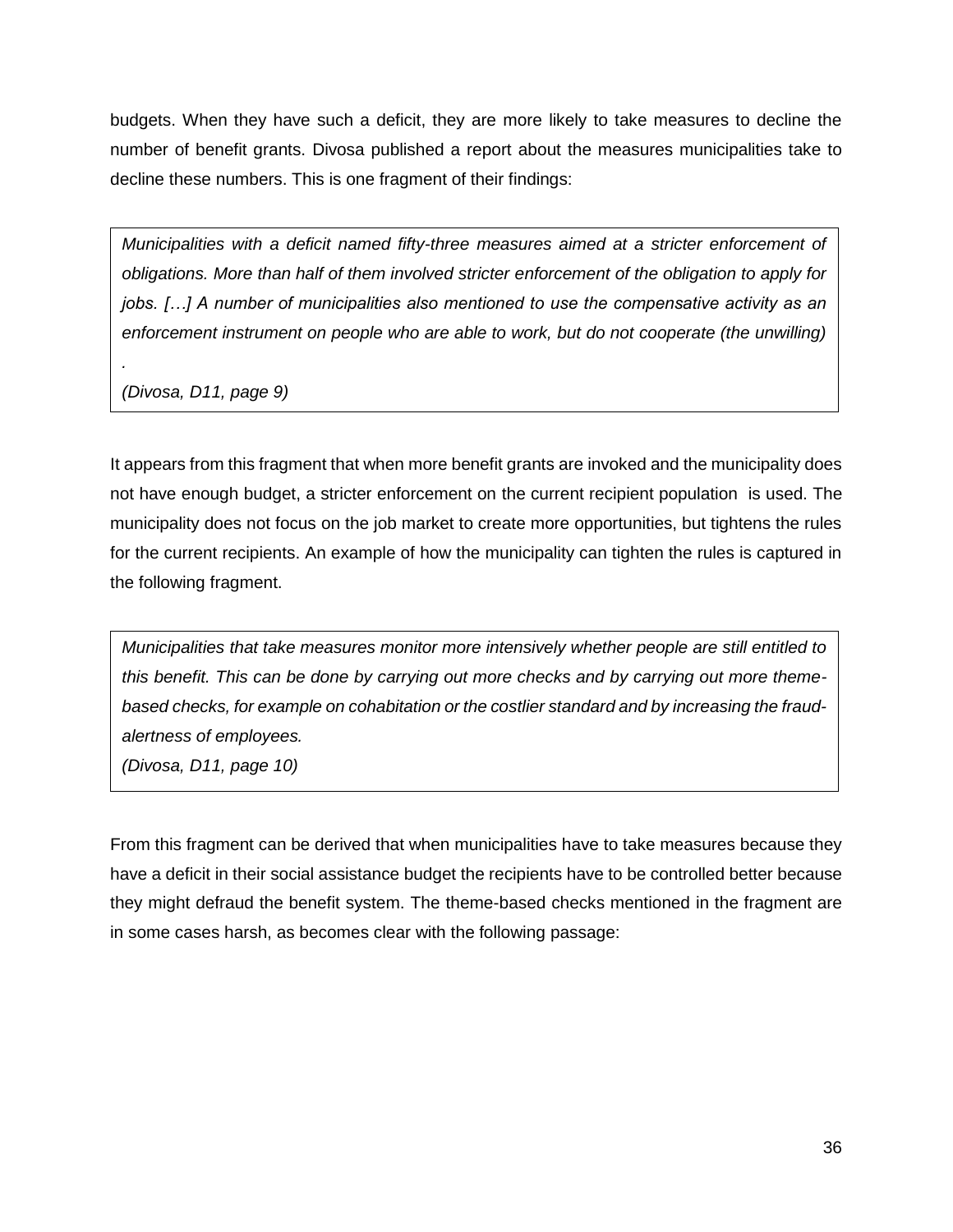*Municipalities that take measures to reduce the social assistance applications., try to better control the applications by checking whether people are entitled to benefits. Is there a partner with income? Is there capital? Are there other possible facilities, such as unemployment benefits? If necessary, they also arrange home visits and many municipalities try to shift the focus from benefits to looking for and finding work when applying for a benefit. This can be done by offering a job directly, or by imposing a search period of four weeks. (Divosa, D11, page 10)*

The way to regulate the unemployed away from social assistance is by checking whether they are entitled to benefits more strictly. Also home visits are allowed in this regard which can be experienced as a violation of the applicants' dignity and privacy. These will be discussed in more detail in paragraph 4.3.3 since they find their basis in criminal law. In this fragment, home visits are defined as a legitimate way of confirming the stated living situation (such as having cohabitants) by the applicant. The search for other types of income or owning capital, such as a house, takes precedence before the vulnerability of the recipients just to make sure less applications are approved.

The four week search period has a foundation in the Participation Act for people up to 27 years old. When municipalities use the search period freely for people above 27 years old, they can deny applicants directly at the gate. Since this measure is included in the municipal ordinance it's considered a legitimate measure by law. If applicants do not meet the job application requirements in these four weeks, they lose their right to apply for social assistance. Applicants can experience these measures as humiliating, bullying or stigmatizing since they are required to lay bare their entire being before their social assistance application will be granted. They undergo state scrutiny otherwise limited to criminal offenders.

#### **4.3.2 The assumption of latent criminality among social benefit recipients**

The second type of criminalization was the assumption of latent criminality among social benefit recipients. Benefit recipients whom have shown illicit behavior in the past or who are doing so while living on government resources are addressed with sanctions and fines with a weight equal to the criminal justice system. How this is done by the social benefit system will be illustrated in this paragraph. Latent criminality is in the most cases linked to the chance that a social benefit recipient commits fraud. In the following example an elucidation of a municipal ordinance is shown.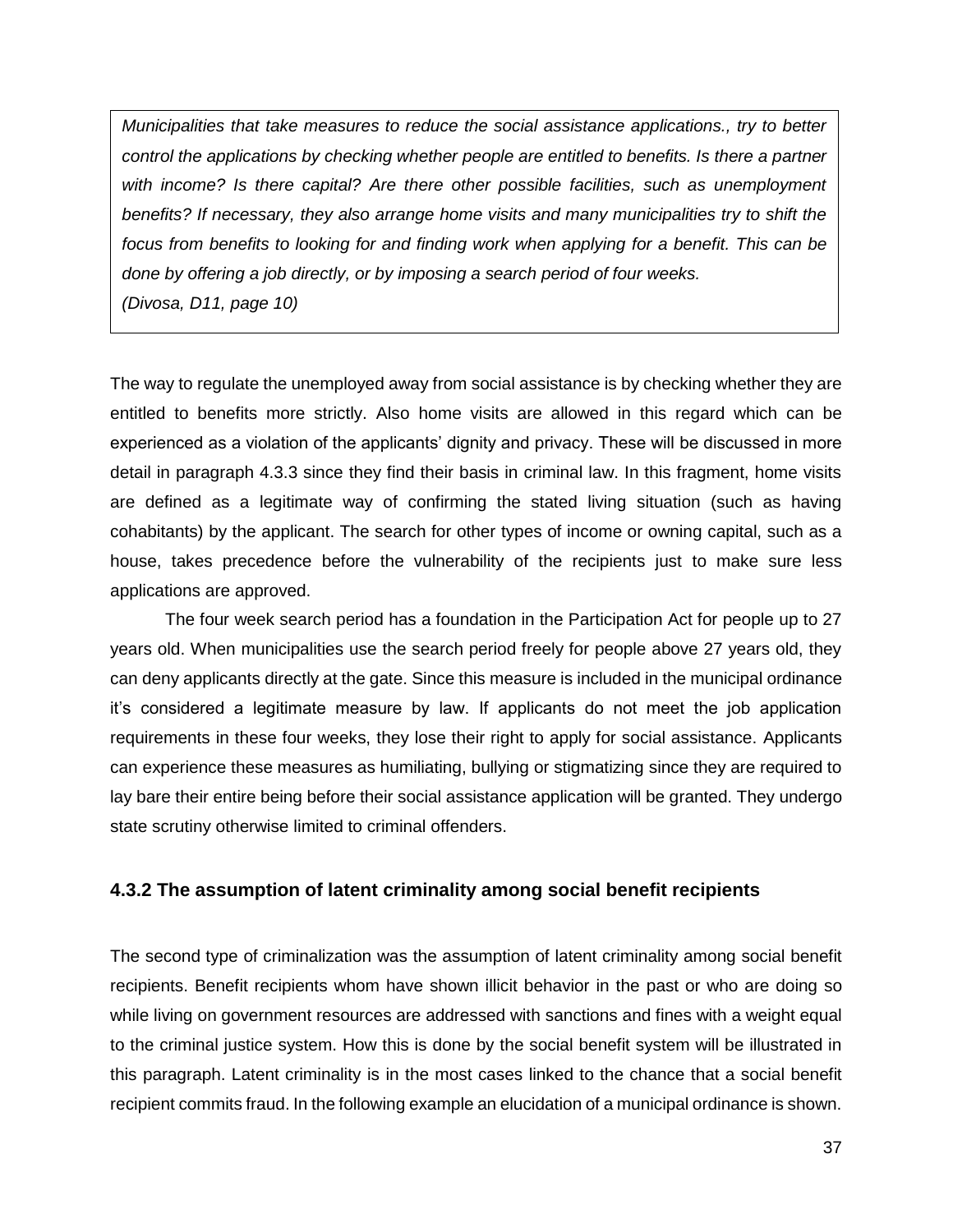The same elucidation was added as an enclosure to many municipal ordinances concerning the implementation of the Participation Act.

*Fraud undermines the credibility, sustainability and the support of our laws and regulations. The Ministry of Social Affairs and Employment has therefore indicated in enforcement programs how non-compliance should be tackled and prevented. The course set out in relation to fraud is aimed at a firm approach.* 

*(Municipality of Meijerijstad, D23, page 2)*

The Ministry of Social Affairs and Employment has set up rules to tackle and prevent fraud in the social welfare system. The course is a firm approach. This fragment illustrates the sphere in which many ordinances were written. Fraud must not be rewarded but punished firmly. This example also illustrates how fraud became a matter of the State as the ministry itself has put up guidelines to combat it. This firm approach is also noticeable in other municipal ordinances. The following fragment illustrates this:

*The goal is that the law is complied with. The sub-objectives are the following: legitimate provision of benefits, spontaneous compliance, less fraud, optimization of enforcement means, increase of public support (Municipality of Utrecht, D41, page 21)*

Two words are especially notable in this fragment. The goal is that **less fraud** is committed. This implies to the reader that fraud is already committed at the moment and the numbers have to be declined. This contributes to the stigmatized image that current social benefit recipients are frauds and possible new recipients might also be frauds. Clearly, the assumption of latent criminality is present.

This assumption is not just made by separate municipalities. The Association of Dutch Municipalities distributed a report among all municipalities with the goal to tighten the rules and sanctions regarding social assistances. A fragment of this report: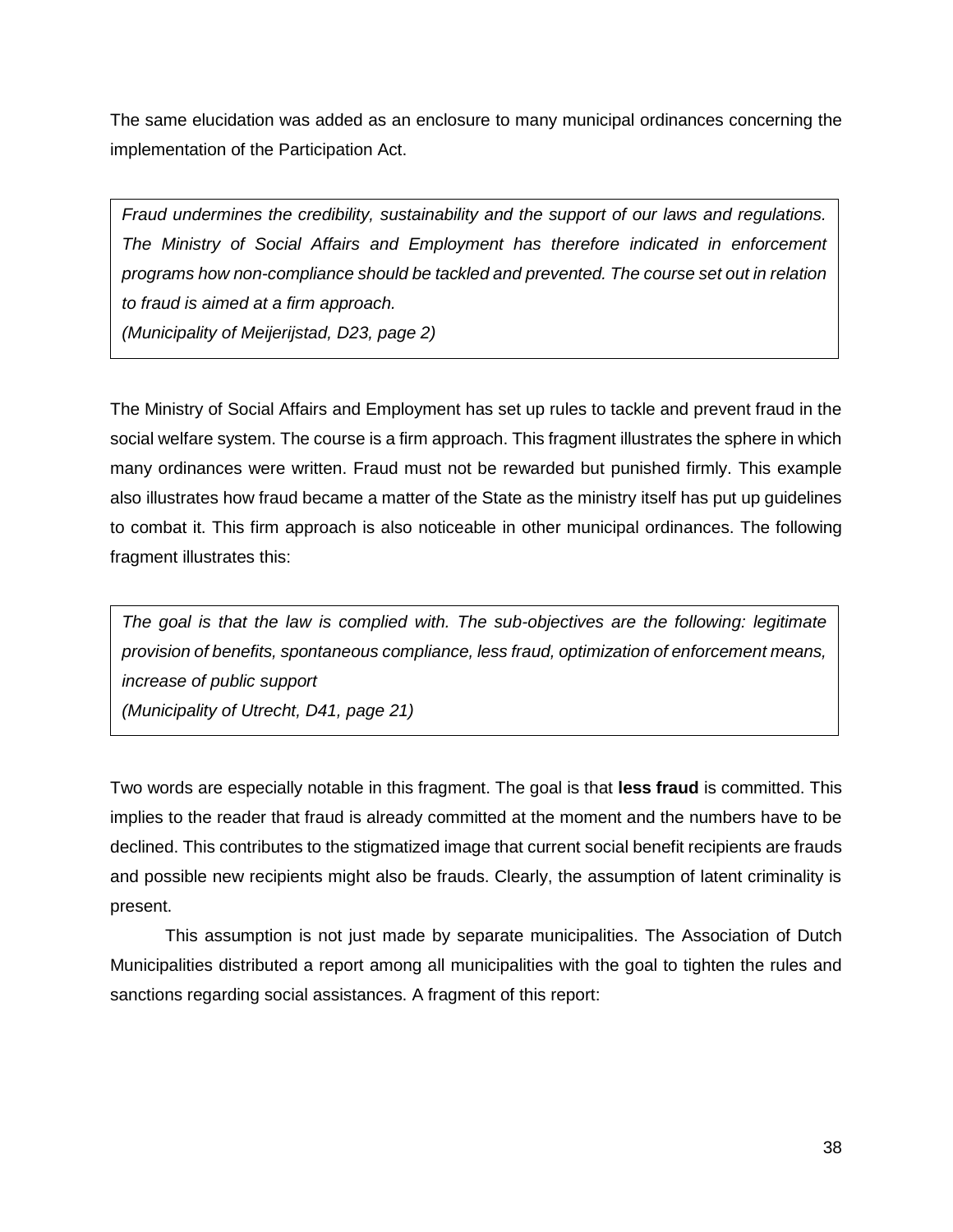*The coming years investments will be made to improve information exchange to increase the chances of catching frauds. [….] Someone who has received benefits unfairly must repay this entirely. Fraud must not pay off.* 

*(Association of Dutch Municipalities, D59, page 4)* 

In this fragment the wording 'received benefits unfairly' are linked to 'fraud'. By placing them next to each other the assumption is created that the recipient committed fraud when he received benefits unfairly. Hence the supposition is created that the recipient must be at fault, in this cause by committing fraud. A similar remark was made in the first paragraph of this chapter, with the fragment on tunnel vision and limited abilities. Again there is no nuance in the report for incomprehension included. The recipient is the one to blame.

The reason for receiving too much benefit than you are entitled is dependent on the information you provide to the municipal officer who reviews your application. By law, you are obliged to inform the municipality within five days when your situation has changed. As claimed earlier it is not defined which circumstances must be reported and which not. This is likely to cause confusion for the recipient. If he for example receives some money for groceries or to pay bills from a family member, it is not clear whether this should be reported. The measures regarding non-compliance with the obligation to inform are captured in the following fragment:

*The failure to comply, partly or in total, to the duty to provide information is a violation that is sanctioned by a fine or a warning. The fine will be 100 percent of the unrightfully received amount if there was intent. The situation was intentional of the privy deliberately violated the obligation to provide information with the intention of obtaining or retaining a higher benefit than the right to claim. A fine of 75 percent is imposed when negligence is involved. (Municipality of Almere, D38, page 2)*

In this fragment the firm approach against possible fraud is again illustrated. The recipient gets punished, no matter if the too high received amount was received on purpose or by fault. In the eyes of the system world the recipient has concealed income and therefore committed fraud, which has to be punished. The emphasis in the ordinances lies on discouraging or scaring off criminal behavior, which testifies to the assumption of latent criminality.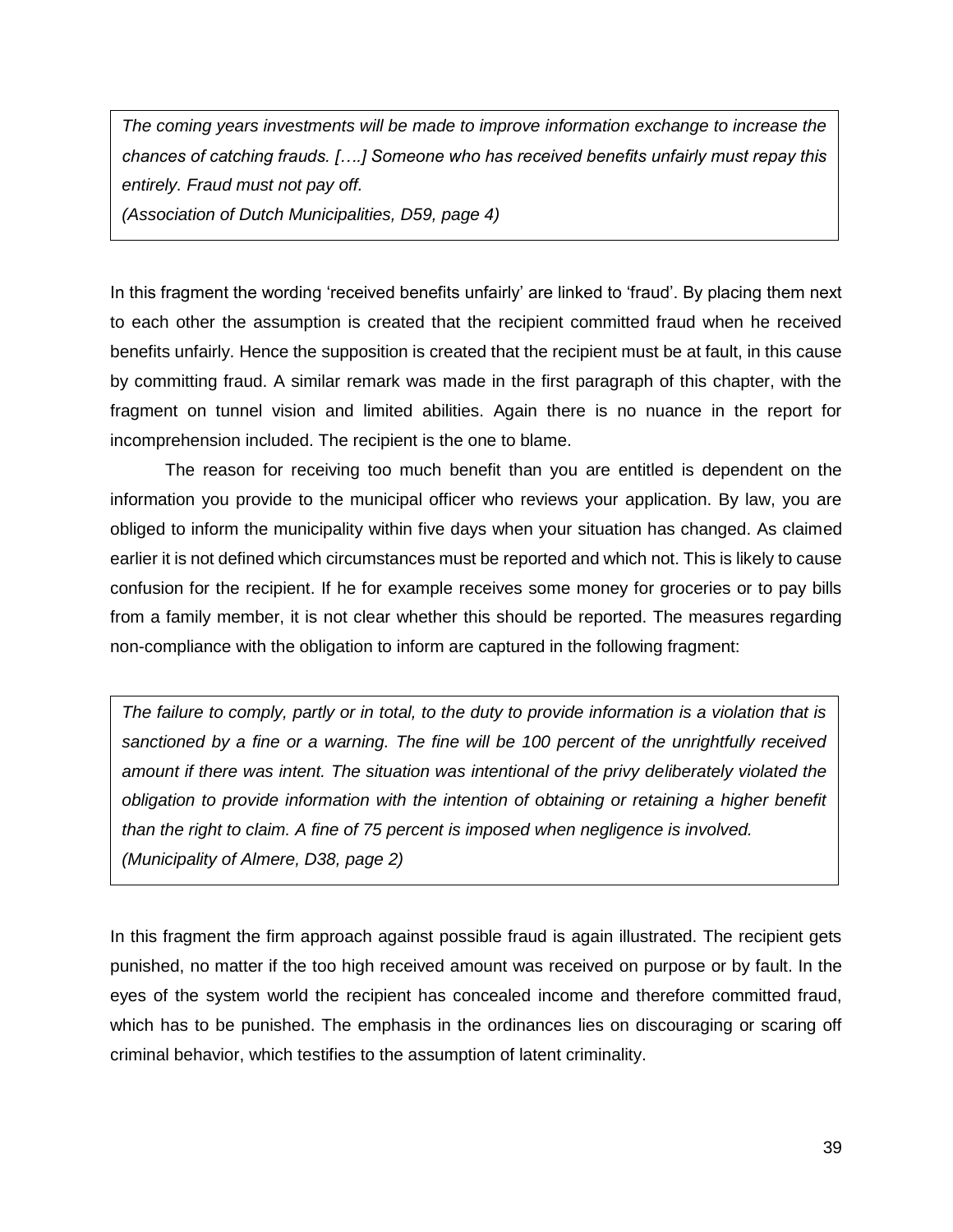*The knowledge that violation is followed by a firm measure or fine will lead to conforming to the applicable rules. The deterrent effect of penalties and measures obviously depends to a large extent on the timely and accurate informing of clients. (Municipality of Maassluis, D35, page 4)* 

Notable in this fragment is that the legitimate provision of benefits is dependent on the use of preventive and repressive means. With the legitimate provision here is meant that the government is accountable to the rest of society. The provision of benefits is only accepted when the abuse of it is firmly punished. By informing the applicants the abuse of social assistance is prevented, and by firm measures or fines the abuse is repressed. There is however a fine line between prevention and repression, of which the recipients are the subjects. This can be explained by the following fragment:

*Enforcement employees carry out many home visits, which are in current practice often based on a signal or a reasoned suspicion of abuse or improper use or benefits and are aimed at establishing a situation that is not in check with the distribution of this benefit. [... .] If it is determined that there is no abuse yet, the opportunity can be taken to do more than just investigating the suspicion of fraud, for example by providing specific information the abuse or improper use of the benefit can be prevented in the long-term. (Municipality of Maassluis, D40, page 2 and 3)*

According to the following fragment, the recipient first has to accept a municipal officer visiting his house to confirm fraud has, or has not, been committed. This would be considered be a repressive measure. Only after it is established that fraud was not committed, the municipal officer can turn to provide specific information, which is a preventive measure. But, because the privacy and dignity of the recipient was most likely already violated during the home visit also the preventive measure might be experienced as a repressive measure, namely to control and depreciate. The basis of repressive measures and their relation to the criminal justice system will be discussed further in the next paragraph.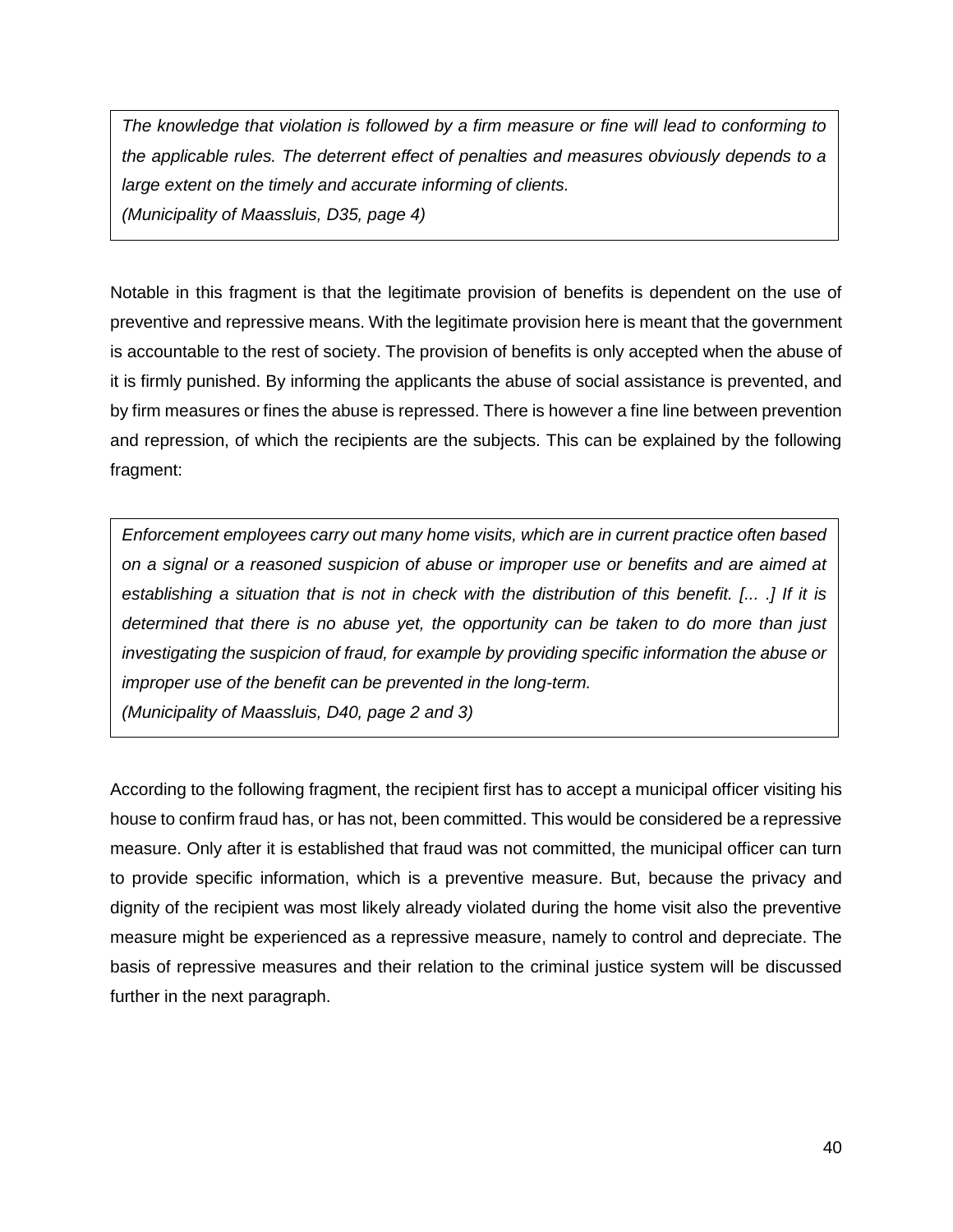### **4.3.3 The intersection between the welfare system and the criminal justice system**

There were some fragments found representing the intersection between the welfare system and the criminal justice system. Sometimes there were direct references to the Penal Code, as in the following fragment:

*If there is intent, the fine shall not exceed the amount of the fifth category, referred to in Article 23, paragraph 4, of the Penal Code (Municipality of Maassluis, D38, page 3)*

The measures that are used by the municipality or governmental organization to sanction misuse of the benefit grant or other illicit behavior are either reparatory or punitive. The distinction between the two is defined by the Association of Dutch Municipalities and captured in the following fragment:

*Reparative measure. This means that there is relatively little legal protection. The amount of the benefit is adjusted by a reduction of a certain amount or percentage. As a result, less is paid out. The measure can never exceed the amount of benefit to which the interested party is entitled.*

*Punitive measure. This means that it is a criminal charge within the meaning of article 6 ECHR. That is why the fine is covered with many more legal guarantees. Nothing happens with the amount of the benefit, but a decision is made that a certain sum of money has to be paid. The fine may be higher than the (remaining) entitlement to payment.*

*(Association of Dutch Municipalities, D59, page 7)*

From these fragments can be derived, that only punitive measures are a direct intersection with the criminal justice system. The reparative measure is a measure with foundation in the administrative law. The difficulty here is that there is little legal protection for the privy. In practice this means that the municipality can lower the benefit grant immediately and easily when the recipient fails to comply with the many obligations. It is imaginable that these types of measures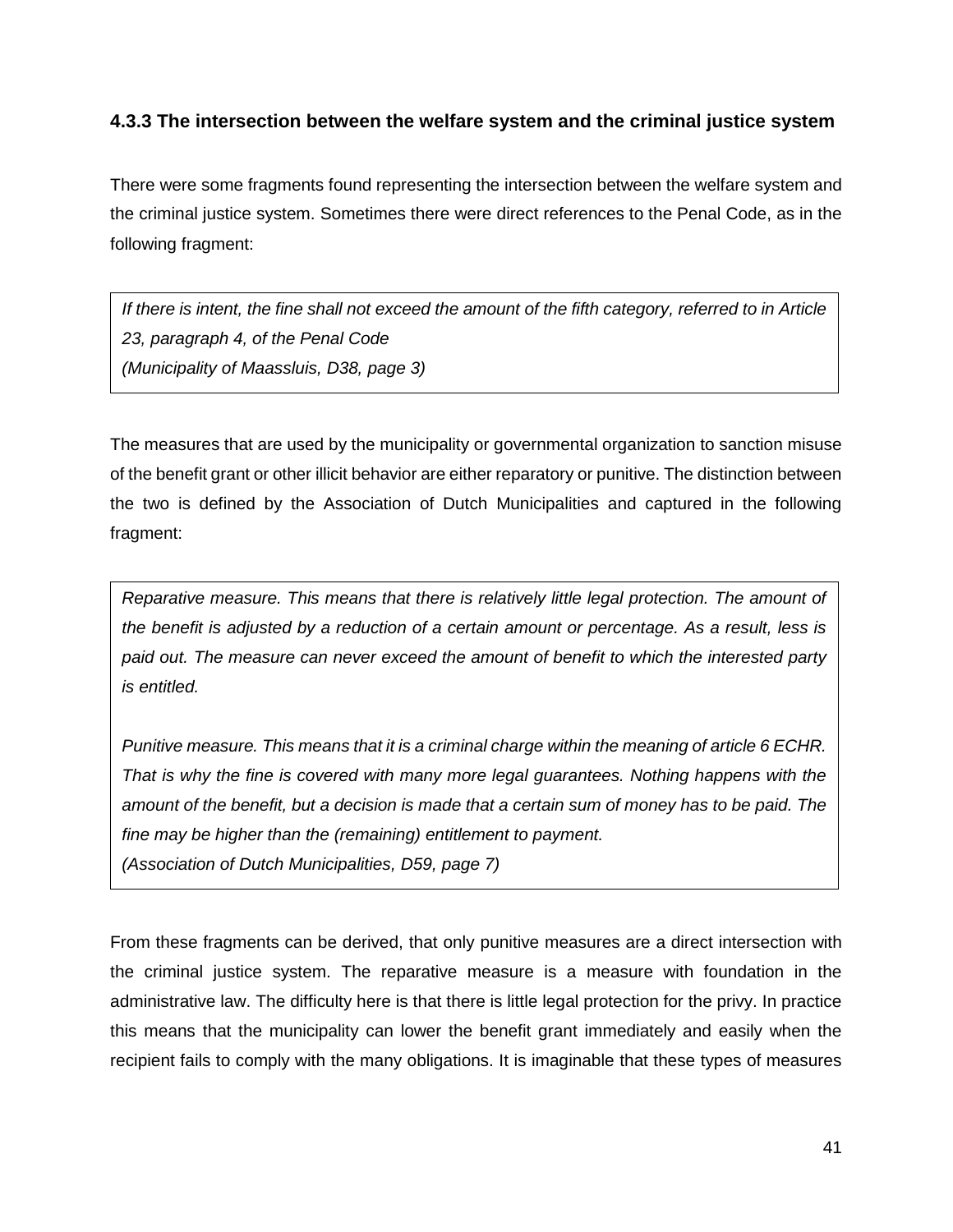are experienced as unjustly in the life world. An example of a reparative measure is given in the next fragment.

*House visit if fraud is suspected. If a reasonable suspicion of fraud has arisen, Art. 53a of the Participation Act the possibility to check the information provided by the privy with regard to his living and living situation by means of a home visit. The privy has, according to art. 17 of the Participation Act an obligation to cooperate. Failure to cooperate in a home visit if there is a reasonable suspicion of fraud leads to the rejection of an application for the Participation Act or the withdrawal of the right to assistance. (Protocol Ferm Werk, D48, page 3)*

When fraud is suspected an officer can perform a house visit. This house visit must be approved via informed consent (see D48) which means that the officer can ring the doorbell, and informs the applicant or recipient about the inquiries of the house visit. Although citizens are protected against the trespassing of strangers, the recipient is obliged to let the officer in. In fact, the condition of informed consent (in D48, page 2) is only twofold: first, explaining what the officer wants to do and second, explain to what extent his benefits will be reduced when failing to comply. In this way the recipients has no other choice but to let the officer in at the mere suspicion of fraud. On what information this suspicion must be based is unfortunately not defined in the ordinances.

Another example of the intersection between the welfare system and the criminal justice system is the criterion for the determination of sanctions: culpability. Culpability is a direct derivative from the Penal Code and focuses on fault. In the first fragment is shown how heavy culpability weighs for the sanction to impose.

*The financial area above 90% of the applicable assistance [….] = the level of the fine based on the available capacity. The number of months is approximately 24 months, gross negligence 18 months, ordinary culpability 12 months and reduced culpability 6 months. D36, page 4)* 

This fragment shows that the lowest fine is imposed on reduced culpability. This applies only when the privy can prove he acted different than accused of and complied with his obligations. When no proof can be filed against the accusation ordinary culpability is applied. Culpability can also be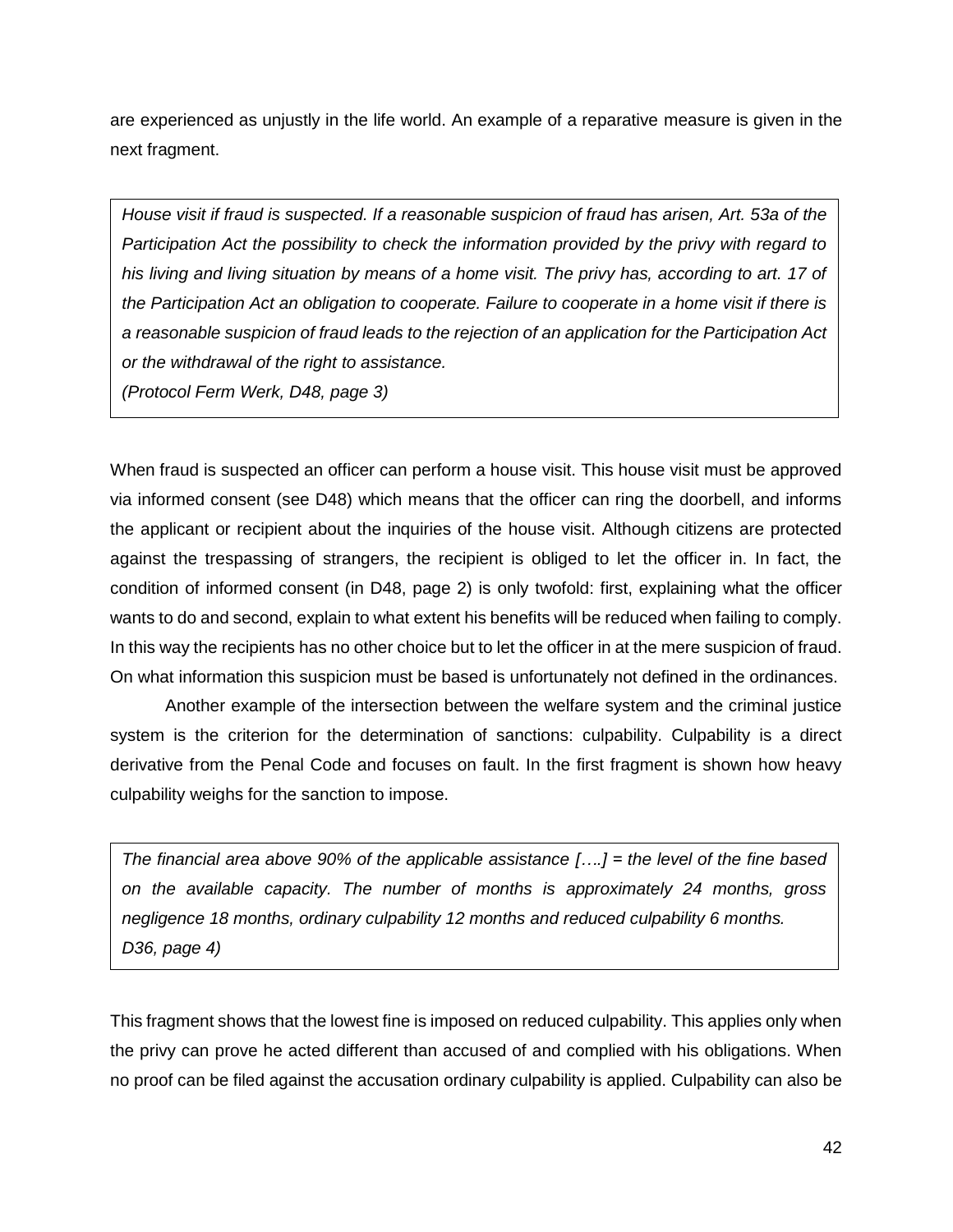understood as whether the act was avoidable. Since the privy is made fully responsible for his own compliance, he will always be culpable to some extent. Consider the next example:

In the event of a culpable violation of the information obligation, a fine will be imposed. In the *context of this law, benefit fraud is discussed. There is benefit fraud if a culpable violation of the information obligation has led to undue payment of the benefit. (Municipality of Utrecht, D36, page 5)*

According to this fragment the recipient is committing benefit fraud in the event of a culpable violation. However, since the non-compliance also could have been avoided for whatever reason, the social benefit recipient is always culpable to some extent. This contributes to the stigmatization of social benefit recipients as profiteers and frauds and by sanctioning this with a fine, a punitive measure is conducted, confirming the intersection between the welfare system and the criminal justice system.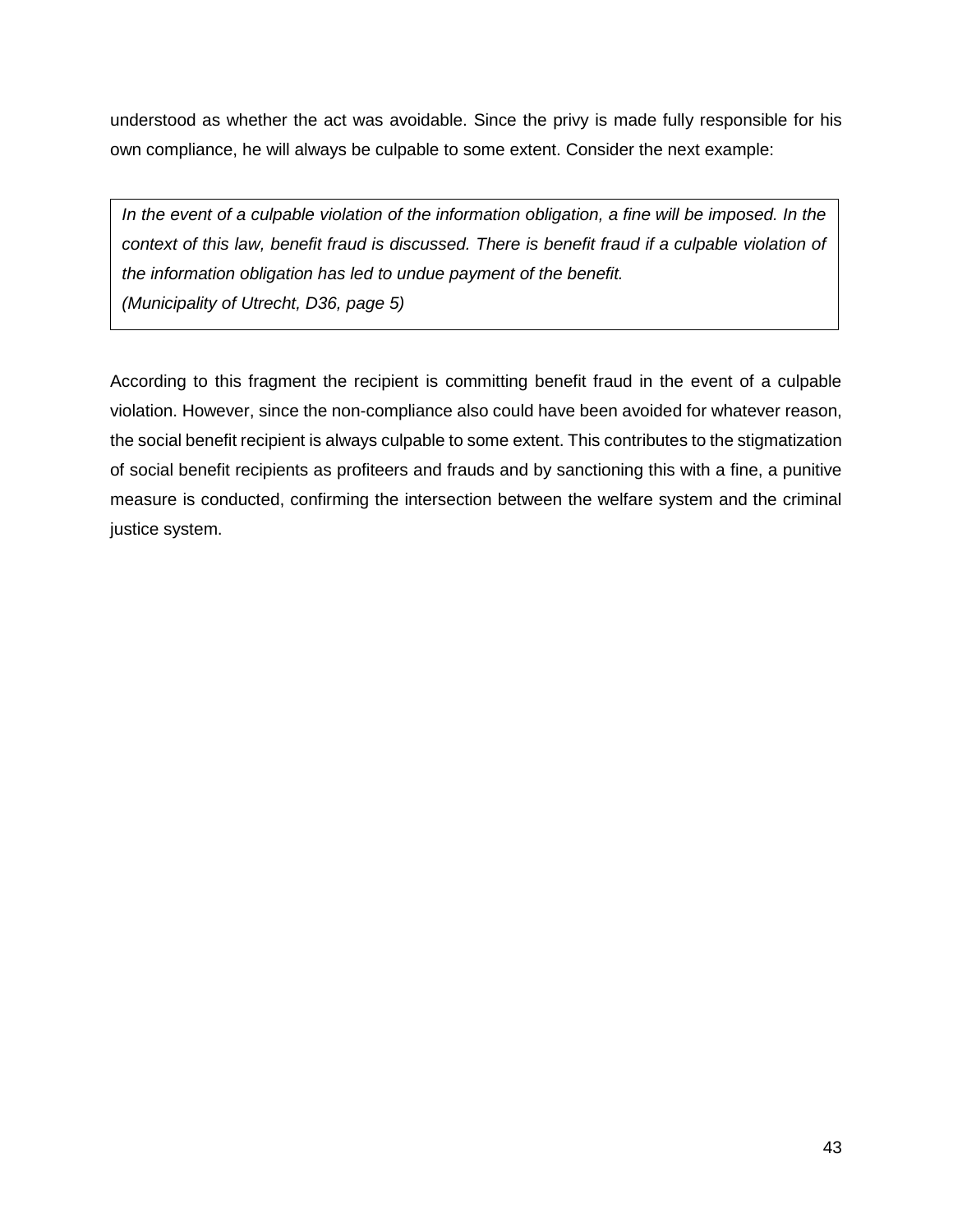# **5. Discussion and Conclusion**

This chapter consists of several paragraphs. First, the research problem is recaptured and the main findings of the results section are stated. Second, the meaning of these findings is explained in the discussion paragraph. Third, after the discussion the research question of this thesis can finally be answered. Lastly, suggestions for further research are made following the discussion. Lastly,

## **5.1 Main findings**

The implementation of the Participation Act of 2015 highlighted the principle 'work before income' in the Dutch social protection system. Vonk (2014) claimed that the Participation Act was criminalizing social benefit recipients, a claim that accorded with the earlier works of Wacquant (2009) and Gustafson (2009) about the criminalization of poverty. Although the works by Kampen (2014) and Elshout (2016) add valuable insight in the experiences of social benefit recipients with the social benefit system, the system in itself remained underexposed in the academic debate. The aspects of responsabilization and meritocratization are taken as given and the widely debated trend of criminalization only has a base in theory regarding the Dutch social benefit system. The research question of this thesis therefore was:

'*What patterns in texts and documents mainly characterize the discourse of the social benefit*  system and to what extent are these discursive practices reflecting the aspects of *responsabilization, meritocratization and criminalization since the implementation of the Participation Act in July 2014?'*

A critical discourse analysis was conducted to create insight in the discourse of the social benefit system. The result were presented in the previous paragraph. This first led to the general findings, presented in figure 3: division of total statements. This figure already showed a dominant presence of criminalizing aspects among the investigated documents. Second, under the aspect of responsibilization many statements were found clarifying the definition of social benefit recipients in the social benefit system. Benefit recipients are weighed by their labor capacity, their willingness to work, the ability to participate, and the surprising distinction between 'receivers' versus 'recipients'. Third, under the aspect of meritocratization many statements were found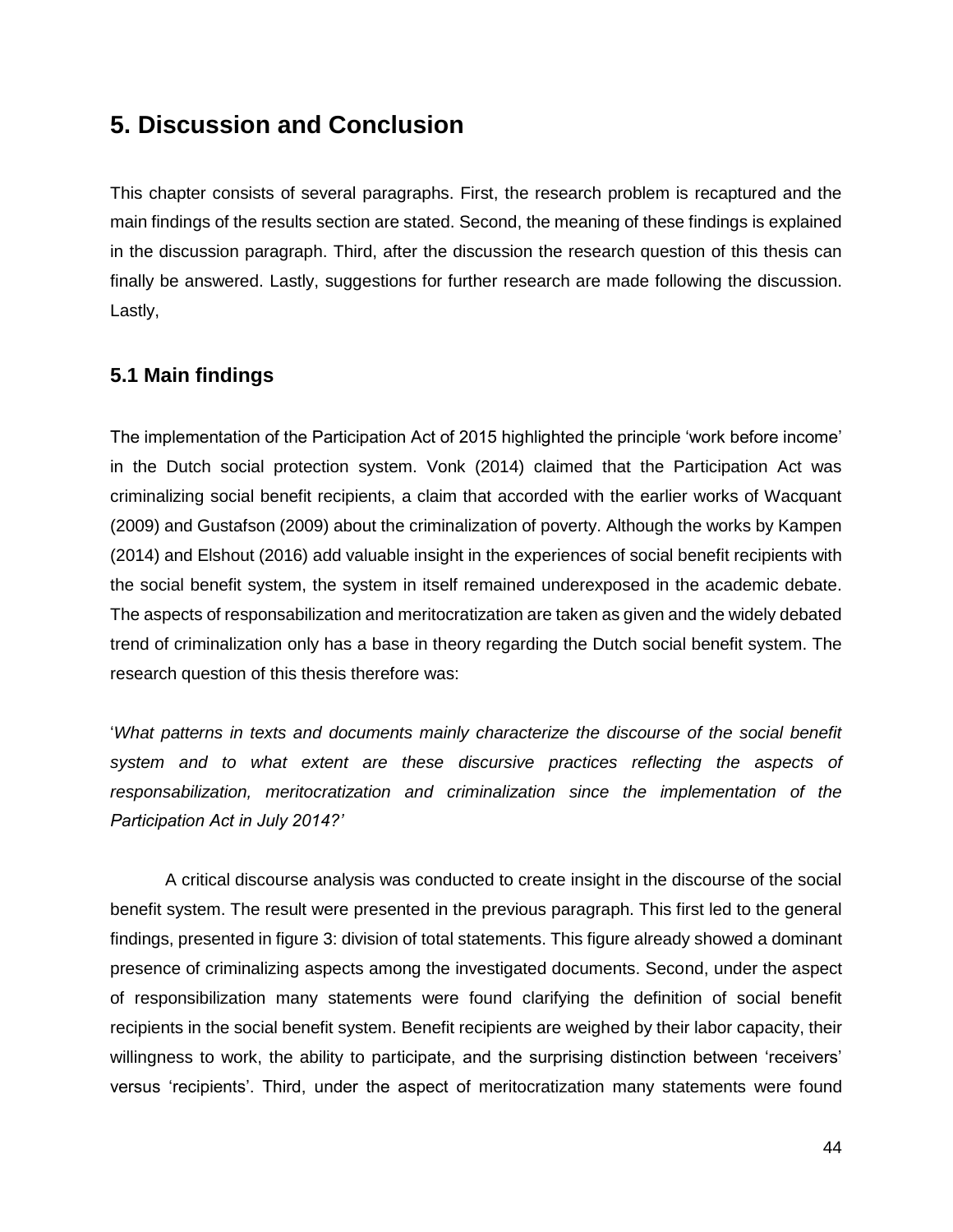concerning the compensative activity. Although theoretically the activity should be aimed at reciprocation the measure was used for different purposes, including the improvement of employability and repression. Other statements involved the direct improvement of employability and were consistent with the literature. Fourth, and most importantly, the aspect of criminalization was presented via three subjects. A clear emphasis on the responsibility to comply with obligations was shown. Whenever obligations are not met, the amount of social assistance is lowered. Another surprising finding was the regulation of the recipients population by municipalities. When a deficit in budget is present, the current rules are tightened and a stricter enforcement is used. Also the stigmatizing image of fraud was present here, as in some statements the deficit in budget was linked to defrauding the benefit system. Furthermore, a great emphasis on the possibility of fraud was found and the urgency to decrease the number of fraud cases. The definition of fraud surprisingly consisted of unintended errors, mistakes or forgotten notifications as well but leaves little room for compassion. Lastly, the intersection of the Penal Code and the social benefit system was very visible among the documents analyzed. However, the line between reparative and punitive measures was not well considered, leaving the welfare recipient powerless and unprotected in some cases.

### **5.2 Discussion**

The prying question after presenting the main results is why these are significant in the first place. In the conceptual framework the distinction between the system world and the life world was illustrated. The debate on the underclass highlighted how a system's definition can determine how the unemployed are perceived and treated in society. The multiple reconstructions, or conceptualizations of the underclass underline how different the perceptions about social benefits have been throughout the years. According to Crossley, '*reconstructions have occurred despite a large volume of social scientific research which has found little evidence of a distinct group of poor people with a different culture, separate from the rest of society'* (Crossley, 2016, p. 5), these reconstructions are not even close to reality. The reconstruction offered by the social benefit system discourse defines social benefit recipients by their worth on the labor market: their labor capacity. In assessing this capacity only the opportunity to work counts. This definition fits the theorized responsibility model by Veldheer et al. (2012) as 't*he government obliges the citizen to act in a way the government sees fit' (*Veldheer et al., 2012, p. 329*).* In this sense, employment becomes the action the government sees fit.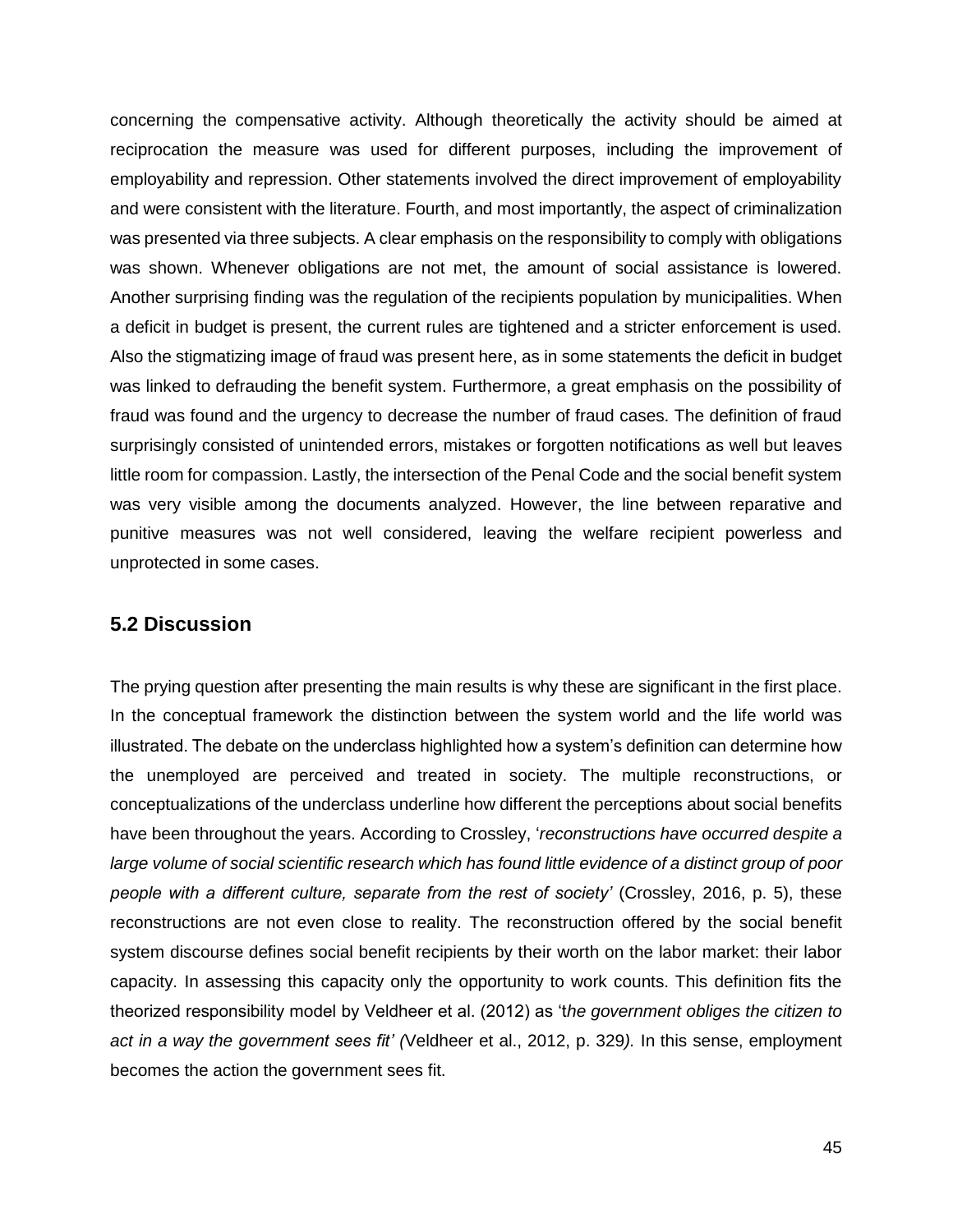The mentioned overarching neoliberal ideology is clearly present in the reconstruction of the social benefit recipients. '*Competition is the only legitimate organizing principle for human activity'* (Metcalf, 2017). Recipients are weighed by their labor capacity and measured by their willingness to work. The more labor capacity present, the easier they find employment again. By defining recipients this way, it can also suggest they are at fault for being unemployed. This suggestion is supported by the distinction between 'receivers' and 'recipients'. The more employable citizen is considered a 'recipient' or entitled to his benefit assistance, while less employable citizens are considered 'receivers'. This was the case for citizens who did not master the Dutch language or with a non-Western background. It appears that true entitlement to benefits is linked to your chances on the labour market. This is extremely problematic when Table 1: 'Social division based on three types of capital' is reconsidered again, as the two lowest classes in society (insecure workers and the precariat) are also the most at risk of being less employable. Among them is a high share of migrants, older people (> the age of 60) and people with low educational levels. The reconstruction by the social benefit system thereby perpetuates their status, as these people are the most likely to need social benefits, but also the most likely to be considered 'receivers' due to their education and background. The definition by Dalrymple (2001) of social benefits as being lazy, benefit dependent and lacking in responsibility therefore gains ground; not because of the behavior of the recipients themselves, but by the way the social benefit system defines them.

Another significant result is the various stated purposes for the much debated compensative activity. The compensative activity was theorized to be used for reciprocation, based on the works of Kampen (2014), and for the improvement of employability, based on the works of Elshout (2016). It appeared, however, that the compensative activity was not always aimed at improving employability and often entails economically uninteresting activities. The statement by Wacquant: '*The right to public aid is transformed into the obligation to work at underpaid, unskilled jobs*' (Wacquant, 2009, xv), therefore also appears to be true for the Dutch social benefit system and does not even seem to cover the load entirely. In most ordinances, the ideal of reciprocation was present, but the activities were not used to gain work experience. Instead, the compensative activity was used as a repressive instrument for recipients failing to meet their obligations under the Participation Act. Kampen captured the experiences of benefit recipients with the feelings of obligation in his research, which were also summarized in table 2. Exactly how recipients would react on feelings of repression is not included in this work and leaves the greater trend of the criminalization of social benefit recipients uninvestigated. Considering the worlds of justification, one can guess how these would change under repressive measures. The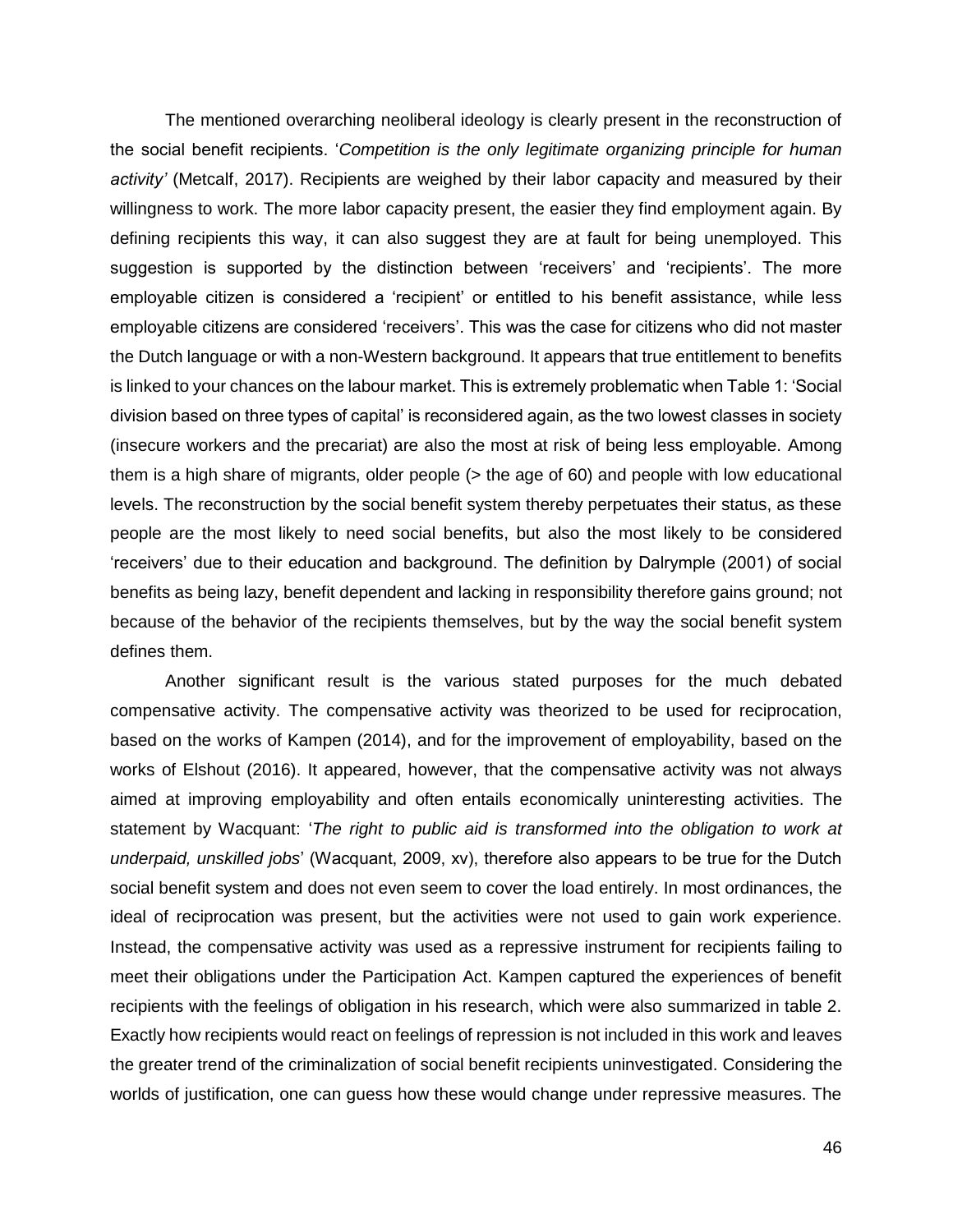civil world, for example, is characterized by a strong sense of community. Performing the compensative activity as punishment for non-compliance can contribute to feelings of disappointment and humiliation. The inspired world could become even more distanced and more difficult to reintegrate, as perceived forced labor undermines their motivation and goodwill. From 'the world of fame' perspective, feelings of judgement and discrimination for being on social benefits would be perceive from the start. When repressed, these citizens could become even more insecure and frustrated. For the domestic world, doing obligatory work as a form of repression could cause even stronger feelings of injustice. And lastly, the market world is already not easily complying with their duties because they want a fair compensation. Forced labor, as they could experience it, will make them even more angry for their situation. These remarks are highly relevant, as they underline why the dominance of the criminalizing statements are so problematic for an efficient implementation of the Participation Act and the discussed friction between the system world and life world.

The experiences of benefit recipients with the aspect of criminalization can only be hypothesized for now. Nevertheless, the high amount of criminalizing statements present suggests the likeliness of widespread feelings of humiliation and stigmatization. There were also statements presented from official documents of the House of Representatives that exhale a stigmatized image of social benefit recipients. The statement by Gustafson (2009) about '*public desire to deter and punish welfare cheating has overwhelmed the will to provide economic security to vulnerable members of society'* seemed a reaction to extreme and exceptional situations, but appears to represent the general ideal in the social benefit system. Across the corpus, the greatest emphasis was found on the assumption of latent criminality, usually in the form of (possible) fraud. In the whole process from the application for benefits to re-integration via a regular job, the executing institutions are equipped to catch fraudsters and punish illicit behavior. The focus in some documents was on achieving less fraud, implying that there was much fraud committed to begin with. Fenger (2015) argued that '*seventy percent of benefit recipients do not commit fraud intentionally'. Fraud is often the consequence of ignorance or mistakes. This implies that current policies are too strict for at least 70 percent of the benefit population'. Nevertheless the House of Representatives did not mind these results, as who would want to oblige against a harsh approach against the profiteers of our taxes? (*Fenger, 2015*).* 

The most reasonable explanations for non-compliance are offered in a report from the National Ombudsman about the experiences with the social benefit system (even prior to the applicability of the Participation Act): '*First, the government is too complex. Second, the needed information has not arrived. Third, the information is not available at all. And fourth, subjective*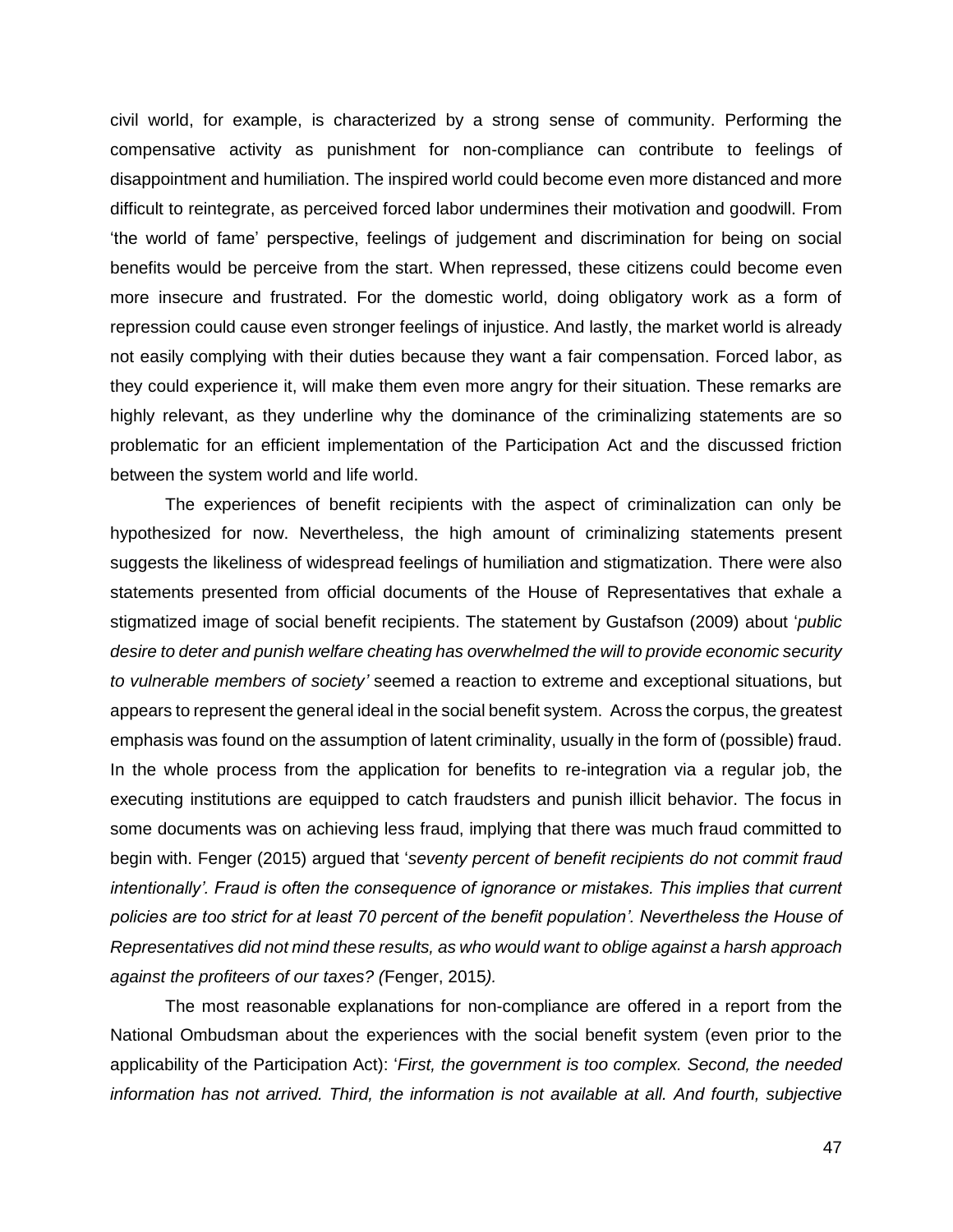*inability is possible: people could be mistaken, forgot something, or simply weren't informed about the matter involved'* (Nationale Ombudsman, 2014, p. 1). These four explanations seem highly acceptable, when the results of this research are considered. Recipients are caught in a web of obligations, such as the duty to provide information when their situation changes. In none of the documents was clarified which situations would affect the entitlement to benefits, but nevertheless the recipient is sanctioned firmly when he fails to comply. The results also showed that the municipality itself does not always comply with their duty to inform. One example was the ordinance on house visits, discussed in the results section. Taking this ordinance into consideration, one can imagine why recipients feel humiliated, violated and ashamed by the government. In general, the direct intersection between the welfare system and the criminal justice system contributes to these feelings. The securities in the Penal Code are better than those in administrative law. In the Penal Code, intent must be proven before someone is considered guilty. In administrative law however, the recipient must proof that the situation is a matter of reduced culpability. Still, the focus in many ordinances is on the non-compliance act in itself, especially concerning the informative duty. There are less specifications on to what extent the behavior of the privy is to blame. Hence, there is not only confusion about what the duties for recipients are, but also confusion about to what extent someone's culpability is reduced. And even when this confusion is cleared out, the recipient is still accountable for receiving too much benefits. Even when he has made an honest mistake, a fine is imposed and the benefit recipient is defined as a criminal.

Now that the main findings have been placed in context of the conceptual framework and have been explained, the question arises what the implications of the social benefit system discourse are. When the model by Fairclough (1992) is reconsidered with the main actors in table 3, it becomes apparent why the results found in this thesis could become problematic. The first dimension, the text itself, involves the citations and statements that were coded for analysis. The second dimension, the discursive practice, involves the matter of text production and text consumption. It is this dimension, from which the impact of the discourse mainly stems. That is because most governmental actors both play a part in the production as well as in the consumption of texts. The House of Representatives and the Senate discuss the content of a proposed bill and vote in favor or against. They play a part in the production of the Participation Act. Based on this law, the Association of Dutch Municipalities drafts a sample ordinance, which each municipality in turn can use or change according to their local policy ideas. The municipalities therefore also consume and produce texts, which in turn have consequences for the third dimension: social practice. When at the basis of this chain, stigmatizing statements are included, subjective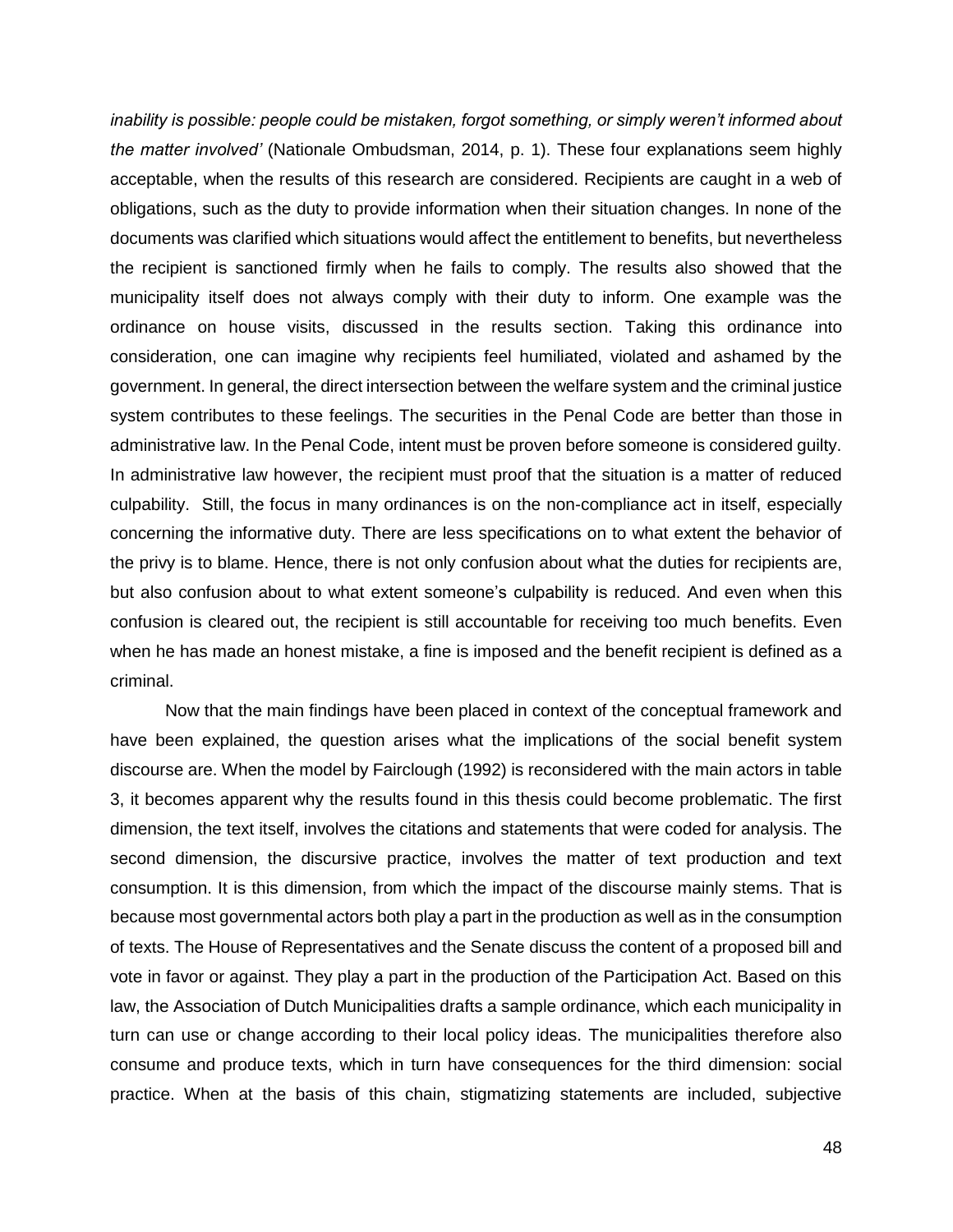definitions are created or an unfounded strive for the combat of fraud is prioritized, this also has consequences for how the policy will be implemented and experienced by its subjects. How farreaching these consequences are became clear from the statements regarding the sanctions and measurements (discussed in paragraph 4.4.3). The municipalities all pose different sanctions for the same violations, e.g. reduced culpability. This illustrates how unfair the Participation Act can become for social benefit recipients.

## **5.3 Conclusion**

The question: 'what patterns in texts and documents mainly characterize the discourse of the social benefit system and to what extent are these discursive practices reflecting the aspects of responsabilization, meritocratization and criminalization since the implementation of the Participation Act in July 2014?' stood central in this thesis. After discussing the results, a final and concise answer can be formulated. The discourse of the social benefit system is dominated by the aspect of criminalization. People are weighed by their worth on the labor market and punished for the slightest non-compliance with current local policies. Although the other aspects of responsibilization and meritocratization are present, the focus of measures earlier placed under these aspects, now have a criminalizing aspect as well. The clearest pattern in the discourse is the assumption that all social benefit recipients are possible profiteers and should be handled according to that undesired behavior. The discourse shows little compassion or room for humane ignorance or mistakes. The distrust in social benefit recipients is entrenched in all dimensions of the social benefit system discourse.

## **5.4 Directions for the future**

This thesis has contributed to the understanding of the discourse of the social benefit system in light of the Participation Act. While earlier research had been done on the experiences, there had been no research to the actual language of social benefit policies. This thesis therefore adds some valuable contributions to the scientific debate. Firstly, this thesis has shown how diverse the discourse of the social benefit system actually is and that it consists of all three theorized aspects: responsabilization, meritocratization and criminalization. These three aspects overlap each other in several instruments, such as the compensative activity. This is an important finding, as this instrument is perceived in previous research as merely meritocratic. It was shown however, from the results, that even in the aspects of responsabilization and meritocratization a criminalizing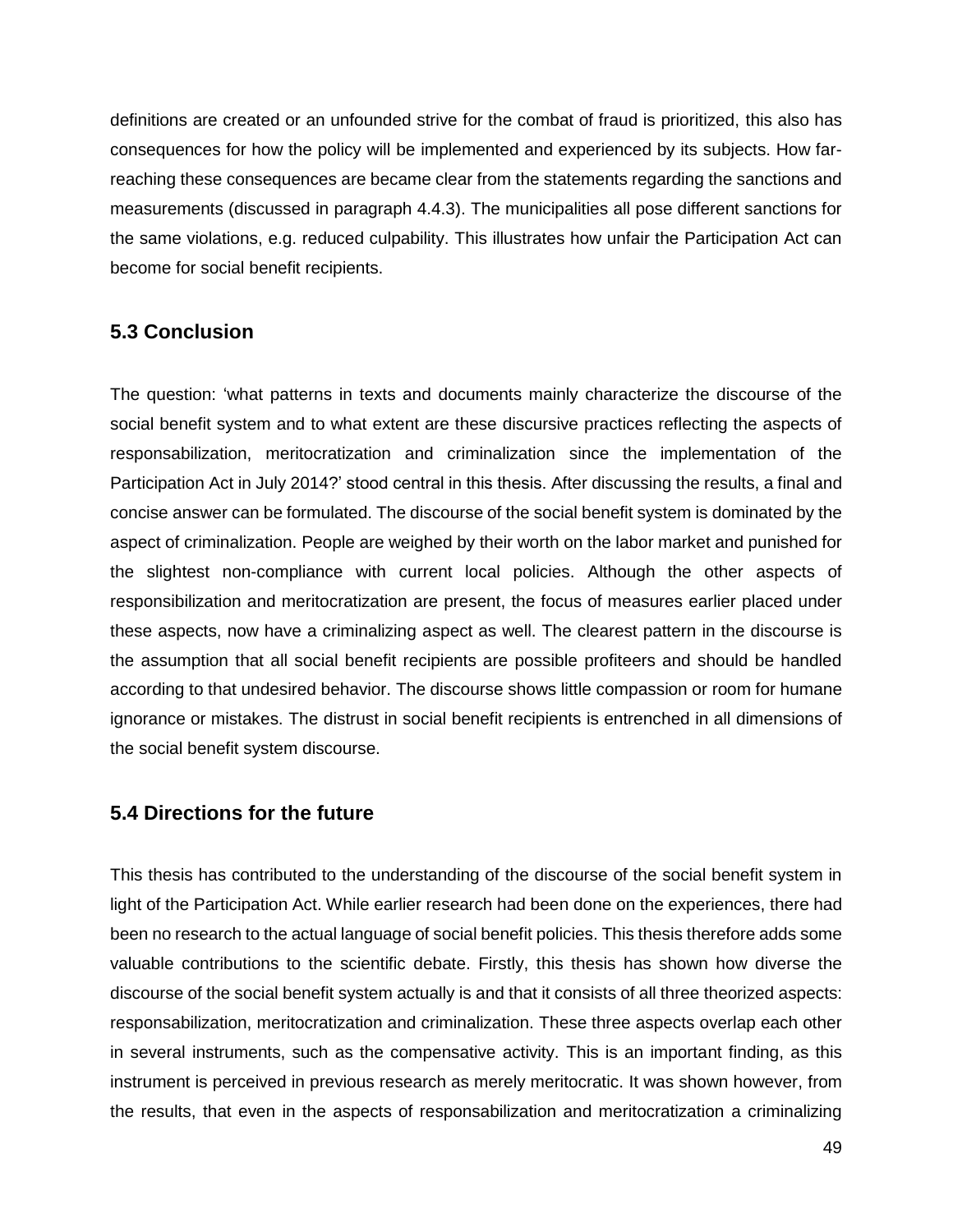aspect was present as well. The discourse of the Dutch social benefit system resembles all three aspects, a notion which should not be overlooked in future research. Secondly, in the case of this research, the aspect of criminalization was represented in abundance in the selected documents. This thesis therefore offers a first insight in the criminalizing practices of the Dutch social benefit system and proves that the basis for the discontent of social benefit recipients is not fiction, but fact. These findings do however open up new doors and raise new questions. First of all, there is not yet a research in the Netherlands mapping the experiences of social benefit recipients with the current social benefit system. The understanding of the life world of social benefit recipients in this regard would offer great insight for future policy implementations. In addition, regarding the text consumption and social practice dimension, research among municipal officers would provide great insight on how the municipal ordinances are received and put into practice. Menno Fenger (2017) already concluded in one research among a few municipalities, that the attitude of client managers towards both the policies and the social benefit recipients must change: *'Client managers must find the most logical thread that must be drawn. For example, if someone says, I*  never go outside but I would like to, the client manager can see if anything can be done about that *with careful steps. That does not have to be mandatory voluntary work for eight hours, drinking a cup of coffee once a week would perhaps suffice as a great start'* (Sociale Vraagstukken, 2017). After all, nobody has ever helped someone by kicking him when he is down.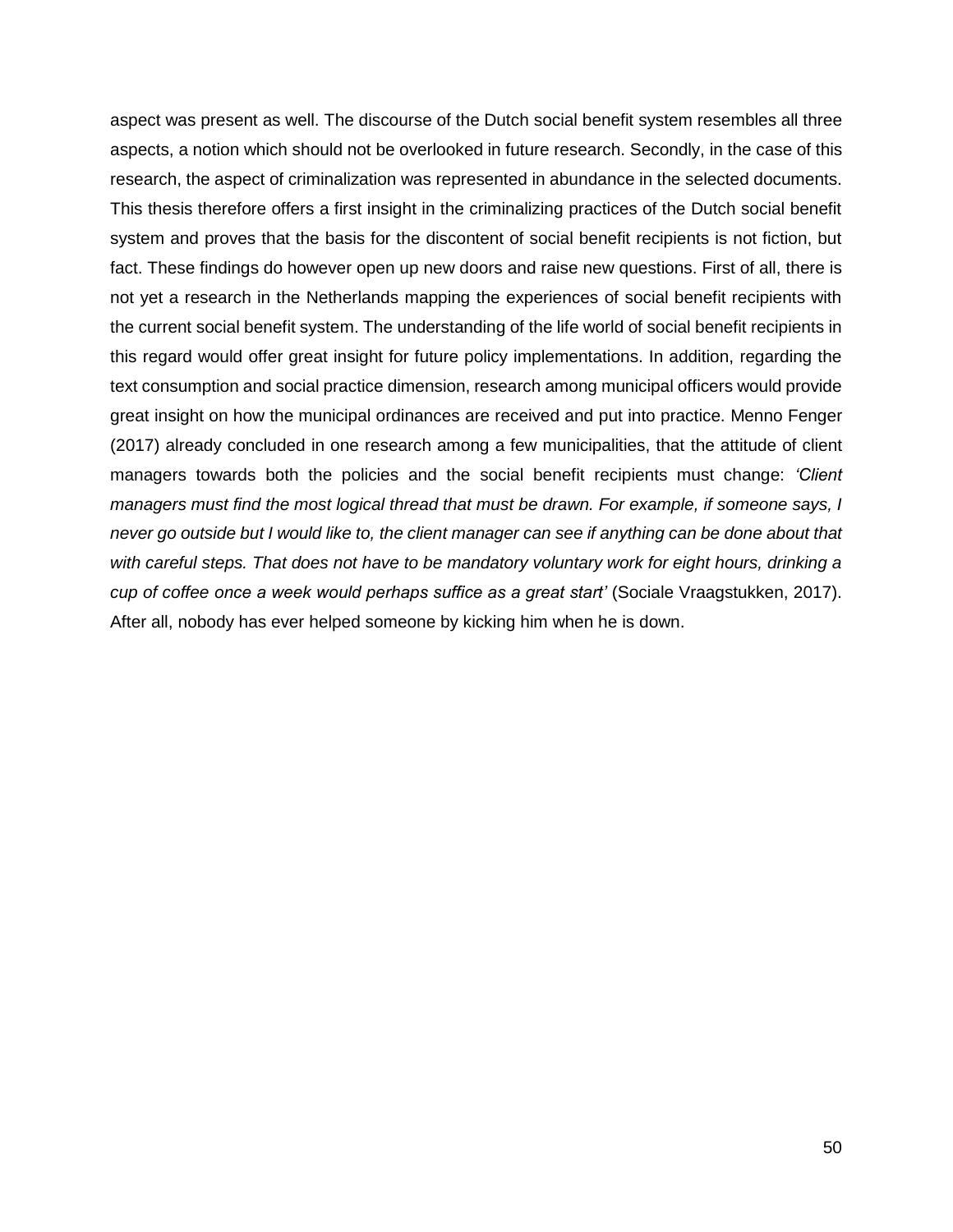# **Bibliography**

Boltanski, L., & Thévenot, L. (2006). *On justification: Economies of worth*. Princeton University Press.

Booth, C. (ed.) (1892). Life and Labor of the People of Londen, Vol1: East, Central and South London, *London: Macmillan* 

Bregman, R. (2015). De man die een taakstraf kreeg voor vrijwilligerswerk. Retrieved from: [https://decorrespondent.nl/2892/de-man-die-een-taakstraf-kreeg-voor](https://decorrespondent.nl/2892/de-man-die-een-taakstraf-kreeg-voor-vrijwilligerswerk/220260816336-68d6d978)[vrijwilligerswerk/220260816336-68d6d978](https://decorrespondent.nl/2892/de-man-die-een-taakstraf-kreeg-voor-vrijwilligerswerk/220260816336-68d6d978)

Callenfelds, Groenendijk, van den Hoogen, de Jager & Zwanenveld (2015) Onderzoek naar de praktijk van re-integratie in het kader van de Wet werk en bijstand (thans Participatiewet. Gemeentelijke Ombudsman Rotterdam

Centraal Bureau voor de Statistiek (2017) Regionale kerncijfers Nederland. Retrieved from: hhtps://opendata.cbs.nl

Crossley, S. (2016) Underclass: a history of the excluded since 1880 (2nd edition), *Housing Studies*, 31:1, 128-130

Chilton, P. (2004). *Analysing political discourse: Theory and practice*. Routledge.

Dalrymple, T. (2003). *Life at the bottom: The worldview that makes the underclass*. Ivan R. Dee.

Delsen, L. (2010). From Welfare State to Participation Society-Welfare State Reform in the Netherlands: 2003-2010. *Institute for Work and Society (HIVA) of the Catholic University of Leuven. Leuven*.

Dekker, P., den Ridder, J., Verhoeven, I., Verplanke, L., & Kampen, T. (2013). Meer eigen verantwoordelijkheid in de publieke opinie. Wat willen Nederlanders?. *De affectieve burger. Hoe de overheid verleidt en verplicht tot zorgzaamheid*, 41-60.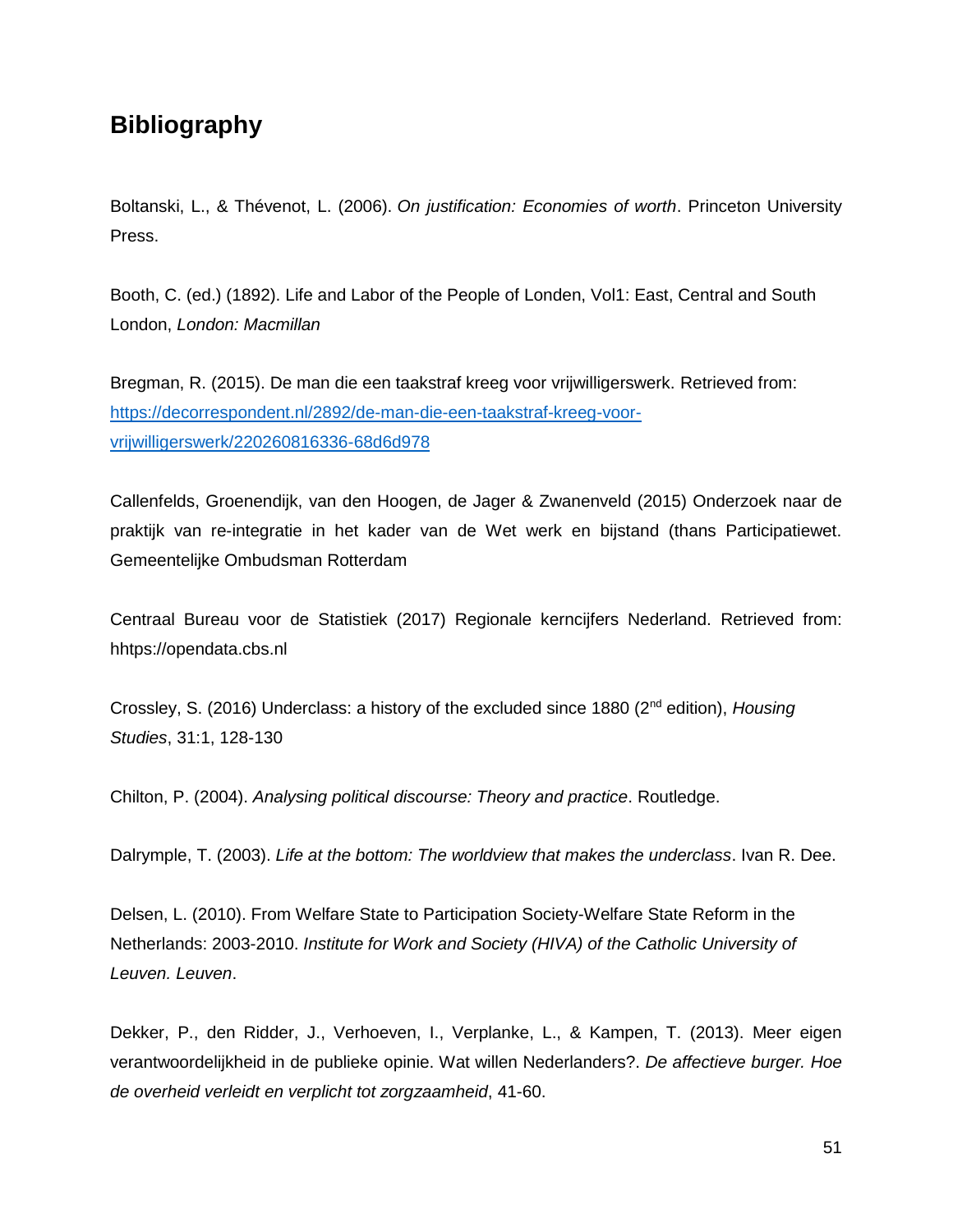Divosa (2014) Informatieblad Participatiewet (augustus 2014). Retrieved from: [https://www.samenvoordeklant.nl/sites/default/files/bestandsbijlage/Infoblad%20Participatiewet](https://www.samenvoordeklant.nl/sites/default/files/bestandsbijlage/Infoblad%20Participatiewet%20aug%202014.pdf) [%20aug%202014.pdf](https://www.samenvoordeklant.nl/sites/default/files/bestandsbijlage/Infoblad%20Participatiewet%20aug%202014.pdf)

Elshout, J. A. G. (2016). Roep om respect: Ervaringen van werklozen in een meritocratiserende samenleving. Stichting de Driehoek.

Engbersen, G. (2006). Publieke bijstandsgeheimen: het ontstaan van een onderklasse in Nederland. Amsterdam University Press.

Fairclough, N. (2013). *Critical discourse analysis: The critical study of language*. Routledge.

Fenger, M. (2015). De misbruik van bijstand. Retrieved from: <https://www.socialevraagstukken.nl/misbruik-van-bijstand-komt-vaak-voort-uit-onhandigheid/>

Gallie, D., Paugam, S. (2002) Social Precarity and Social Integration. Brussels: European Commission. June 2002

Gans, H. J. (1990). Deconstructing the Underclass The Term's Dangers as a Planning Concept. *Journal of the American Planning Association*, *56*(3), 271-277

Gustafson, K. (2009) "The criminalization of poverty." *The Journal of Criminal Law and Criminology* , 643-716

Houdt, F., & Schinkel, W. (2013). Het Nieuwe Contractualisme; Bestuursrationaliteiten op het gebied van criminaliteit aan het begin van de 21ste eeuw. *Sociologie*, *9*(2), 129-150

Jørgensen, M. W., & Phillips, L. J. (2002). Discourse analysis as theory and method. Sage

Kampen, T. G. (2014). *Verplicht vrijwilligerswerk: De ervaringen van bijstandscliënten met een tegenprestatie voor hun uitkering*. Universiteit van Amsterdam.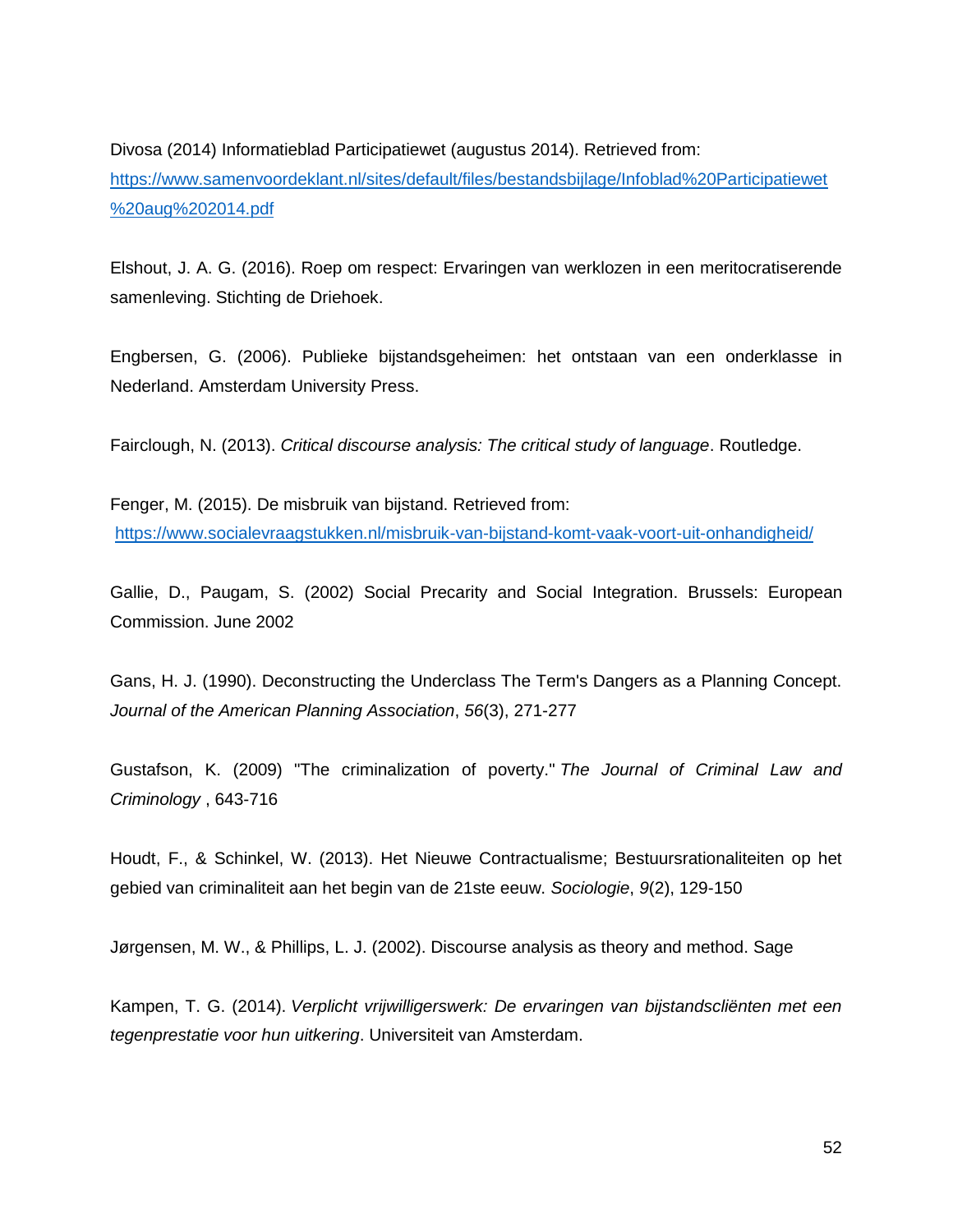Kunneman, H. (1985). *Habermas' theorie van het communicatieve handelen: een samenvatting*. Boom.

Lambert, M. (2016). In pursuit of" the welfare trait": recycling deprivation and reproducing depravation in historical context. *People, Place & Policy Online*, *10*(3).

Littler, J. (2013). Meritocracy as plutocracy: The marketising of'Equality'under neoliberalism. *New Formations*, *80*(80), 52-72.

Macnicol, J. (2017). Reconstructing the Underclass. *Social Policy and Society*, *16*(1), 99-108.

Metcalf, S. (2017). Neoliberalism: the idea that swallowed the world. Retrieved from: <https://www.theguardian.com/news/2017/aug/18/neoliberalism-the-idea-that-changed-the-world>

van Oorschot, W. (2000). Who should get what, and why? On deservingness criteria and the conditionality of solidarity among the public. *Policy & Politics*, *28*(1), 33-48.

van Oorschot, W. (2006). Making the difference in social Europe: deservingness perceptions among citizens of European welfare states. *Journal of European social policy*, *16*(1), 23-42.

Ossewaarde, M. R. (2007). The new social contract and the struggle for sovereignty in the Netherlands. *Government and Opposition*, *42*(4), 491-512.

Samen voor de klant (2017). Participatiewet en WWB. Retrieved from: <https://www.samenvoordeklant.nl/wetten/participatiewet>

Santini, L., & Gobetti, S. (2016). The Crisis of Labour, Widespread Precarity and Basic Income. *Cadmus*, *2*(6), 158

Schinkel, W., & van Houdt, F. (2010). Besturen door vrijheid: neoliberaal communitarisme en de verantwoordelijke burger. *Bestuurskunde*, *2010*(2), 12-21.

Schneider, F. (2013). A toolbox for analysing political texts. Retrieved from: <http://www.politicseastasia.com/studying/how-to-do-a-discourse-analysis/>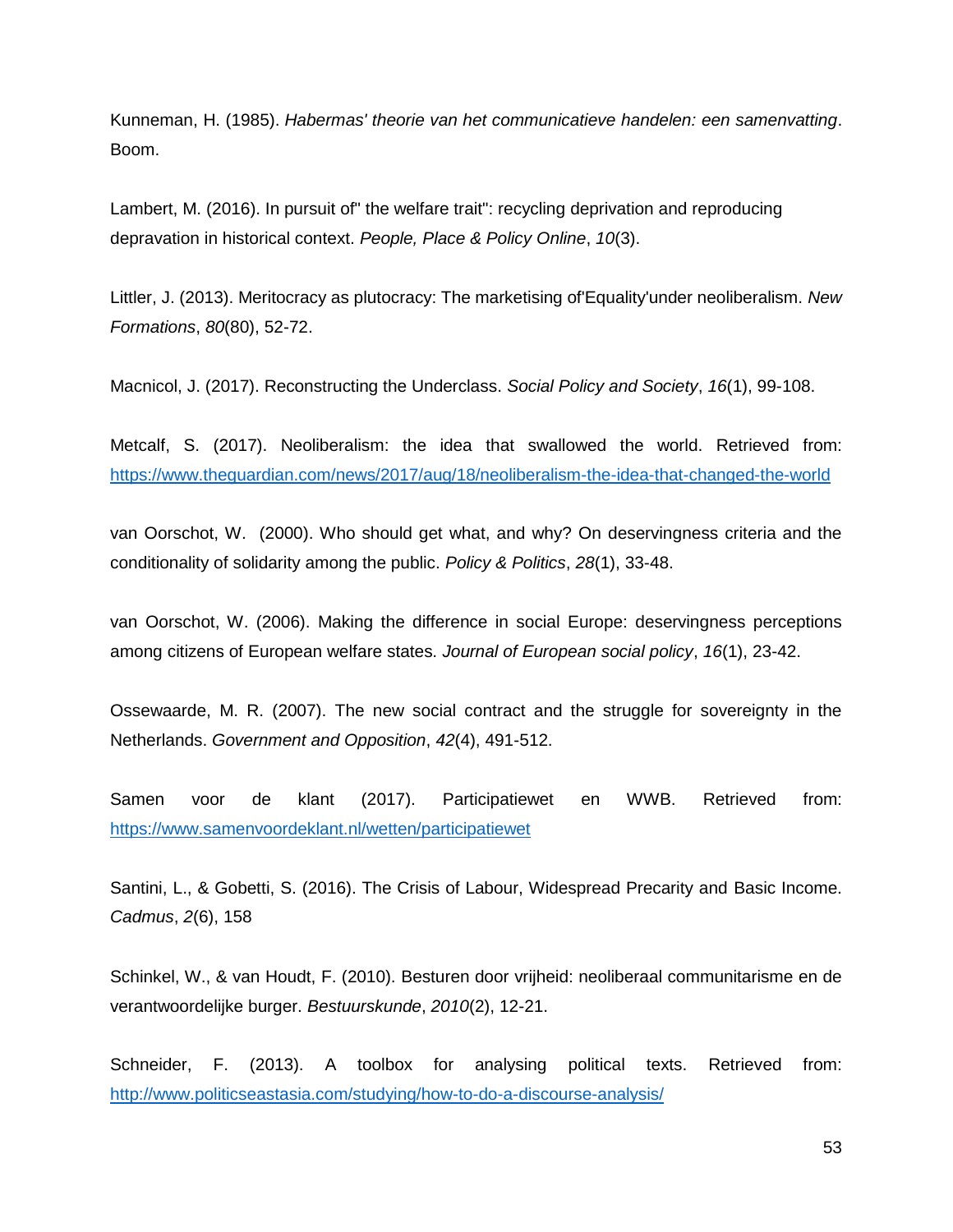Sociale Vraagstukken (2017). Pleidooi van onderzoeker Menno Fenger: 'voer een prettig gesprek met bijstandsclient'. Retrieved from [https://www.socialevraagstukken.nl/interview/pleidooi-van](https://www.socialevraagstukken.nl/interview/pleidooi-van-onderzoeker-menno-fenger-voer-een-prettig-gesprek-met-bijstandsclient/)[onderzoeker-menno-fenger-voer-een-prettig-gesprek-met-bijstandsclient/](https://www.socialevraagstukken.nl/interview/pleidooi-van-onderzoeker-menno-fenger-voer-een-prettig-gesprek-met-bijstandsclient/)

Swierstra, T., & Tonkens, E. (2006). Meritocratie en de erosie van zelfrespect. Krisis, 7(3), 3-23.

Swierstra, T., & Tonkens, E. (Eds.). (2008). *De beste de baas?: Verdienste, respect en solidariteit in een meritocratie*. Amsterdam University Press.

van der Veen, R., Achterberg, P., & Raven, J. (2009). De legitimiteit van de verzorgingsstaat.

Veldheer, V., J. Jonker, L. van Noije en C. Vrooman (red.) (2012) Een beroep op de burger. Minder verzorgingsstaat, meer eigen verantwoordelijkheid? Sociaal en Cultureel Rapport 2012. Den Haag: SCP

Vonk, G. J. (2014). Repressive welfare state, the spiral of obligations and sanctions. European Journal of Social Security, 16(3), 188-203.

Vrooman, C. (2016) Meedoen in onzekerheid. Verwachtingen over participatie en protectie. Oratie Universiteit Utrecht

Wacquant, Loïc. (2009). *Punishing the poor: The neoliberal government of social insecurity*. Duke University Press

Welshman, J. (2013). *Underclass: a history of the excluded since 1880*. A&C Black.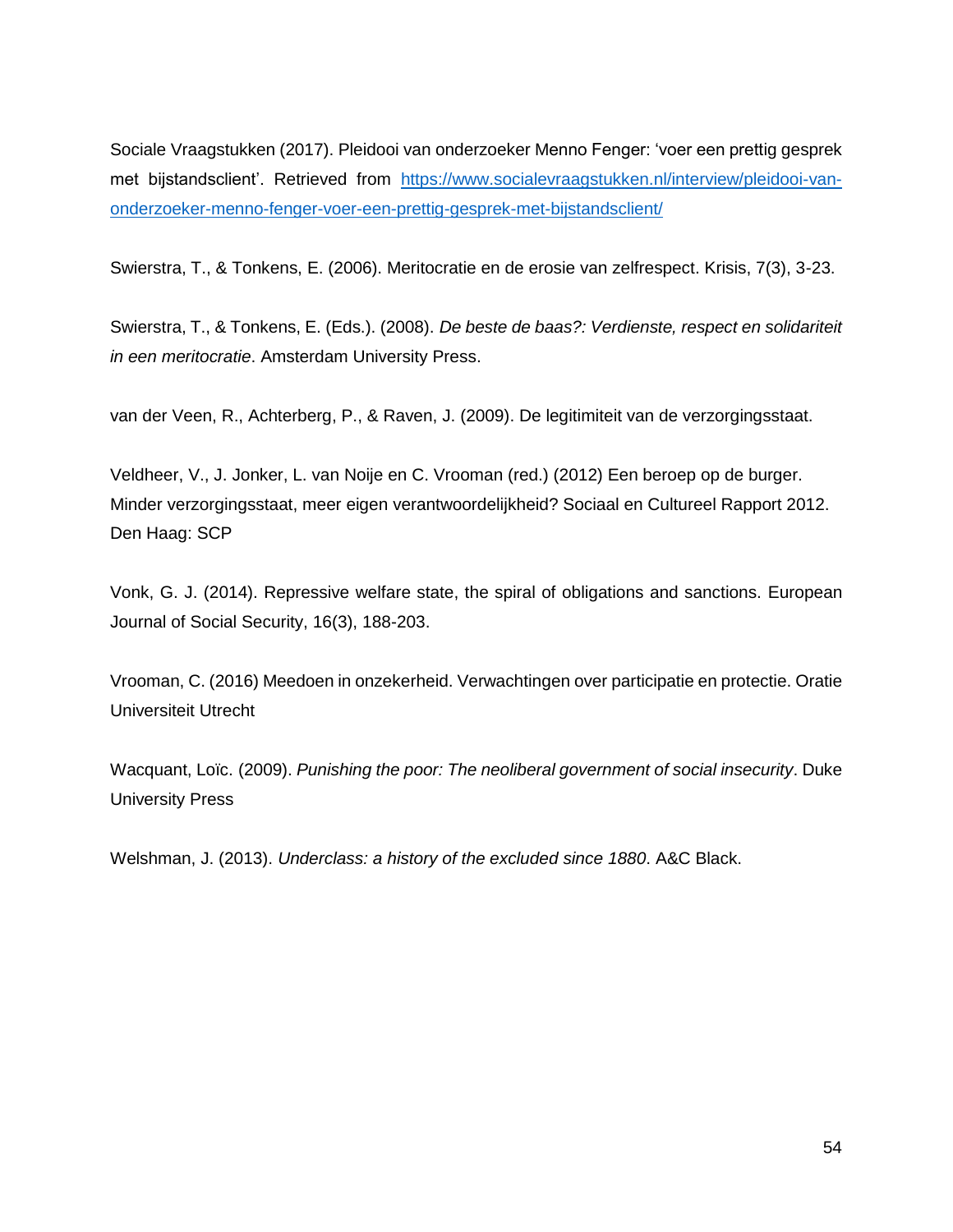# **Appendix A**

## **Invoeringswet Participatiewet**

Wet van 2 juli 2014 tot wijziging van de Wet werk en bijstand, de Wet sociale werkvoorziening, de Wet werk en arbeidsondersteuning jonggehandicapten en enige andere wetten gericht op bevordering deelname aan de arbeidsmarkt voor mensen met arbeidsvermogen en harmonisatie van deze regelingen (Invoeringswet Participatiewet)

Wij Willem-Alexander, bij de gratie Gods, Koning der Nederlanden, Prins van Oranje-Nassau, enz. enz. enz.

Allen die deze zullen zien of horen lezen, saluut! doen te weten:

Alzo Wij in overweging genomen hebben, dat het wenselijk is meer eenheid en duidelijkheid aan te brengen in de manier waarop mensen, die nu met toepassing van de Wet werk en bijstand, de Wet sociale werkvoorziening dan wel de Wet werk en arbeidsondersteuning jonggehandicapten een inkomensvoorziening ontvangen of met een re-integratievoorziening werkzaamheden verrichten, dat het evenzo wenselijk is om mensen die nu nog aan de kant staan meer kansen te bieden op regulier werk of op andere vormen van arbeidsbevorderende participatie en om gemeenten hiervoor meer instrumenten te geven;

Zo is het dat Wij, de Afdeling advisering van de Raad van State gehoord, en met gemeen overleg der Staten-Generaal, hebben goedgevonden en verstaan, gelijk Wij goedvinden en verstaan bij deze:

Artikel I. Wijziging van de Wet werk en bijstand [Red: Wijzigt de Wet werk en bijstand.]

Artikel II. Wijziging van de Wet sociale werkvoorziening [Red: Wijzigt de Wet sociale werkvoorziening.]

Artikel III. Wijziging van de Wet werk en arbeidsondersteuning jonggehandicapten [Red: Wijzigt de Wet werk en arbeidsondersteuning jonggehandicapten.]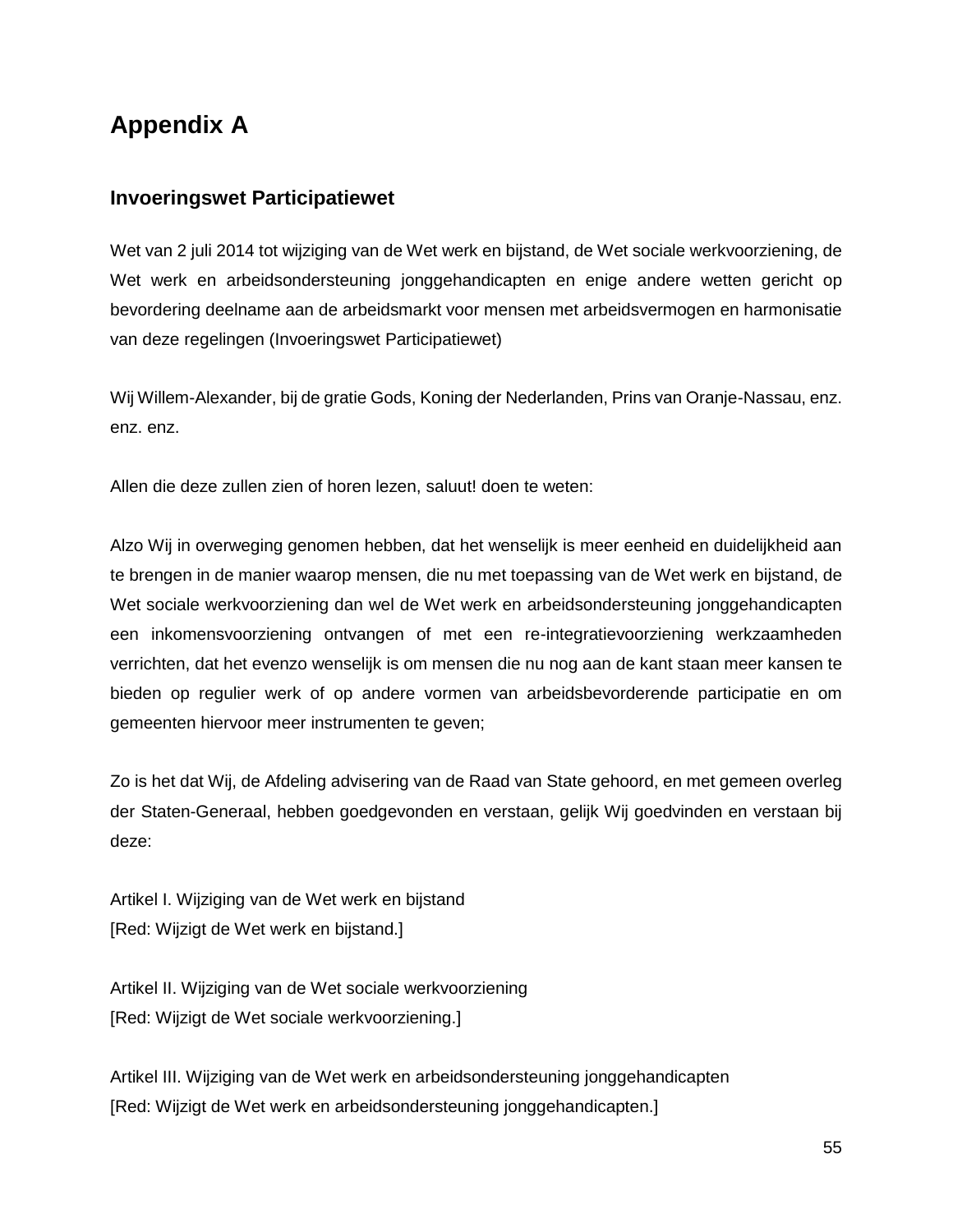Artikel IV. Wijziging van de Wet participatiebudget [Red: Wijzigt de Wet participatiebudget.]

Artikel V. Wijziging van de Ziektewet [Red: Wijzigt de Ziektewet.]

Artikel VI. Wijziging van de Wet financiering sociale verzekeringen [Red: Wijzigt de Wet financiering sociale verzekeringen.]

Artikel VII. Wijziging van de Wet werk en inkomen naar arbeidsvermogen [Red: Wijzigt de Wet werk en inkomen naar arbeidsvermogen.]

Artikel VIII. Wijziging van Wet structuur uitvoeringsorganisatie werk en inkomen[Red: Wijzigt de Wet structuur uitvoeringsorganisatie werk en inkomen.]

Artikel IX. Wijziging van de Wet inkomensvoorziening oudere en gedeeltelijk arbeidsongeschikte werkloze werknemers

[Red: Wijzigt de Wet inkomensvoorziening oudere en gedeeltelijk arbeidsongeschikte werkloze werknemers.]

Artikel X. Wijziging van de Wet inkomensvoorziening oudere en gedeeltelijk arbeidsongeschikte gewezen zelfstandigen

[Red: Wijzigt de Wet inkomensvoorziening oudere en gedeeltelijk arbeidsongeschikte gewezen zelfstandigen.]

Artikel XI. Wijziging van de Wet op de arbeidsongeschiktheidsverzekering [Red: Wijzigt de Wet op de arbeidsongeschiktheidsverzekering.]

Artikel XII. Wijziging van de Werkloosheidswet [Red: Wijzigt de Werkloosheidswet.]

Artikel XIII. Wijziging van de Wet arbeidsongeschiktheidsverzekering zelfstandigen [Red: Wijzigt de Wet arbeidsongeschiktheidsverzekering zelfstandigen.]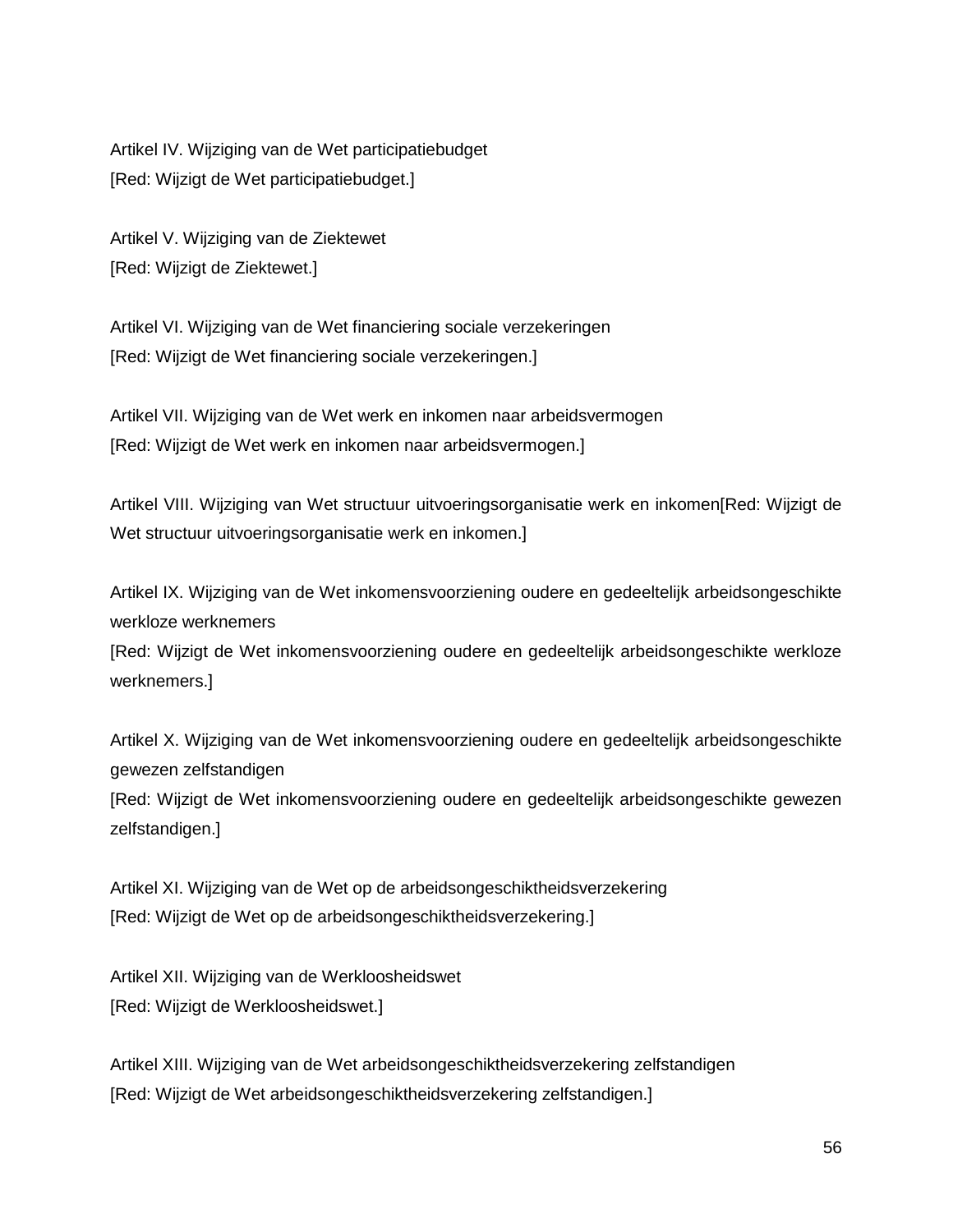Artikel XIV. Wijziging van de Toeslagenwet [Red: Wijzigt de Toeslagenwet.]

Artikel XV. Wijziging van de Wet kinderopvang en kwaliteitseisen peuterspeelzalen [Red: Wijzigt de Wet kinderopvang en kwaliteitseisen peuterspeelzalen.]

Artikel XVI. Wijziging van de Wet inkomstenbelasting 2001 [Red: Wijzigt de Wet inkomstenbelasting 2001.]

Artikel XVII. Wijziging van de Wet op de loonbelasting 1964 [Red: Wijzigt de Wet op de loonbelasting 1964.]

Artikel XVIII. Wijziging van de Algemene Kinderbijslagwet [Red: Wijzigt de Algemene Kinderbijslagwet.]

Artikel XIX. Wijziging van de Algemene nabestaandenwet [Red: Wijzigt de Algemene nabestaandenwet.]

Artikel XX. Wijziging van de Algemene Ouderdomswet [Red: Wijzigt de Algemene Ouderdomswet.]

Artikel XXI [Vervallen] Artikel XXII. Wijziging van Boek 1 van het Burgerlijk Wetboek [Red: Wijzigt het Burgerlijk Wetboek Boek 1.]

Artikel XXIII. Wijziging van Boek 6 van het Burgerlijk Wetboek [Red: Wijzigt het Burgerlijk Wetboek Boek 6.]

Artikel XXIV. Wijziging van de Faillissementswet[Red: Wijzigt de Faillissementswet.] Artikel XXV. Wijziging van de Handelsregisterwet 2007 [Red: Wijzigt de Handelsregisterwet 2007.]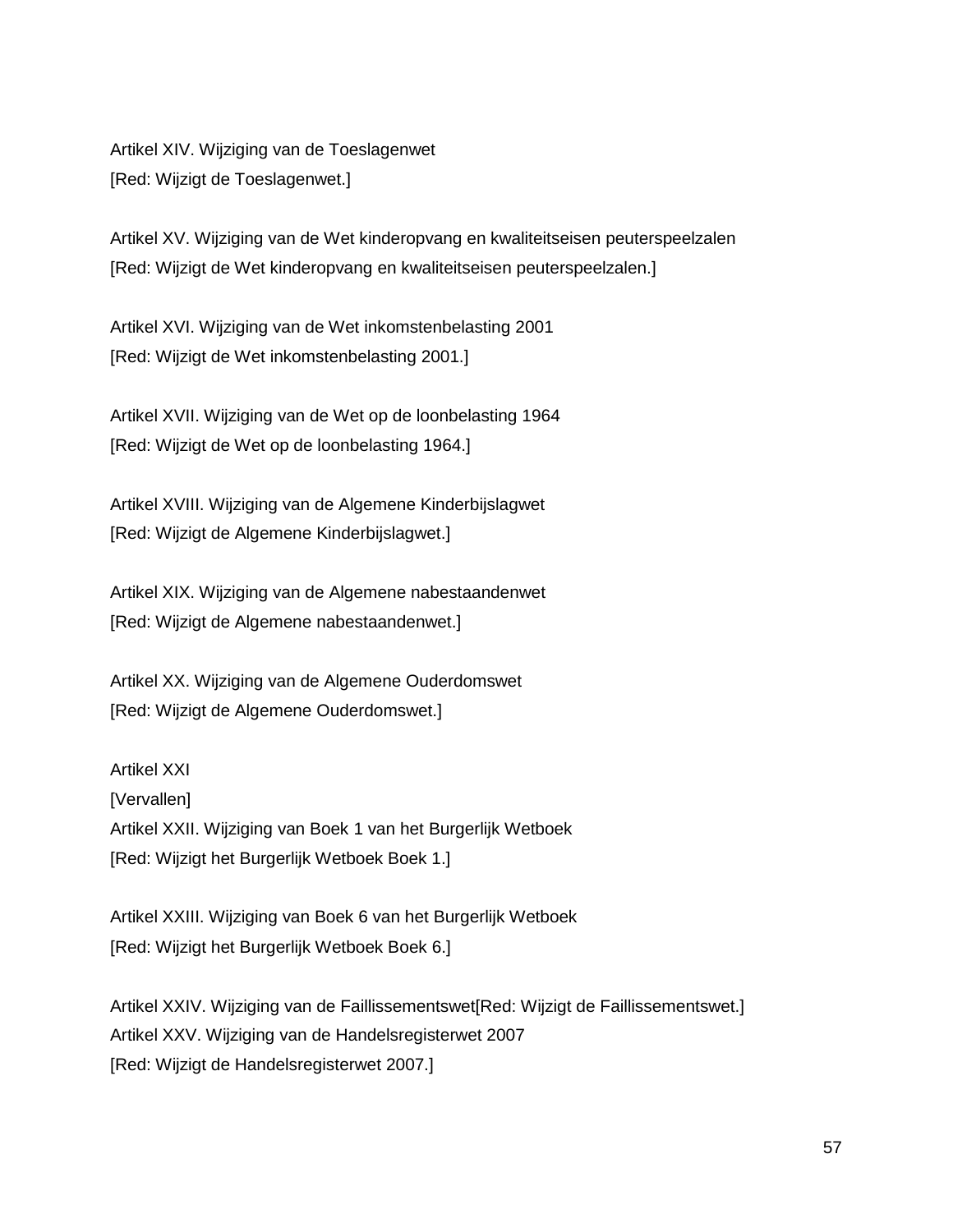Artikel XXVI. Wijziging van de Uitkeringswet financiële compensatie langdurige militaire dienst [Red: Wijzigt de Uitkeringswet financiële compensatie langdurige militaire dienst.]

Artikel XXVII. Wijziging van de Wet arbeidsongeschiktheidsvoorziening militairen [Red: Wijzigt de Wet arbeidsongeschiktheidsvoorziening militairen.]

Artikel XXVIII. Wijziging van de Wet op de huurtoeslag [Red: Wijzigt de Wet op de huurtoeslag.]

Artikel XXIX. Wijziging van de Wet bevordering integriteitsbeoordelingen door het openbaar bestuur

[Red: Wijzigt de Wet bevordering integriteitsbeoordelingen door het openbaar bestuur.]

Artikel XXX. Wijziging van de Wet brutering overhevelingstoeslag lonen [Red: Wijzigt de Wet brutering overhevelingstoeslag lonen.]

Artikel XXXI. Wijziging van de Wet inkomensvoorziening oudere werklozen [Red: Wijzigt de Wet inkomensvoorziening oudere werklozen.]

Artikel XXXII. Wijziging van de Wet op de lijkbezorging [Red: Wijzigt de Wet op de lijkbezorging.]

Artikel XXXIII. Wijziging van de Wet op het consumentenkrediet [Red: Wijzigt de Wet op het consumentenkrediet.]

Artikel XXXIV. Wijziging van de Wet op het hoger onderwijs en wetenschappelijk onderzoek [Red: Wijzigt de Wet op het hoger onderwijs en wetenschappelijk onderzoek.]

Artikel XXXV. Wijziging van de Wet op het onderwijstoezicht [Red: Wijzigt de Wet op het onderwijstoezicht.]

Artikel XXXVI. Wijziging van de Wet Rietkerk-uitkering [Red: Wijzigt de Wet Rietkerk-uitkering.]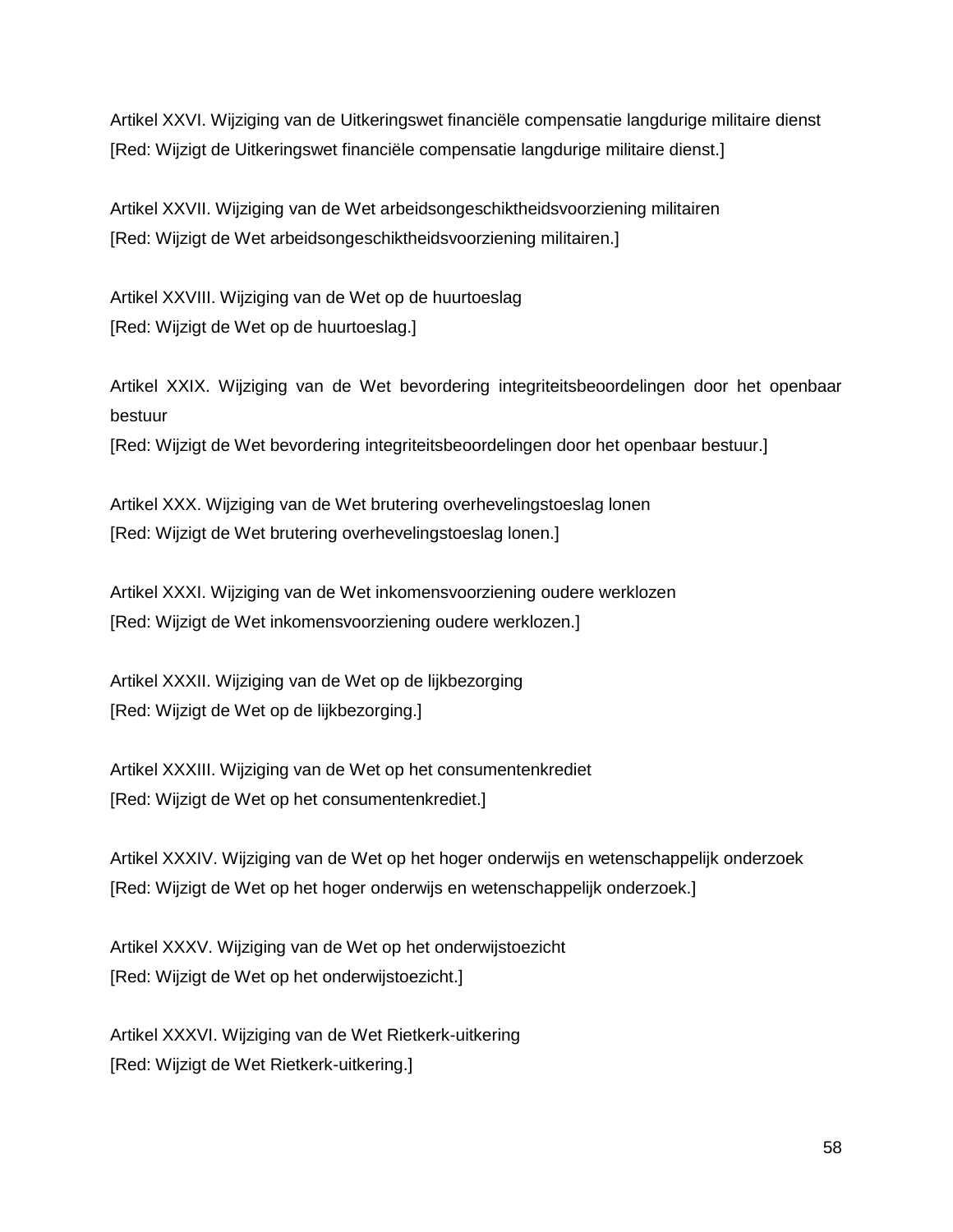Artikel XXXVII. Wijziging van de Wet studiefinanciering 2000 [Red: Wijzigt de Wet studiefinanciering 2000.]

Artikel XXXVIII. Wijziging van de Wet uitkeringen burger-oorlogsslachtoffers 1940–1945 [Red: Wijzigt de Wet uitkeringen burger-oorlogsslachtoffers 1940–1945.]

Artikel XXXIX. Wijziging van Wet uitkeringen vervolgingsslachtoffers 1940–1945 [Red: Wijzigt de Wet uitkeringen vervolgingsslachtoffers 1940–1945.]

Artikel XL. Wijziging van de Wet vermindering afdracht loonbelasting en premie voor de volksverzekeringen

[Red: Wijzigt de Wet vermindering afdracht loonbelasting en premie voor de volksverzekeringen.] Artikel XLI. Wijziging van de Algemene wet bestuursrecht [Red: Wijzigt de Algemene wet bestuursrecht.]

Artikel XLII [Vervallen] Artikel XLIIa [Vervallen] Artikel XLIII. Wijziging van het Wetboek van Burgerlijke Rechtsvordering [Red: Wijzigt het Wetboek van Burgerlijke Rechtsvordering.]

Artikel XLIV. Wijziging van de Invoeringswet nieuwe en gewijzigde arbeidsongeschiktheidsregelingen [Red: Wijzigt de Invoeringswet nieuwe en gewijzigde arbeidsongeschiktheidsregelingen.]

Artikel XLV. Wijziging van de Algemene pensioenwet politieke ambtsdragers [Red: Wijzigt de Algemene pensioenwet politieke ambtsdragers.]

Artikel XLVI. Wijziging van de Tijdelijke wet beperking inkomensgevolgen arbeidsongeschiktheidscriteria

[Red: Wijzigt de Tijdelijke wet beperking inkomensgevolgen arbeidsongeschiktheidscriteria.]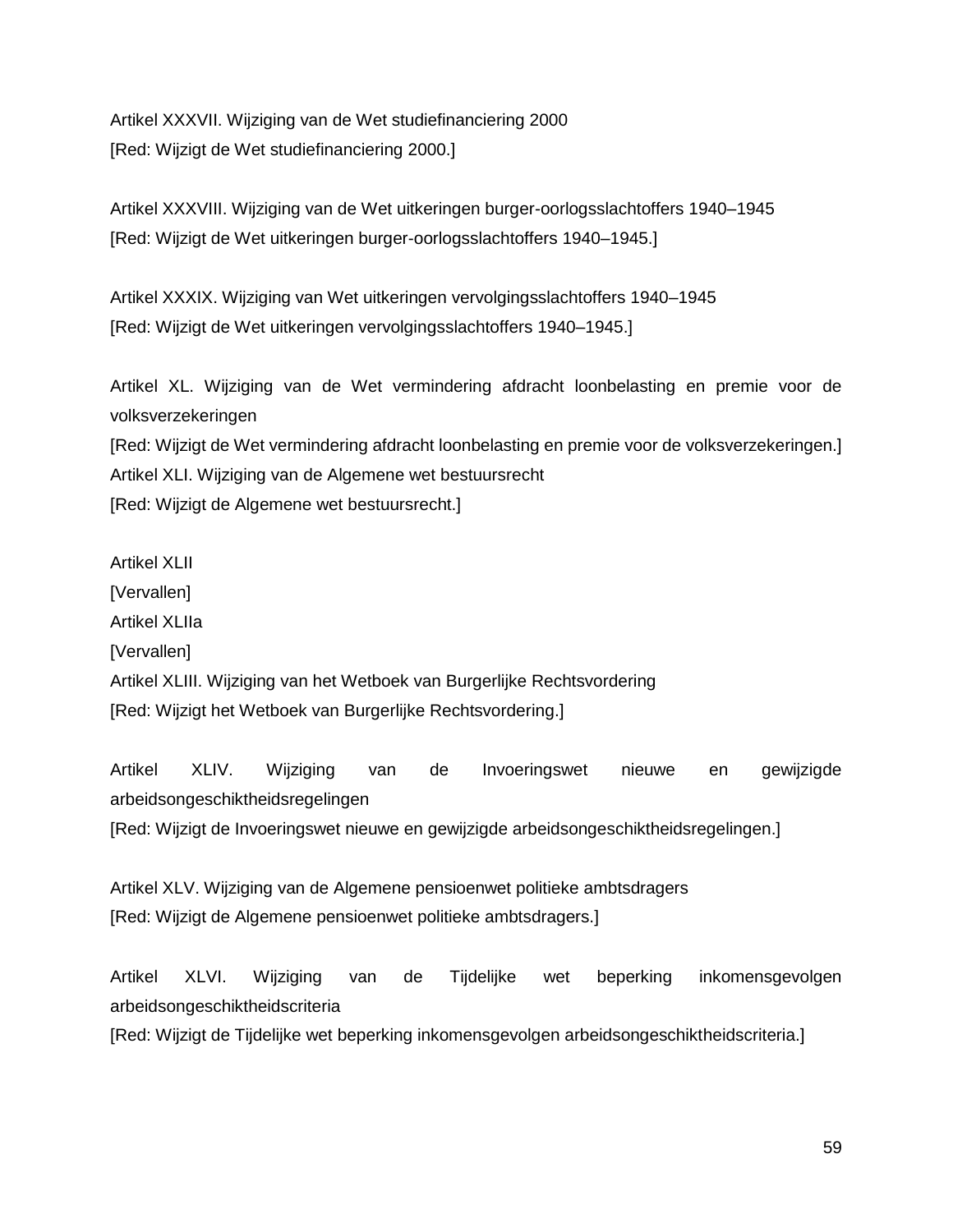Artikel XLVII. Wijziging van de Wet invoering en financiering Wet werk en inkomen naar arbeidsvermogen

[Red: Wijzigt de Wet invoering en financiering Wet werk en inkomen naar arbeidsvermogen.]

Artikel XLVIII. Wijziging van de Wet overige OCW-subsidies [Red: Wijzigt de Wet overige OCW-subsidies.]

Artikel XLIX. Wijziging van de Wet tegemoetkoming chronisch zieken en gehandicapten [Red: Wijzigt de Wet tegemoetkoming chronisch zieken en gehandicapten.]

Artikel L. Wijziging van het Wetboek van Koophandel [Red: Wijzigt het Wetboek van Koophandel.]

Artikel LI. Samenloopbepaling Wet revitalisering generiek toezicht [Treedt in werking op een nader te bepalen tijdstip]

Dit onderdeel is (nog) niet in werking getreden; zie het overzicht van wijzigingen

Artikel LII. Grondslag lagere regelgeving Wet arbeidsongeschiktheidsvoorziening jonggehandicapten [Treedt in werking op een nader te bepalen tijdstip] Dit onderdeel is (nog) niet in werking getreden; zie het overzicht van wijzigingen

Artikel LIIa. Wijziging van de Wet aanscherping handhaving en sanctiebeleid SZW-wetgeving [Red: Wijzigt de Wet aanscherping handhaving en sanctiebeleid SZW-wetgeving.]

Artikel LIIb. Wijziging van de Wet gemeentelijke schuldhulpverlening [Red: Wijzigt de Wet gemeentelijke schuldhulpverlening.]

Artikel LIIba. Wijziging van de Jeugdwet [Red: Wijzigt de Jeugdwet.] Artikel LIIc. Evaluatiebepaling

Onze Minister van Sociale Zaken en Werkgelegenheid zendt binnen vijf jaar na de inwerkingtreding van deze wet aan de Staten-Generaal een verslag over de doeltreffendheid en de effecten van deze wet in de praktijk.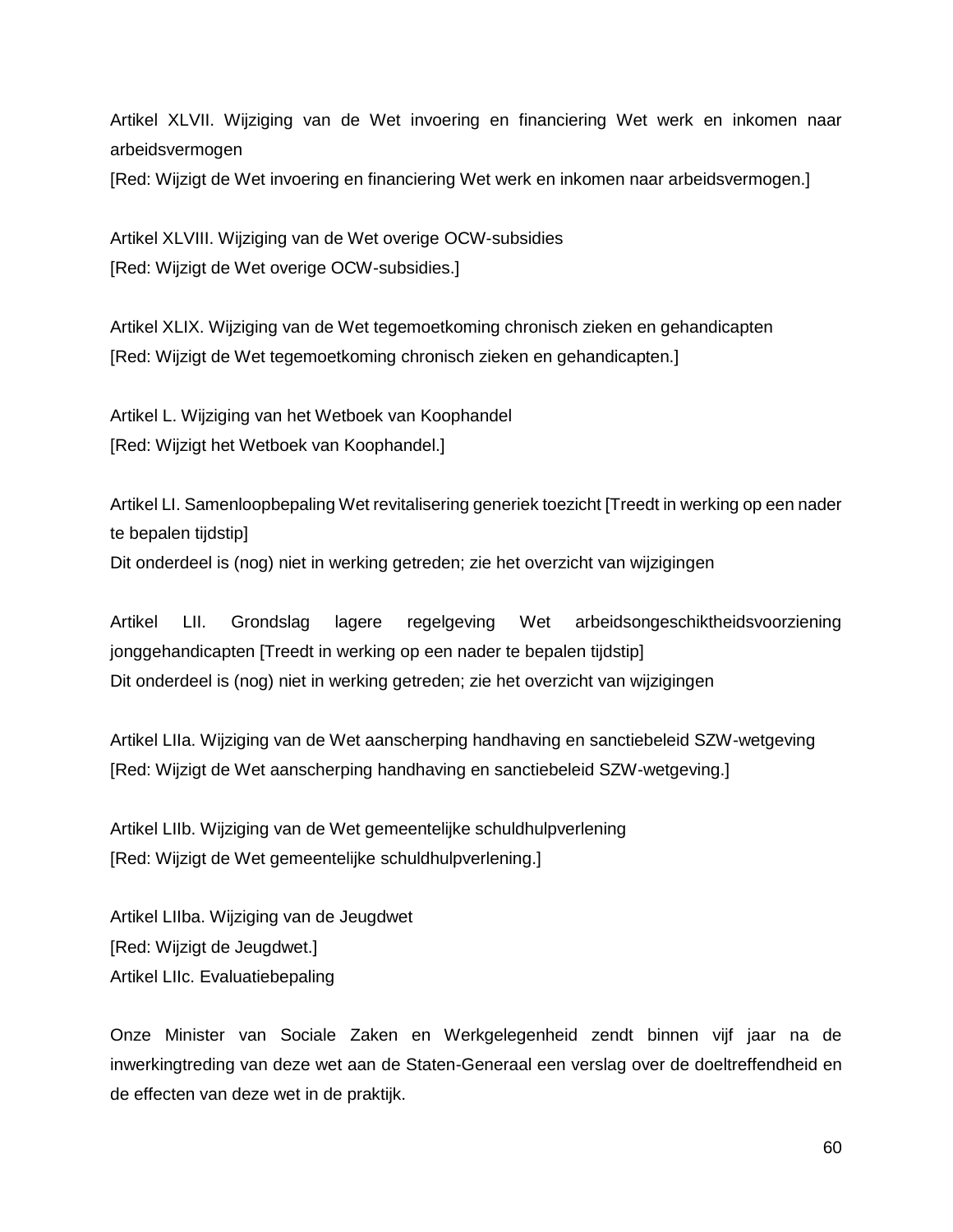Artikel LIII. Inwerkingtreding

1 Deze wet treedt in werking op een bij koninklijk besluit te bepalen tijdstip, dat voor de verschillende artikelen of onderdelen daarvan verschillend kan worden vastgesteld, en artikelen of onderdelen daarvan kunnen terugwerken tot en met een in dat besluit te bepalen tijdstip.

2 In afwijking van het eerste lid, treedt artikel I, onderdeel Cc, drie jaar na het tijdstip van de inwerkingtreding van artikel I, onderdeel Cb, in werking.

3 In afwijking van het eerste lid, treedt artikel LIIBa, onderdeel B, drie jaar na het tijdstip van de inwerkingtreding van artikel 2.8 van de Jeugdwet in werking.

Artikel LIV. Citeertitel

Deze wet wordt aangehaald als: Invoeringswet Participatiewet.

Lasten en bevelen dat deze in het Staatsblad zal worden geplaatst en dat alle ministeries, autoriteiten, colleges en ambtenaren die zulks aangaat, aan de nauwkeurige uitvoering de hand zullen houden.

Gegeven te

Wassenaar, 2 juli 2014

Willem-Alexander

De Staatssecretaris van Sociale Zaken en Werkgelegenheid,

J. Klijnsma

Uitgegeven de vijftiende juli 2014 De Minister van Veiligheid en Justitie,

I.W. Opstelten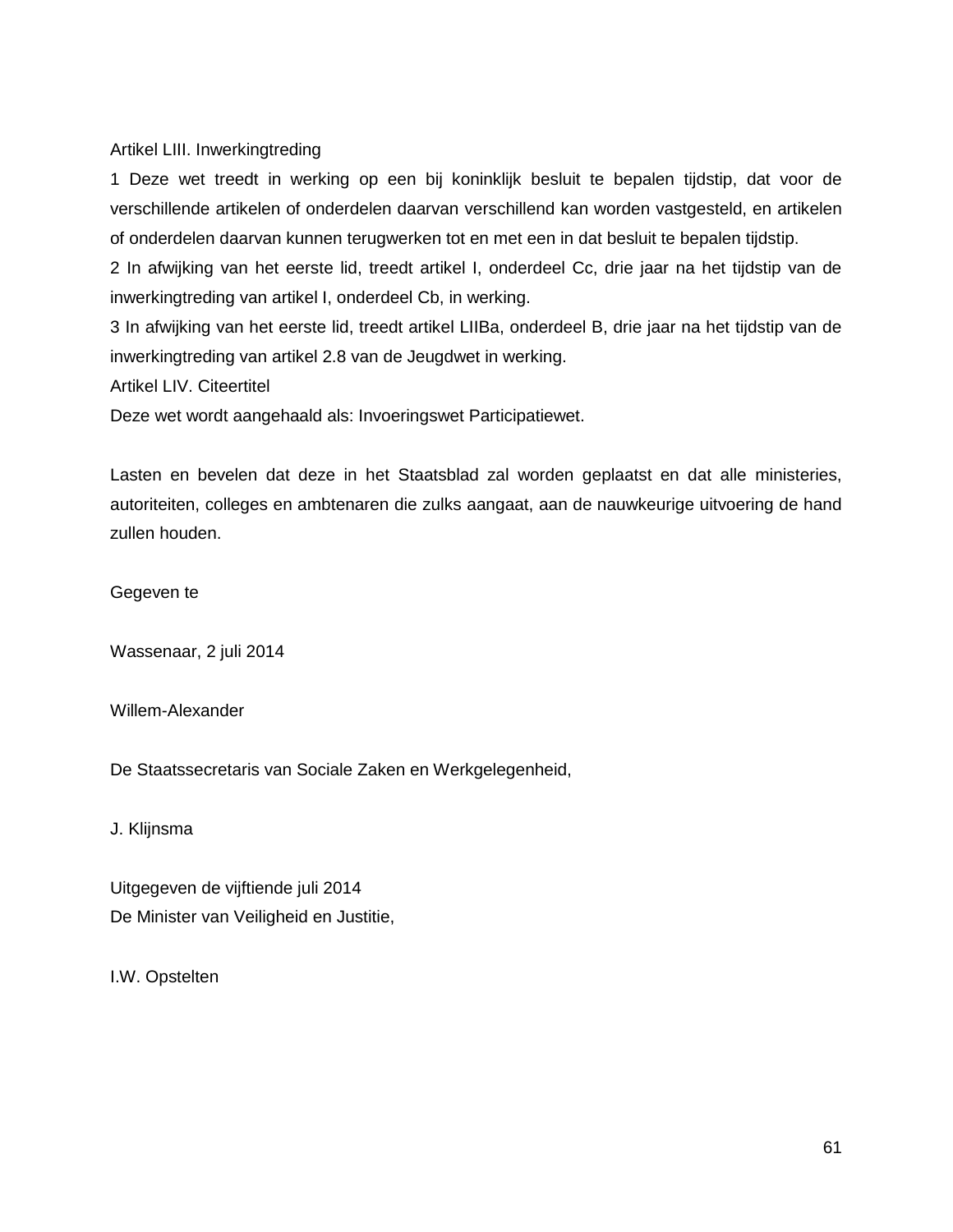# **Appendix B**

# **Informatieblad Participatiewet (augustus 2014)**

#### **Een nieuwe taak voor gemeenten**

Vanaf 1 januari 2015 treedt de Participatiewet in werking. Het doel van de wet is om meer mensen, ook mensen met een arbeidsbeperking, aan de slag te krijgen. De gemeente wordt vanaf die datum verantwoordelijk voor mensen met arbeidsvermogen die ondersteuning nodig hebben. Mensen die nu in de Wajong zitten behouden hun Wajong-uitkering en blijven bij UWV. Vanaf 1 januari 2015 is de Wajong er alleen nog voor jonggehandicapten die duurzaam geen arbeidsvermogen hebben. Mensen met arbeidsvermogen vallen vanaf 1 januari 2015 onder de Participatiewet. De gemeente heeft voor de nieuwe doelgroep dezelfde taken als voor mensen met een bijstandsuitkering, namelijk om deze mensen ondersteuning te bieden gericht op arbeidsinschakeling en waar nodig, inkomensondersteuning. Voor de re-integratieondersteuning krijgt de gemeente een gebundeld re-integratiebudget en meer instrumenten tot haar beschikking. Gemeenten bepalen op basis van maatwerk wie voor welke vorm van ondersteuning in aanmerking komt. Gemeenten werken op regionaal niveau samen met UWV, werkgevers- en werknemers organisaties in regionale Werkbedrijven om mensen die niet het wettelijk minimumloon kunnen verdienen te plaatsen op de extra banen die werkgevers beschikbaar stellen. Tot deze groepen behoren ook Wajongers en mensen met een indicatie voor de Wet sociale werkvoorziening (Wsw).

#### **Doelgroepen**

Jonggehandicapten met arbeidsvermogen behoren vanaf 1 januari 2015 tot de doelgroep van de Participatiewet. Wajongers die nu al een Wajonguitkering hebben (ook degenen met arbeidsvermogen) blijven in de Wajong. Vanaf 1 januari 2015 is de Wajong uitsluitend toegankelijk voor jonggehandicapten zonder arbeidsvermogen.

#### **Uitbreiding gemeentelijke doelgroep onder de Participatiewet**

Mensen met arbeidsvermogen die na 1 januari 2015 recht zouden hebben gekregen op een Wajong-uitkering kunnen, vanaf dat moment bij gemeenten terecht voor inkomensondersteuning en ondersteuning bij het vinden van werk. Zij vallen dan onder de Participatiewet.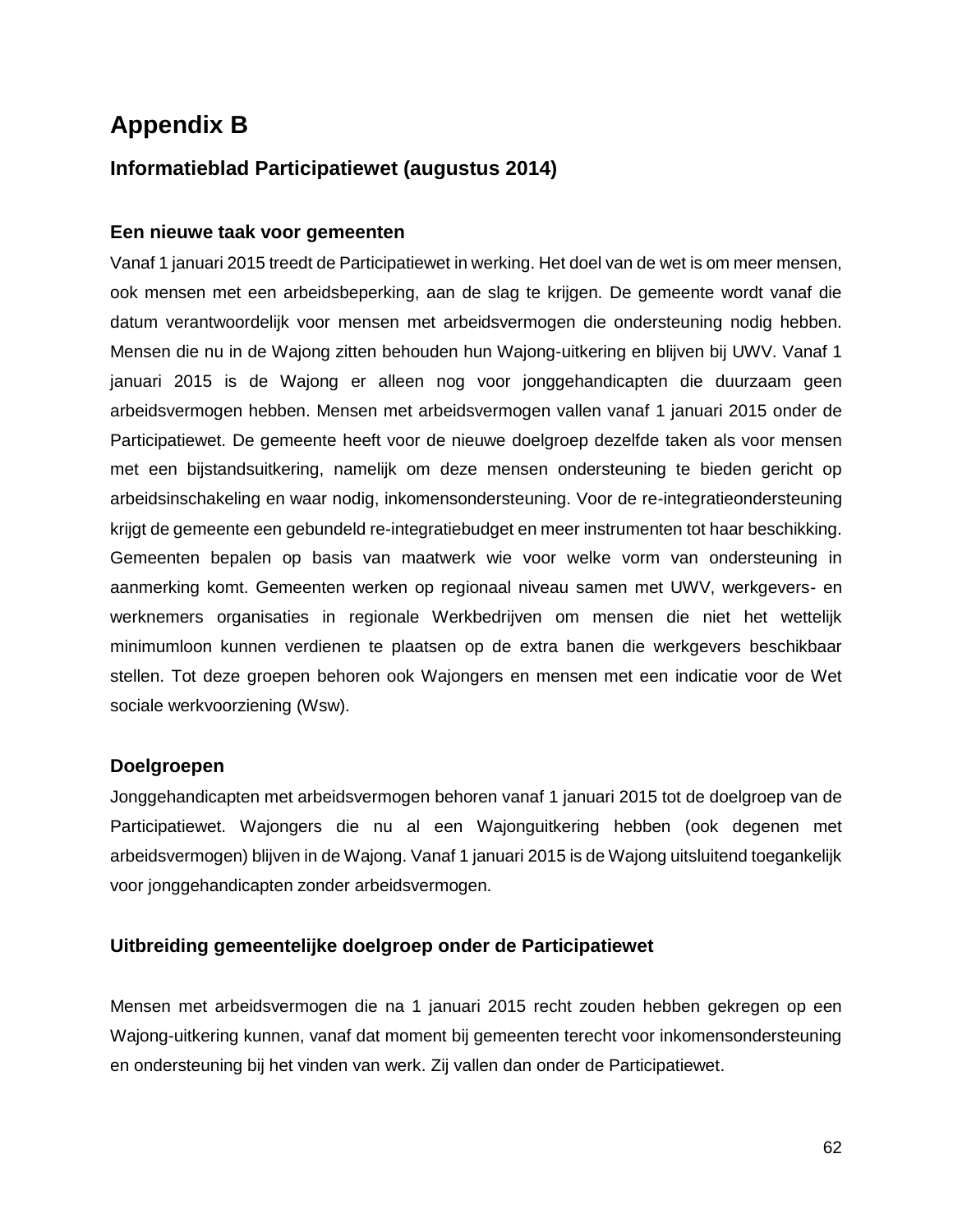#### **Doelgroep Wajong**

De Wajong wordt vanaf 1 januari 2015 alleen nog toegankelijk voor jonggehandicapten die duurzaam geen arbeidsvermogen hebben. UWV beoordeelt of iemand recht heeft op Wajong. Mensen die nu een Wajong-uitkering hebben, behouden deze uitkering. Wel zal iedereen met een Wajong-uitkering door UWV worden beoordeeld op arbeidsvermogen. Wajongers met arbeidsvermogen en Wajongers die tijdelijk geen arbeidsvermogen hebben krijgen vanaf 1 januari 2018 een lagere uitkering (70 procent van het wettelijk minimumloon). UWV zal extra inspanningen leveren voor de activering van Wajongers met arbeidsvermogen. Wajongers die duurzaam geen arbeidsvermogen hebben, behouden hun huidige uitkering (75 procent van het wettelijk minimumloon). Alle Wajongers blijven ook na deze beoordeling bij UWV. Er worden geen Wajongers overgedragen naar gemeenten.

#### **Studieregeling**

In de zogenaamde 'nieuwe Wajong' (instroom vanaf 2010) is sprake van een studieregeling. Deze studieregeling blijft bestaan voor het zittend bestand van de Wajong. Jongeren met arbeidsvermogen die na 1 januari 2015 onder de Participatiewet vallen, kunnen ook in aanmerking komen voor een studieregeling. Die studieregeling is bedoeld voor mensen die recht hebben op studiefinanciering of op een tegemoetkoming op grond van de Wet Tegemoetkoming Onderwijsbijdrage en Schoolkosten (WTOS), minimaal 18 jaar oud zijn, geen vermogen hebben en niet in staat zijn het wettelijk minimumloon te verdienen. Voor deze studieregeling is in de structurele situatie 35 miljoen euro beschikbaar. Gemeenten zullen deze studieregeling uitvoeren. Het is aan gemeenten om in een verordening regels te stellen over de manier waarop bepaald wordt of een student minder dan het wettelijk minimumloon kan verdienen. Ook bepalen gemeenten de hoogte en frequentie van de studietoeslag.

#### **De transitie**

Gemeenten moeten op 1 januari 2015 klaar zijn om de nieuwe doelgroep te ontvangen. Daarvoor zullen gemeenten lokaal beleid ontwikkelen, gemeentelijke verordeningen aanpassen en (waar nodig) de organisatie moeten aanpassen. Alle verordeningen die de gemeenten op grond van de Wet WWB-maatregelen moeten opstellen, moeten direct bij invoering van de wet per 1 januari 2015 klaar zijn. De verordeningen die gemeenten op grond van de Participatiewet moeten opstellen, moeten per 1 juli 2015 klaar zijn. De verordeningen die voor die tijd zijn vastgesteld, blijven van kracht tot de nieuwe verordeningen in werking treden. Gemeenten doen de transitie niet alleen. De Programmaraad gaat gemeenten daarbij helpen. De Programmaraad is een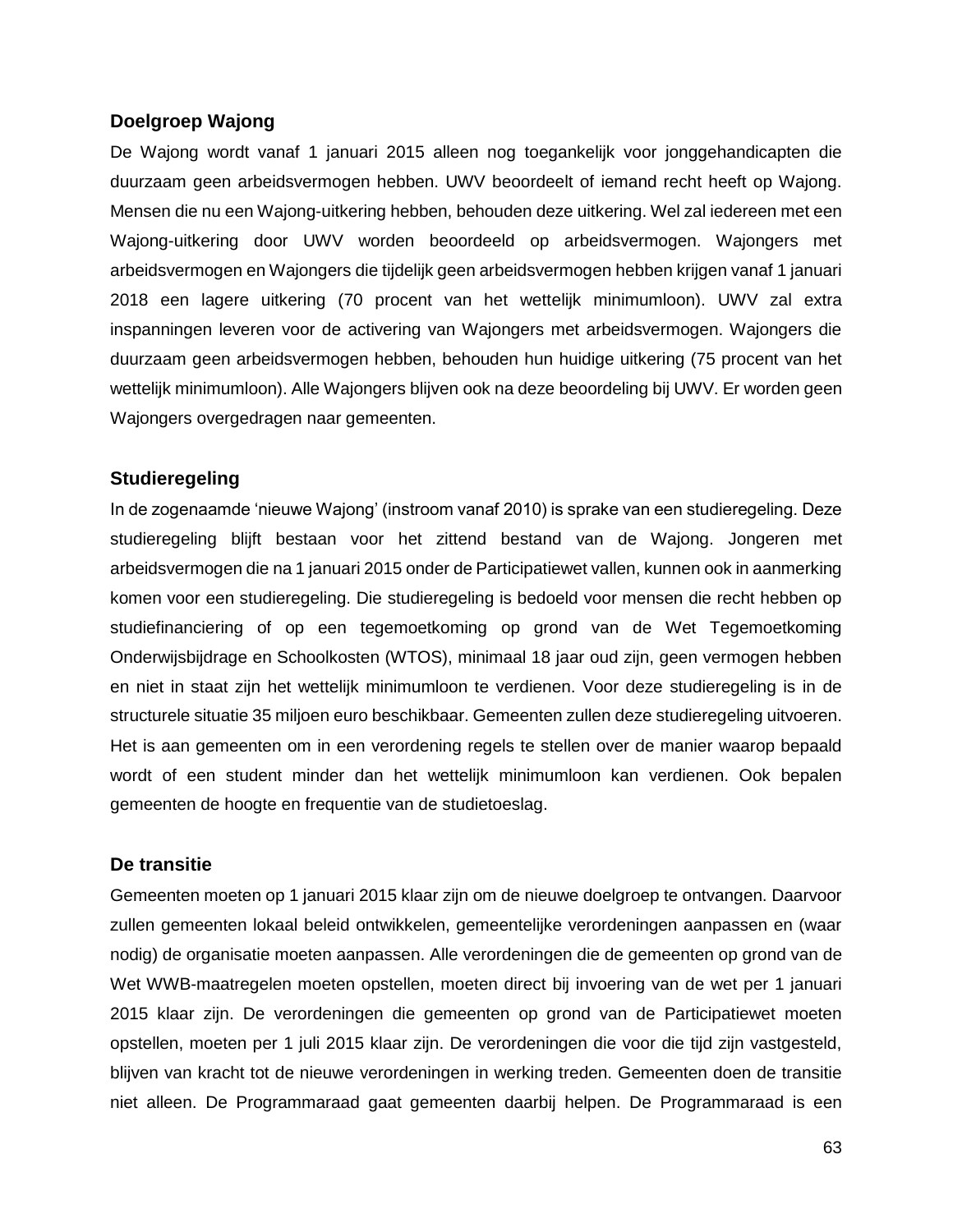samenwerking tussen VNG, UWV, Divosa en Cedris. Ook wordt de Landelijke Cliëntenraad bij de voorbereiding en implementatie betrokken.

Werk voor mensen met een arbeidsbeperking

De Participatiewet is erop gericht om zoveel mogelijk mensen, onder wie ook de mensen met een arbeidsbeperking, aan het werk te krijgen. Voor mensen die door hun arbeidsbeperking enkel in een beschutte omgeving kunnen werken, is er nu de Wsw. Met ingang van 2015 kunnen er geen mensen meer in de Wsw instromen. In plaats daarvan komen er andere instrumenten om te zorgen dat mensen met een arbeidsbeperking een plek op de arbeidsmarkt kunnen vinden, zoals loonkostensubsidie en beschut werk. Dankzij de banenafspraak van het sociaal akkoord komen er extra banen voor mensen met een arbeidsbeperking beschikbaar. Arbeidsmarktregio's en regionale Werkbedrijven De 35 arbeidsmarktregio's hebben een belangrijke rol om mensen met een arbeidsbeperking aan het werk te helpen. In elke arbeidsmarktregio wordt een regionaal Werkbedrijf ingericht. Deze regionale Werkbedrijven zijn wettelijk verankerd in de Participatiewet. Gemeenten hebben de lead bij de Werkbedrijven. Werkgevers- en werknemersorganisaties nemen deel aan het bestuur. De Werkbedrijven spelen een belangrijke rol bij het plaatsen van mensen op de extra banen uit de banenafspraak die de sociale partners met het kabinet hebben gemaakt. Bovendien betrekken gemeenten de regionale Werkbedrijven bij het organiseren van beschut werk. In elke regio wordt een basispakket aan functionaliteiten onder regie van het Werkbedrijf georganiseerd. De Werkbedrijven hebben onder andere als doel om werkgevers die mensen met een arbeidsbeperking in dienst nemen te 'ontzorgen'. In de Werkkamer werken gemeenten en sociale partners dit verder uit (zie http://www.stvda.nl/nl/thema/werkkamer/uitgangspunten.aspx/ en http://www.vng.nl/onderwerpenindex/decentralisatiessociaaldomein/participatiewet/nieuws/werkkamer-uitgangspunten-en-procesafspraken/). Ook

UWV wordt hierbij nauw betrokken.

#### **Afsluiten Wet Sociale Werkvoorziening**

Vanaf 2015 wordt de Wsw afgesloten voor nieuwe instroom. Wsw-werknemers met een dienstbetrekking houden hun wettelijke rechten en plichten. Gedurende de komende decennia neemt het bestand van Wsw-werknemers door natuurlijk verloop geleidelijk af. Dat wil dus zeggen dat de plekken die vrijkomen omdat mensen met pensioen gaan, overlijden of een andere baan vinden, niet worden opgevuld. Mensen die op de wachtlijst staan voor de sociale werkvoorziening hebben na 1 januari 2015 geen recht meer op een Wsw-plek. De wachtlijsten komen te vervallen. VNG en sociale partners hebben afgesproken om mensen op de wachtlijst Wsw, evenals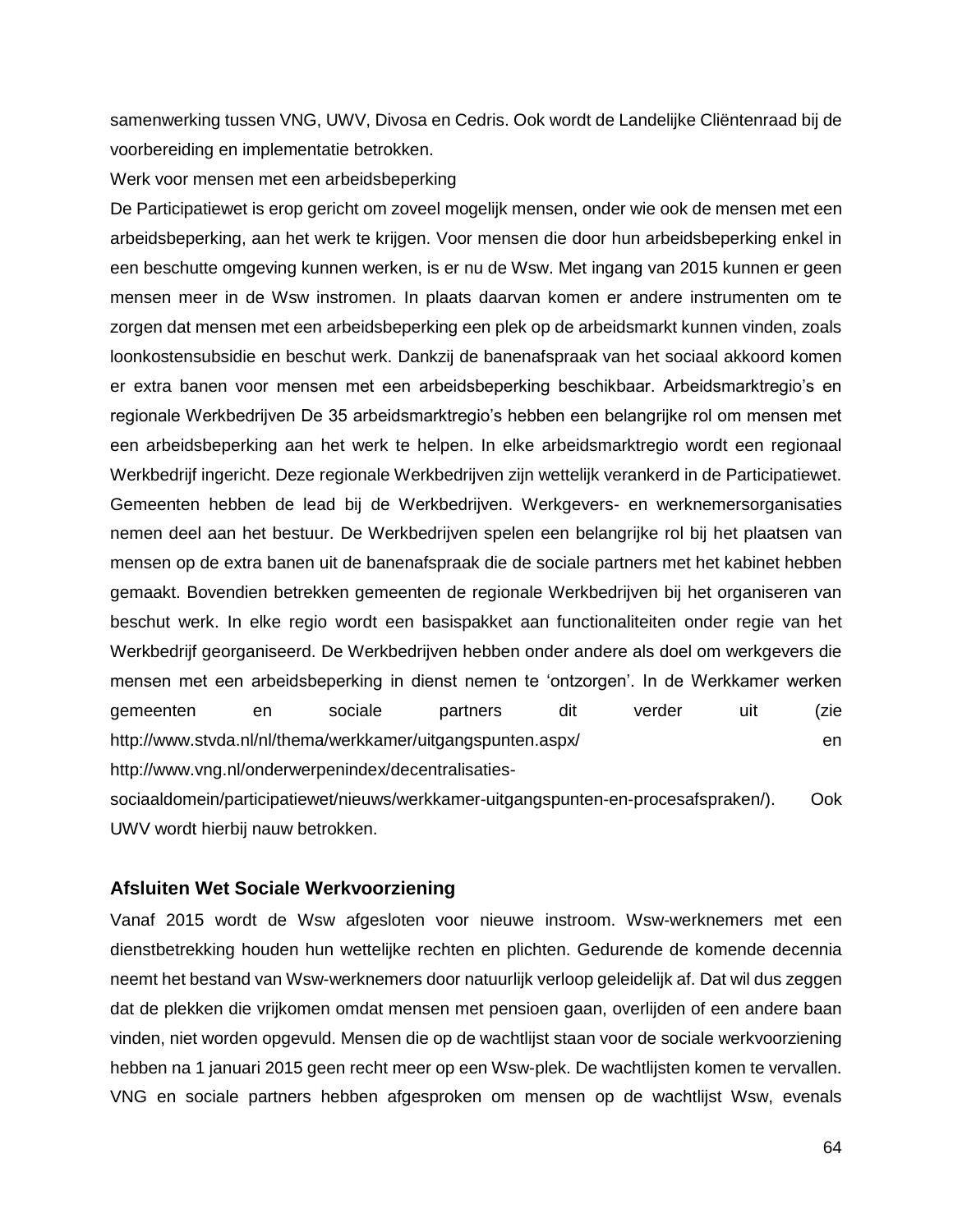Wajongers, de eerste jaren prioriteit te geven bij de toeleiding naar de extra banen bij reguliere werkgevers.

#### **Beschut werk**

Tegelijkertijd met het afsluiten van de Wsw wordt er begonnen met de opbouw van beschut werk. Beschut werk is bedoeld voor mensen die door hun lichamelijke, verstandelijke of psychische beperking een zodanige mate van begeleiding en aanpassingen van de werkplek nodig hebben, dat niet van een reguliere werkgever mag worden verwacht dat hij deze mensen in dienst neemt. Met de voorziening beschut werk kan de gemeente deze mensen toch in een dienstbetrekking laten werken. Deze groep komt in dienst van de gemeente. De gemeente kan deze dienstbetrekking ook organiseren bij een reguliere werkgever die deze begeleiding en aanpassingen wel (met ondersteuning door een gemeente) kan aanbieden. De beloning sluit aan bij de cao van de werkgever. In de Werkkamer hebben partijen afgesproken dat de beloning begint op wettelijk minimumloon. De gemeente kan voor deze werknemers loonkostensubsidie verstrekken. UWV zal een rol krijgen bij de vaststelling of iemand zoveel begeleiding nodig heeft, dat beschut werk voor de hand ligt. Per arbeidsmarktregio zullen de Werkbedrijven en gemeenten onderzoeken hoe beschut werk het beste kan worden vormgegeven. Op termijn zijn er financiële middelen voor structureel 30.000 plaatsen voor beschut werk beschikbaar.

#### **Banenafspraak**

In het sociaal akkoord hebben werkgevers afgesproken dat ze extra banen gaan creëren voor mensen met een arbeidsbeperking. Het gaat uiteindelijk om 100.000 extra banen (oplopend tot 2026) in de marktsector. De overheid zorgt tot 2024 nog eens voor 25.000 extra banen. Het gaat om extra banen ten opzichte van het aantal banen van mensen uit de doelgroep op 1 januari 2013. Deze banenafspraak staat los van de 30.000 beschutte werkplaatsen die in de komende jaren worden gecreëerd en los van de arbeidsplaatsen waarop nu al Wajongers werken. De extra banen van de banenafspraak zijn bedoeld voor mensen die niet in staat zijn een inkomen op het niveau van het wettelijk minimumloon te verdienen en onder de Participatiewet aan de slag gaan. Ook Wajongers en mensen met een Wsw-indicatie komen in aanmerking voor de extra banen. Het gaat om reguliere banen in organisaties en bij overheden. UWV krijgt een rol bij de beoordeling of iemand het wettelijk minimumloon kan verdienen en daardoor behoort tot de doelgroep voor de banenafspraak. UWV en gemeenten kunnen voor mensen die aan de slag gaan bij werkgevers ondersteunende instrumenten inzetten, zoals compensatie voor verminderde loonwaarde, werkplekaanpassingen en no-riskpolissen. Om mensen en werkplekken die beschikbaar komen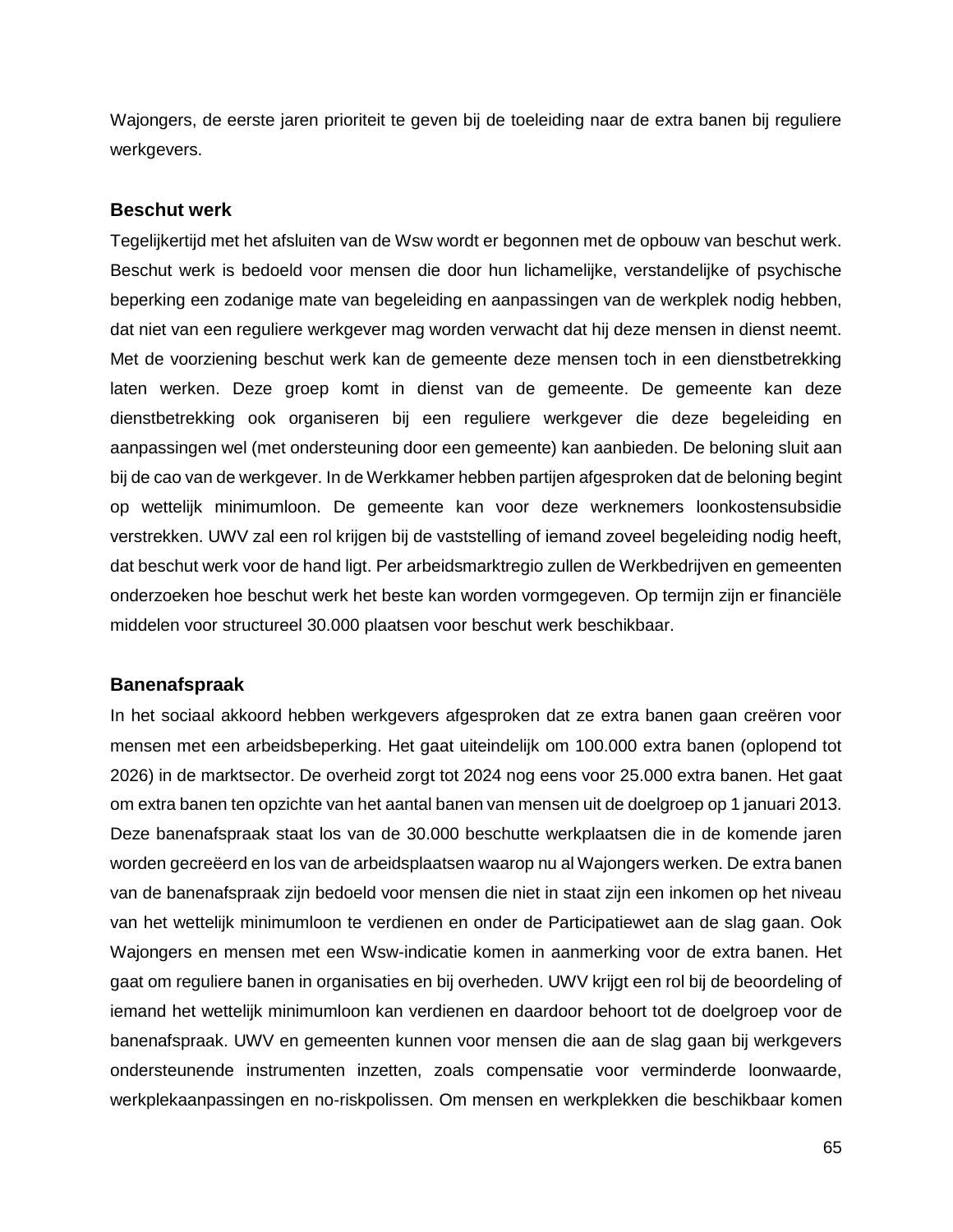goed bij elkaar te brengen komen er 35 regionale Werkbedrijven. Het regionale Werkbedrijf vormt straks de schakel tussen de werkgever en mensen met een arbeidsbeperking die aan de slag worden geholpen. Werkgevers zijn inmiddels aan de slag met het creëren van extra arbeidsplaatsen. Dit moet, ten opzichte van de nulmeting (peildatum 1 januari 2013), eind 2015 resulteren in minimaal 6.000 extra banen in de markt en 3000 extra banen bij de overheid. Ook voor de jaren daarna zijn afspraken gemaakt over extra banen.

#### **Wet banenafspraak en quotum arbeidsbeperkten**

Als werkgevers de afgesproken extra banen onvoldoende realiseren, treedt een wettelijk quotum in werking. Het quotum houdt in dat op termijn elke werkgever met 25 of meer werknemers een formele verplichting krijgt arbeidsplaatsen open te stellen aan mensen met een arbeidsbeperking en een quotumheffing moet betalen voor niet vervulde plekken. Net als bij de banenafspraak moet het quotum tot 125.000 extra banen leiden en gaat het om werknemers die niet het volledig wettelijk minimumloon kunnen verdienen en onder de Participatiewet aan de slag gaan. Ook Wajongers en Wsw'ers die een dienstverband krijgen bij een reguliere werkgever tellen mee voor het quotum. Om te bepalen of het quotum wordt ingesteld, wordt er regelmatig gemonitord of er voldoende extra banen tot stand zijn gekomen. De eerste meting vindt plaats in 2016 over 2015. De banenafspraak en het quotum worden geregeld in de Wet banenafspraak en quotum arbeidsbeperkten. Deze wet is in de zomer van 2014 ingediend bij de Tweede Kamer en zal op 1 januari 2015 in werking treden.

#### **Loonkostensubsidie**

Om het voor werkgevers aantrekkelijker te maken iemand met een arbeidsbeperking in dienst te nemen, krijgt de gemeente de mogelijkheid om loonkostensubsidie te verstrekken. Loonkostensubsidie kan worden ingezet voor mensen die niet het wettelijk minimumloon per uur kunnen verdienen. Het gaat dus om mensen die per uur niet volledig productief zijn. De loonkostensubsidie wordt verstrekt aan de werkgever en kan, waar nodig, structureel worden ingezet. De middelen voor de inzet van het instrument loonkostensubsidie worden daarom beschikbaar gesteld via het inkomensdeel. Loonkostensubsidie kan ook worden ingezet voor werknemers die op een beschut werk plek werken. De werkgever betaalt aan de werknemer het cao-loon of, als er geen cao-loon is, minimaal het wettelijk minimumloon. Het is met het oog op de participatiekansen van mensen met verminderd arbeidsvermogen belangrijk dat het cao-loon voor deze mensen zo dicht mogelijk bij het wettelijk minimumloon komt te liggen. Sociale partners krijgen drie jaar de tijd om volgens een bepaald ritme in alle cao's laagste reguliere loonschalen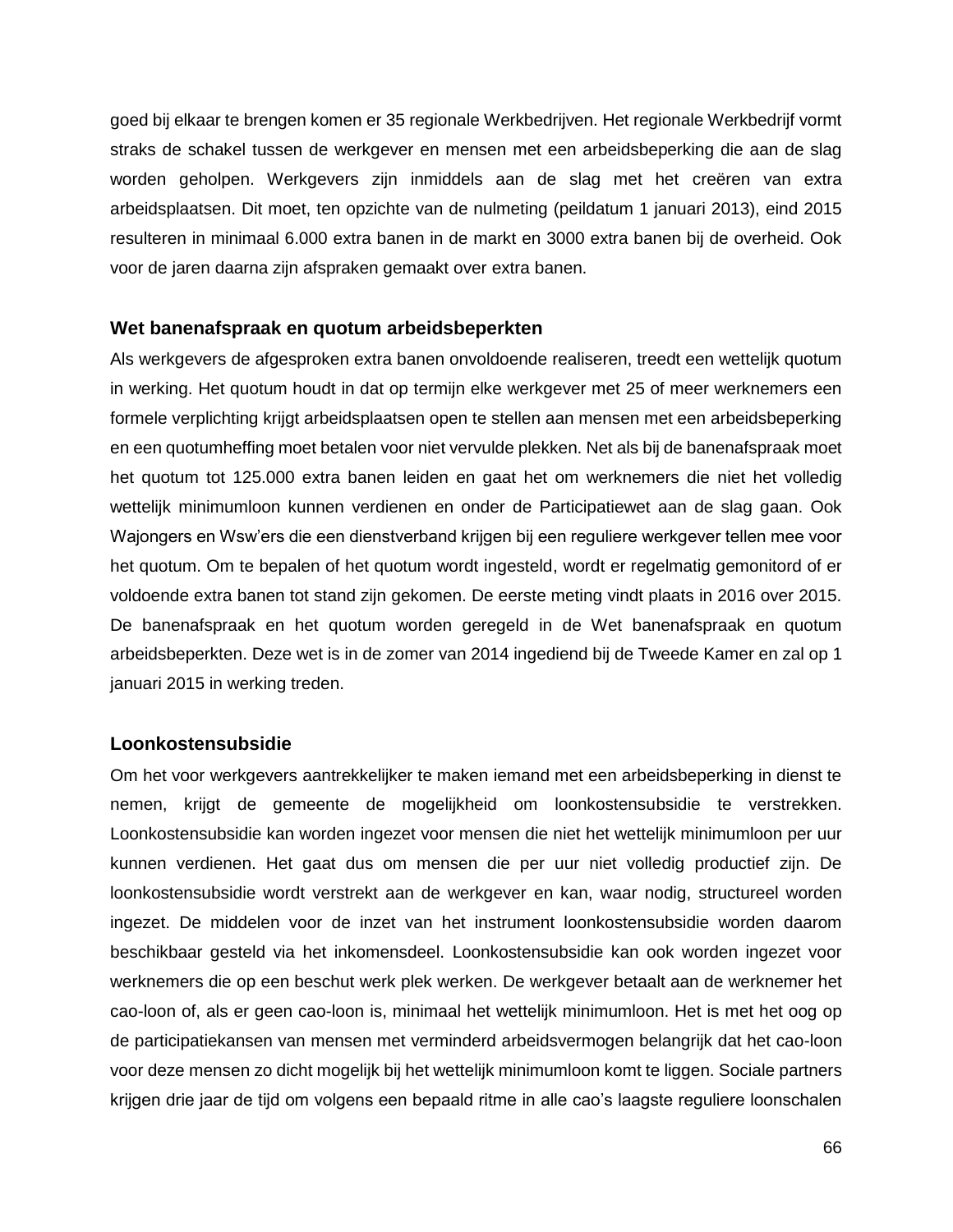op te nemen tussen 100 procent wettelijk minimumloon en 120 procent wettelijk minimumloon, te beginnen op 100 procent wettelijk minimumloon. In 2017 moeten alle cao's hieraan voldoen. Als blijkt dat cao's niet aan de afspraken voldoen, krijgt een werkgever de wettelijke mogelijkheid om iemand die aangewezen is op loonkostensubsidie ten behoeve van de banenafspraak, op individuele basis aan te nemen in een loonschaal van 100 procent wettelijk minimumloon. De loonkostensubsidie is het verschil tussen het wettelijk minimumloon en de loonwaarde en wordt vermeerderd met de werkgeverslasten. De subsidie is maximaal 70 procent van het wettelijk minimumloon. Als iemand in deeltijd werkt, kan ook loonkostensubsidie worden toegekend aan de werkgever. De loonkostensubsidie wordt dan naar evenredigheid verminderd. Dit is van belang voor mensen die naast een verminderde productiviteit per uur ook een medische urenbeperking hebben en daardoor alleen in deeltijd kunnen werken. De hoogte van de loonkostensubsidie is verder afhankelijk van de loonwaarde van de werknemer. De loonwaarde wordt door de gemeente in samenspraak met de werkgever op de werkplek vastgesteld op basis van een transparante en betrouwbare methode. Het is van belang dat de loonwaarde objectief wordt vastgesteld. De loonwaarde wordt elk jaar (in geval van beschut werk: elke drie jaar) opnieuw vastgesteld. De loonkostensubsidie kan worden ingezet voor iedereen voor wie de gemeente een verantwoordelijkheid heeft bij ondersteuning gericht op arbeidsinschakeling en die niet in staat is om als hij fulltime zou werken het wettelijk minimumloon te verdienen. Het kan behalve om mensen met bijstand ook gaan om mensen met een ANW-, IOAW- of IOAZ-uitkering. Daarnaast kan loonkostensubsidie worden ingezet voor mensen die geen uitkering ontvangen van de gemeente (bijvoorbeeld omdat ze een partner hebben met voldoende inkomen), maar die voor hun ondersteuning wel onder de Participatiewet vallen. Voor mensen die door een medische beperking alleen maar in deeltijd kunnen werken maar daarbij per uur wel volledig productief zijn, kan geen loonkostensubsidie worden ingezet. Deze mensen kunnen wel een beroep doen op de gemeente voor andere ondersteuning en voorzieningen om te werken. Als deze mensen gedeeltelijk werken en aanvullend bijstand ontvangen, wordt 15 procent van de inkomsten uit dit werk (met een maximum van 124 euro per maand) niet verrekend met de bijstand of IOAW/IOAZuitkering. De gemeente moet dan wel hebben vastgesteld dat sprake is van een 'medische urenbeperking'. De gemeente laat zich hierover adviseren door UWV. Toepassing van bovenstaande vrijlating is aan de orde nadat gebruik is gemaakt van de huidige vrijlatingsmogelijkheden in de WWB.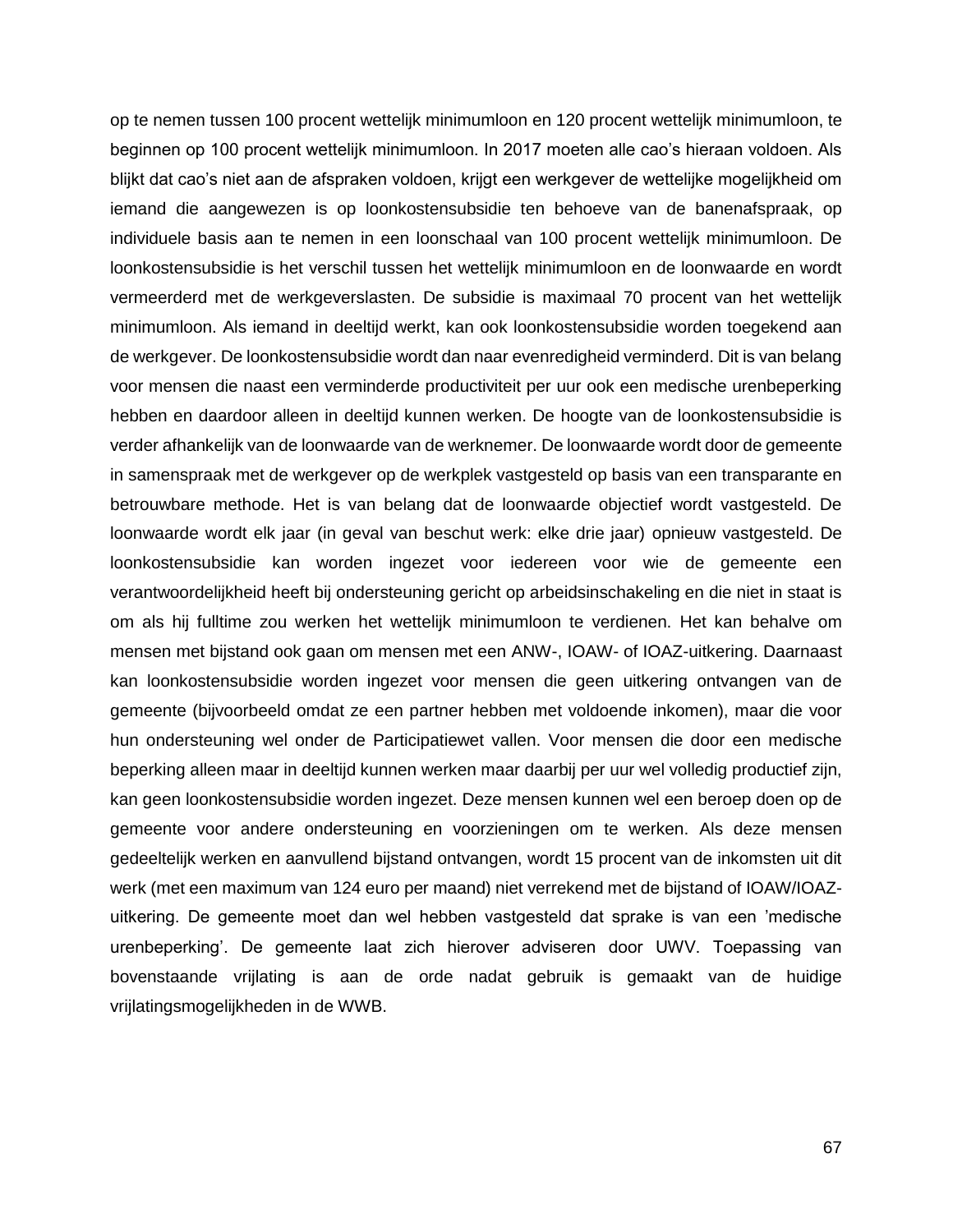#### **Gemeenten leggen hun beleidskeuzes in verordeningen vast**

Gemeenten hebben beleidsvrijheid en bepalen op basis van maatwerk wat iemand aan ondersteuning nodig heeft. Zij leggen hun beleid in verordeningen vast. De Participatiewet wijzigt een aantal bestaande verordeningsplichten op onderdelen en voegt een aantal nieuwe toe. Het gaat om verordeningen waarin gemeenten de volgende zaken vast vastleggen:

- Regels over de doelgroep loonkostensubsidie en de vaststelling van de loonwaarde.
- Regels voor het verlenen van een individuele studietoeslag. De regels hebben in ieder geval betrekking op de hoogte en frequentie van de uitbetaling van de individuele studietoeslag.
- Regels over het ondersteunen bij arbeidsinschakeling en het aanbieden van voorzieningen gericht op arbeidsinschakeling.
- Regels voor het verrichten van werkzaamheden in een beschutte werkomgeving.
- (Aangescherpte) Regels over de wijze waarop mensen die bijstand ontvangen of door gemeenten worden ondersteund in het vinden of houden van werk, of hun vertegenwoordigers, worden betrokken bij de uitvoering van de Participatiewet.

Ook de Wet WWB-maatregelen treedt per 1 januari 2015 in werking en wordt opgenomen in de Participatiewet. Op basis van deze wet moeten gemeenten de volgende verordeningen opstellen:

- Regels voor de tegenprestatie.
- Regels voor de individuele inkomenstoeslag.
- Regels voor het opleggen van maatregelen.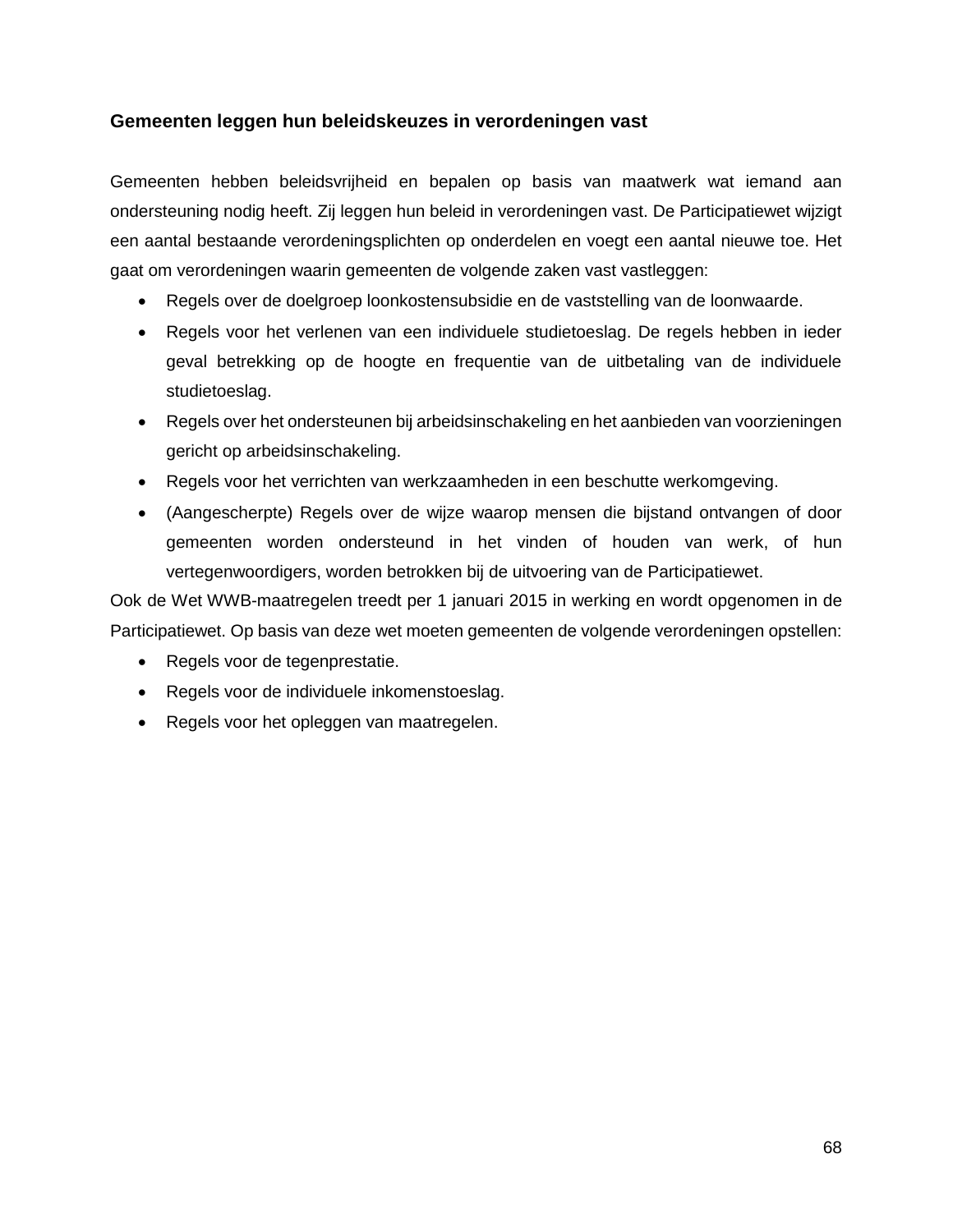# **Appendix C**

# **Overzicht geselecteerde documenten voor analyse**

| Code            | <b>Titel</b>                                                                                                   | <b>Type</b> | <b>Bron</b>         | <b>Datum</b> |
|-----------------|----------------------------------------------------------------------------------------------------------------|-------------|---------------------|--------------|
| D <sub>1</sub>  | Beantwoording kamervragen van het lid Voortman over experimenten in de<br>Participatiewet                      | Kamerbrief  | <b>Tweede Kamer</b> | 3-7-2017     |
| D <sub>2</sub>  | Beantwoording kamervragen van het lid van Brenk over de gang van zaken<br>bij sociale werkbedrijven            | Kamerbrief  | <b>Tweede Kamer</b> | 12-6-2017    |
| D <sub>3</sub>  | Beantwoording kamervragen over baan en bijstand                                                                | Kamerbrief  | <b>Tweede Kamer</b> | 16-3-2017    |
| D <sub>4</sub>  | Beantwoording kamervragen van het lid Kerstens over het bericht 'Niet<br>iedereen blij met baan plus bijstand' | Kamerbrief  | <b>Tweede Kamer</b> | 25-1-2017    |
| D <sub>5</sub>  | Beantwoording kamervragen 'Baan via gemeente of UWV? Vergeet het<br>maar!                                      | Kamerbrief  | <b>Tweede Kamer</b> | 9-12-2016    |
| D <sub>6</sub>  | Beantwoording kamervragen 'Utrecht mensen in de bijstand hoeven niet te<br>solliciteren'                       | Kamerbrief  | <b>Tweede Kamer</b> | 15-5-2017    |
| D7              | Beantwoording kamervragen 'Kanslozen hoeven niet te solliciteren'                                              | Kamerbrief  | <b>Tweede Kamer</b> | 13-7-2017    |
| D <sub>8</sub>  | Beantwoording kamervragen 'Meer mensen in de bijstand'                                                         | Kamerbrief  | <b>Tweede Kamer</b> | 10-6-2017    |
| D <sub>9</sub>  | Beantwoording kamervragen 'Taaleis bijstand genegeerd                                                          | Kamerbrief  | <b>Tweede Kamer</b> | 13-9-2016    |
| D <sub>10</sub> | Beantwoording kamervragen 'vier weken wachten aanvraag jongeren'                                               | Kamerbrief  | <b>Tweede Kamer</b> | 2-12-2016    |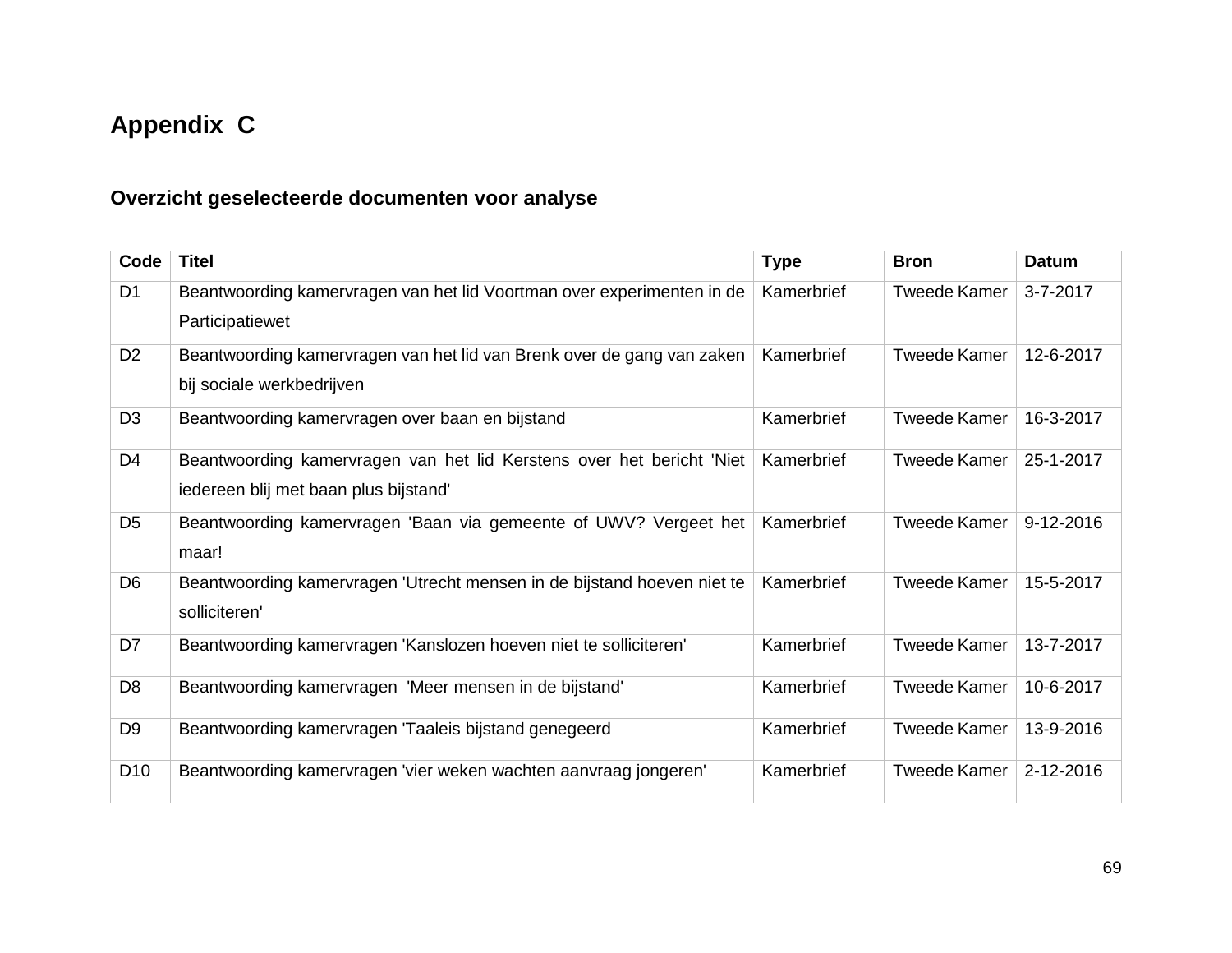| D <sub>11</sub> | Maatregelen om beroep op bijstand terug te dringen                                                                                  | Rapport                           | Divosa                       | 29-3-2017      |
|-----------------|-------------------------------------------------------------------------------------------------------------------------------------|-----------------------------------|------------------------------|----------------|
| D <sub>12</sub> | Eerste ervaringsonderzoeken participatiewet                                                                                         | Kamerstuk                         | <b>Tweede Kamer</b>          | 27-11-2015     |
| D <sub>13</sub> | Onderwerpen Wet banenafspraak en Participatiewet                                                                                    | Kamerbrief                        | <b>Tweede Kamer</b>          | 30-6-2017      |
| D <sub>14</sub> | Uitvoering en evaluatie Participatiewet                                                                                             | Verslag<br>Algemeen<br>overleg    | <b>Tweede Kamer</b>          | 5-4-2016       |
| D <sub>15</sub> | <b>Brief uitvoering Participatiewet</b>                                                                                             | Kamerbrief                        | <b>Tweede Kamer</b>          | 2-12-2016      |
| D <sub>16</sub> | Regeling vrijwilligerskostenvergoeding in de bijstand                                                                               | Kamerbrief                        | <b>Tweede Kamer</b>          | 10-3-2017      |
| D <sub>17</sub> | Ontwerpbesluit experimenten Participatiewet                                                                                         | Ontwerpbesluit                    | <b>Tweede Kamer</b>          | 30-9-2016      |
| D <sub>18</sub> | Participatiewet                                                                                                                     | Wet                               | Overheid                     | $1 - 1 - 2015$ |
| D <sub>19</sub> | Handhaving arbeidsverplichtingen                                                                                                    | Rapport<br>Inspectie SZW          | Ministerie SZW               | $1 - 6 - 2017$ |
| D <sub>20</sub> | Rapport Geen fraudeur, toch boete                                                                                                   | Rapport<br>Nationale<br>Ombudsman | Ombudsman                    | 4-12-2014      |
| D <sub>21</sub> | Besluit van de gemeenteraad van de gemeente Maassluis houdende<br>Beleidsplan Handhaving Participatiewet, IOAW en IOAZ 2016 tm 2019 | Beleidsplan                       | Gemeente<br><b>Maassluis</b> | 30-12-2016     |
| D <sub>22</sub> | Beleidsplan Tegenprestatie Gemeente Deventer 2015                                                                                   | Beleidsplan                       | Gemeente<br>Deventer         | 3-6-2015       |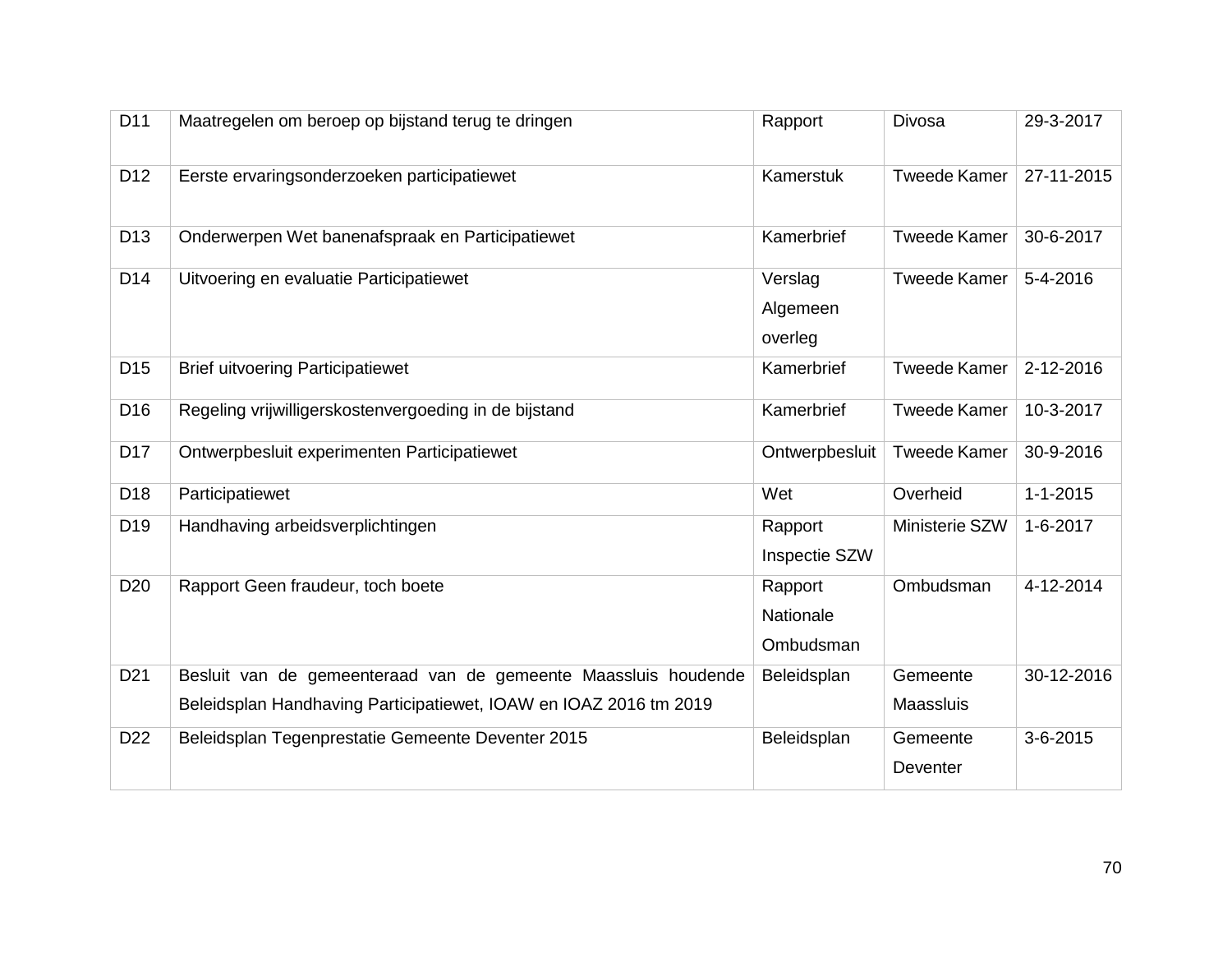| D <sub>23</sub> | Toelichting Verordening handhaving Participatiewet, IOAW en IOAZ                           | Toelichting bij         | Gemeente                    | 22-12-2016     |
|-----------------|--------------------------------------------------------------------------------------------|-------------------------|-----------------------------|----------------|
|                 | Meierijstad 2017                                                                           | raadsbesluit            | Meijerijstad                |                |
| D <sub>24</sub> | Diverse onderwerpen participatiewet                                                        | Kamerbrief              | <b>Tweede Kamer</b>         | 24-6-2016      |
| D <sub>25</sub> | Problemen bij de uitvoering van de Participatiewet                                         | Verslag<br>Vergadering  | <b>Tweede Kamer</b>         | 20-9-2017      |
| D <sub>26</sub> | Beleidsplan tegenprestatie Participatiewet                                                 | Regeling                | Gemeente<br>Neder-Betuwe    | 30-7-2015      |
| D <sub>27</sub> | Uitvoeringsregels handhaving Participatiewet, IOAW en IOAZ gemeente<br>Littenseradiel 2015 | Regeling                | Gemeente<br>Littenseradiel  | 22-10-2015     |
| D <sub>28</sub> | Factsheet Toezicht in het Sociaal Domein                                                   | Informatie<br>overzicht | <b>VNG</b>                  | $1 - 2 - 2016$ |
| D <sub>29</sub> | Advies W12.17 voorlichting betreffende de tegenprestatie Participatiewet                   | Advies brief            | Raad<br>van<br><b>State</b> | 7-7-2017       |
| D <sub>30</sub> | Afstemmingsverordening Oss 2016                                                            | Regeling                | <b>Gemeente Oss</b>         | $1 - 1 - 2016$ |
| D31             | Afstemmingsverordering PW, IOAW en IOAZ 2015 gemeente Harderwijk                           | Regeling                | Gemeente<br>Harderwijk      | $1 - 1 - 2015$ |
| D32             | Afstemmingsverorderning PW, IOAW en IOAZ 2015                                              | Regeling                | Gemeente<br>Groningen       | $1 - 4 - 2016$ |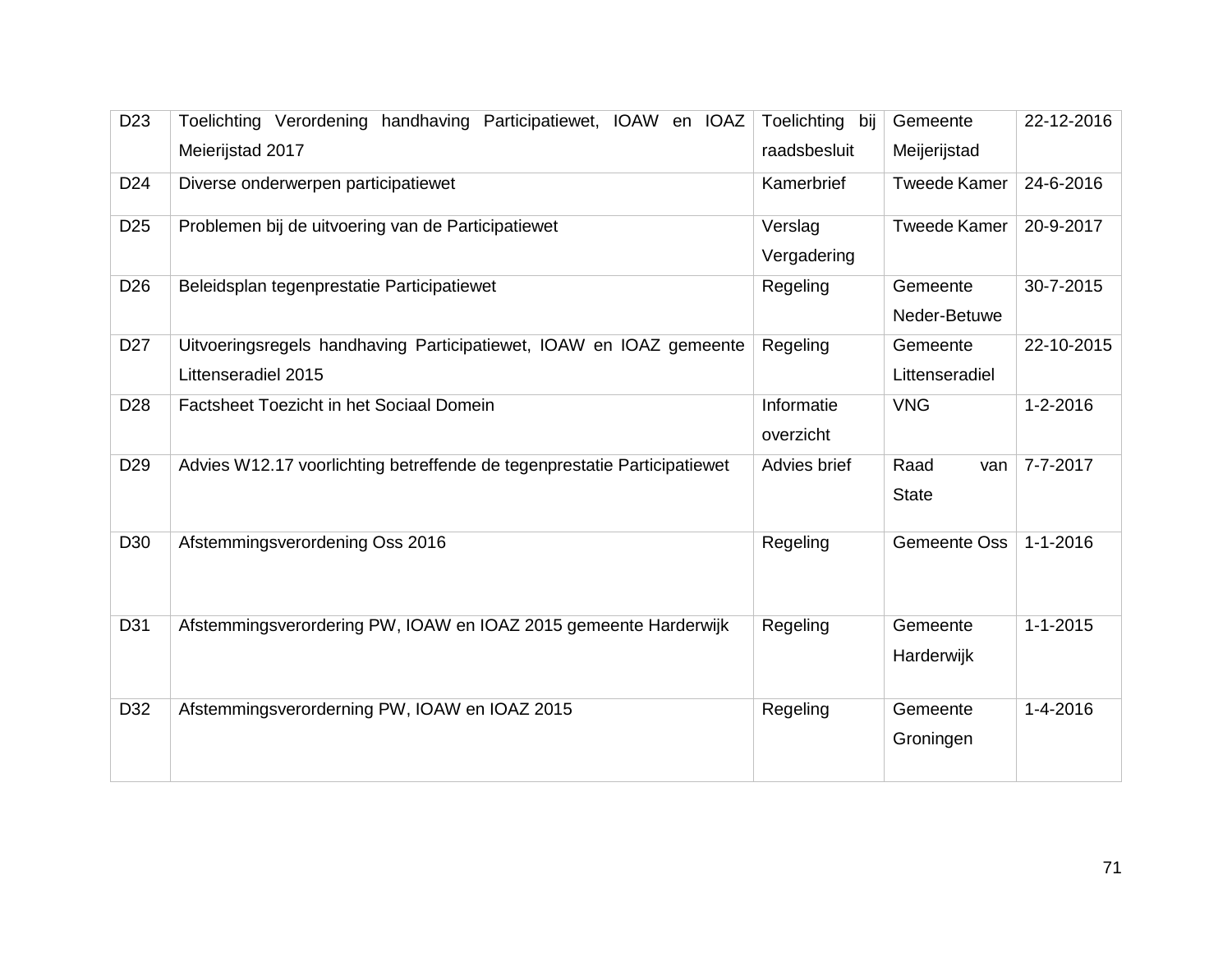| D33             | Afstemmingsverordening PW, IOAW en IOAZ Gemeente Deventer 2015                    | Regeling | Gemeente<br>Deventer         | 31-12-2015     |
|-----------------|-----------------------------------------------------------------------------------|----------|------------------------------|----------------|
| D34             | Afstemmingsverordening PW, IOAW en IOAZ Gemeente Leiden 2015                      | Regeling | Gemeente<br>Leiden           | $1 - 1 - 2015$ |
| D <sub>35</sub> | Beleidsplan Handhaving Participatiewet 2016/2019                                  | Regeling | Gemeente<br><b>Maassluis</b> | 30-12-2016     |
| D36             | Beleidsregelen Bestuurlijke Boete Participatiewet Utrecht 2017                    | Regeling | Gemeente<br><b>Utrecht</b>   | $1 - 1 - 2017$ |
| D37             | Beleidsregel Taaleis Den Haag 2016                                                | Regeling | Gemeente Den<br>Haag         | $1 - 1 - 2016$ |
| D38             | Beleidsregels bestuurlijkse boete PW Almere 2017                                  | Regeling | Gemeente<br>Almere           | 6-4-2017       |
| D39             | Participatieverordening gemeente Almere 2017                                      | Regeling | Gemeente<br>Almere           | 13-4-2017      |
| D40             | Uitvoeringsplan Handhaving Participatiewet Maassluis 2017                         | Regeling | Gemeente<br><b>Maassluis</b> | 30-12-2016     |
| D41             | Verordening, afstemming, bestuurlijke boete en handhaving PW Utrecht<br>2015      | Regeling | Gemeente<br>Utrecht          | 27-5-2015      |
| D42             | Verordening<br>maatregelen en handhaving<br>Participatiewet Gemeente<br>Rotterdam | Regeling | Gemeente<br>Rotterdam        | 1-10-2017      |